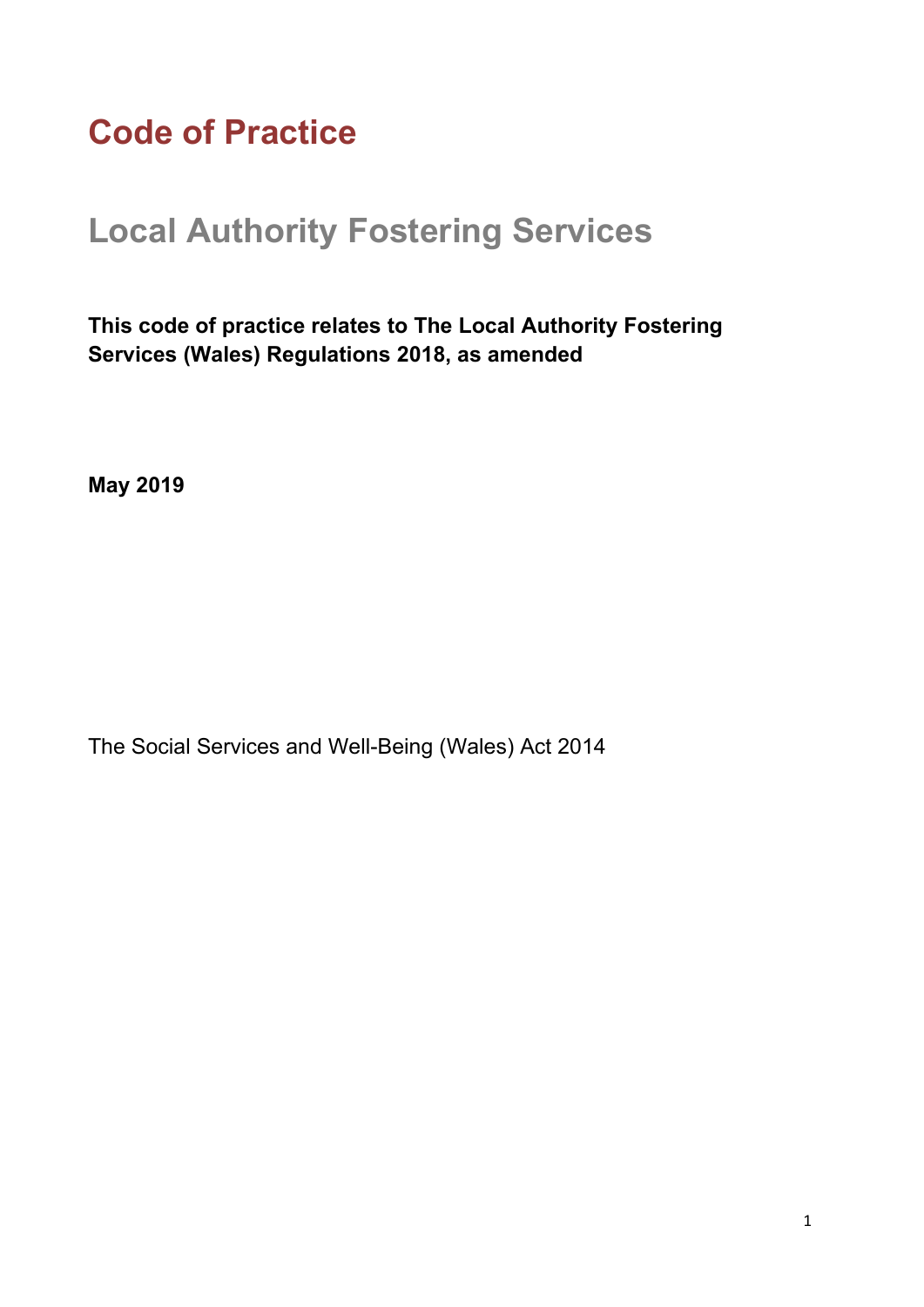### **Preamble**

- 1. The Local Authority Fostering Services (Wales) Regulations 2018**1** ("the Regulations") and this code of practice replace requirements previously imposed on local authority fostering services providers under the Fostering Services (Wales) Regulations 2003 and the associated National Minimum Standards.
- 2. This code of practice is issued under section 145 of the Social Services and Well-being (Wales) Act 2014 ('the Act'), which gives the Welsh Ministers the power to issue codes on the exercise of social services functions. Local authorities, when exercising their social services functions in respect of fostering services, **must** act in accordance with the requirements within the Regulations and **have regard** to any guidance set out in this code.
- 3. Section 147 of the Act (departure from requirements in codes) does not apply to any requirements contained in this code, therefore these **must** be followed in full.
- 4. The guidance in this code sets out how local authority fostering services providers and local authority managers may comply with the requirements imposed by the Regulations. These requirements are contained within Parts 2 to 11 of the Regulations. However, local authority fostering services providers will be responsible for deciding how the requirements will be met, taking into account the needs of children using the service and the statement of purpose for the service. Care Inspectorate Wales will use this code of practice to inform decisions about the extent to which local authority fostering services providers are meeting the requirements set out in the Regulations, and as a basis for their inspections of local authority fostering services.
- 5. The Regulations complement a local authority's duties in relation to placement of looked after children under The Care Planning, Placement and Case Review (Wales) Regulations 2015 and the Part 6 Code of Practice (Looked After and Accommodated Children).
- 6. The Regulations come into force on 29 April 2019 and this code of practice will come into effect in May 2019.

#### **Structure of the code of practice**

- 7. This code of practice sets out the following:
- **A summary of the intention of each Part of the Regulations**

Parts 2 to 10 of the Regulations, made under sections 94A and 87 of the Act, set out the requirements on a local authority fostering services provider in relation to the standard of service that must be provided. They highlight the importance of the wellbeing of children who are receiving care and support. They also impose other requirements on local authority fostering services providers related to the operation of

**<sup>1</sup>** as amended by The Local Authority Fostering Services (Wales) (Amendment) Regulations 2019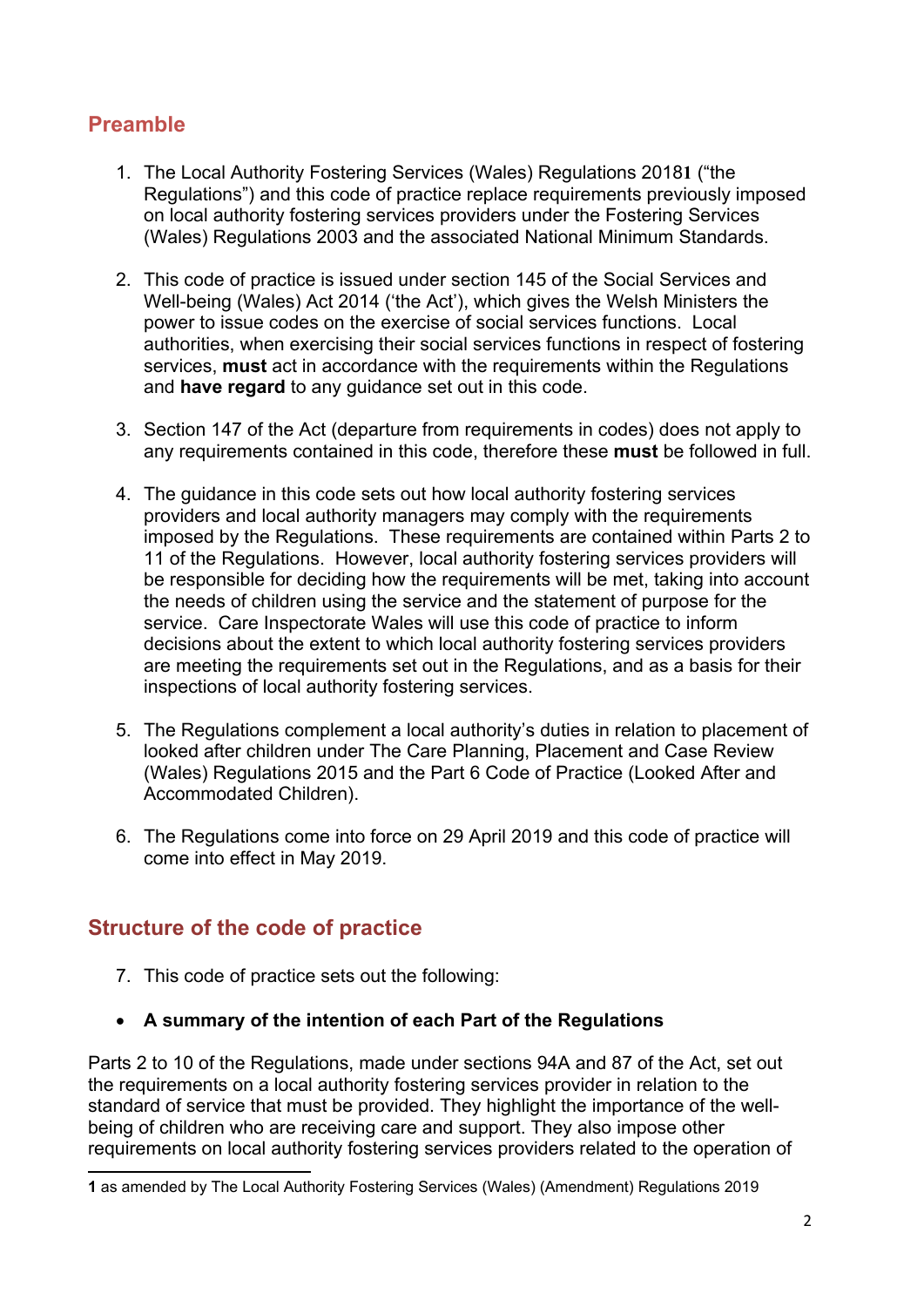the service. Part 11 sets out the duties placed on the local authority fostering services manager.

#### **The text of each regulation**

It is important that local authority fostering services providers refer to the text of each regulation as the first source of information about what the requirements are and how to meet them. This code of practice provides further explanation on how to meet the individual components of each regulation where further clarification and definition may be helpful, but it is not a substitute for the text of the legislation itself. Where the text of the regulation itself is self-explanatory, no further guidance is given.

The text of regulations within this code incorporate the amendments made by The Local Authority Fostering Services (Wales) (Amendment) Regulations 2019. These include amendments to regulations 7(1), 26(1) and 29(2)(e).

#### **Guidance on the requirements of individual components of the regulation**

The guidance on individual components of each regulation should not be considered exhaustive as there may be other ways that local authority fostering services providers and managers may be able to show that they meet each requirement of the regulation.

### **Advocacy**

- 8. A child must feel that their voice is heard throughout the fostering process. It is open to any child to invite someone of their choice to support them to participate fully and express their views, wishes and feelings, whether a friend, family member or someone from their wider support network.
- 9. The dedicated Code of Practice on advocacy under Part 10 of the Act sets out the right of a looked after child to access regulated advocacy services. The code also sets out the functions when a local authority, in partnership with the child, must reach a judgement on how advocacy could support the determination and delivery of a child's personal outcomes; together with the circumstances when a local authority must arrange an independent professional advocate. Professionals must ensure that judgements about the needs for advocacy are integral to the relevant duties under this code.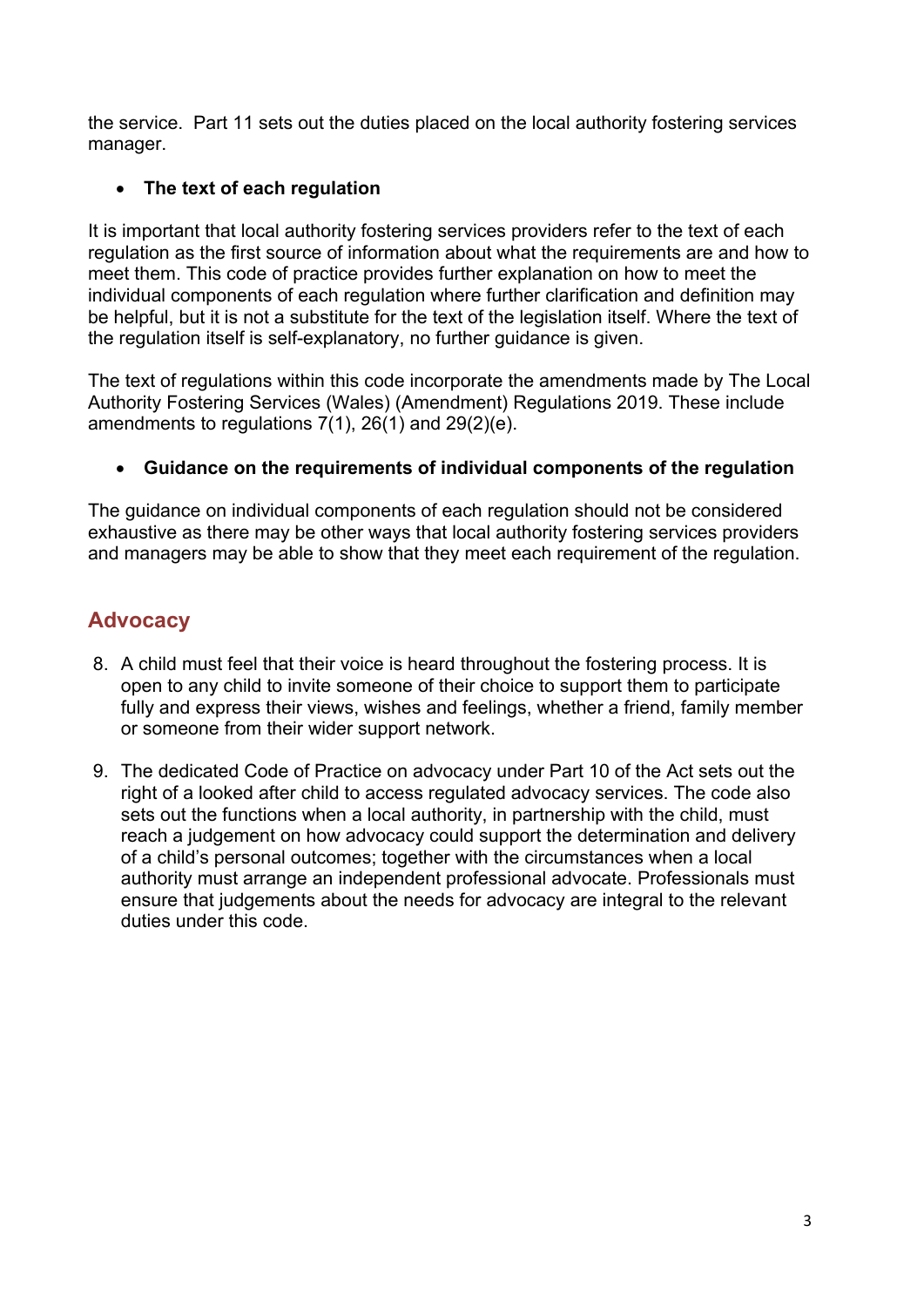# **List of key terms used within this code of practice**

| <b>Term</b>                                | <b>Meaning</b>                                                                                                             |
|--------------------------------------------|----------------------------------------------------------------------------------------------------------------------------|
| The Act                                    | The Social Services and Well-being (Wales) Act 2014                                                                        |
| <b>Area Authority</b>                      | The local authority or local authority in England for the area in                                                          |
|                                            | which the child is placed, or is to be placed, where this is                                                               |
|                                            | different from the placing authority.                                                                                      |
| Care and support                           | The care and support provided to the child in a foster placement                                                           |
| Care and support                           | A plan put in place by the local authority under section 83 of the                                                         |
| plan                                       | Act in relation to looked after and accommodated children.                                                                 |
| Care Inspectorate                          | Care Inspectorate Wales (CIW), acting on behalf of the Welsh                                                               |
| <b>Wales</b>                               | Ministers in the exercise of their regulatory functions.                                                                   |
| Foster care                                | The written agreement covering the matters specified in                                                                    |
| agreement                                  | Schedule 3 to the Fostering Panels Regulations.                                                                            |
| <b>The Fostering Panels</b><br>Regulations | The Fostering Panels (Establishment and Functions) (Wales)<br>Regulations 2018                                             |
| Local authority                            | The local authority providing the fostering service. Referred to                                                           |
| fostering services                         | within this code as 'local authority provider(s)' or 'provider(s)'.                                                        |
| provider                                   |                                                                                                                            |
| Pathway plan                               | A plan that sets out the actions which are necessary to support                                                            |
|                                            | a young person to make a successful transition to adulthood                                                                |
|                                            | and greater independence, and which is drawn up when a<br>looked after child turns 16. If the child continues to be looked |
|                                            |                                                                                                                            |
|                                            | after, the child's care and support plan is subsumed within their<br>pathway plan.                                         |
| Personal outcomes                          | In relation to the child, means the outcomes that the child                                                                |
|                                            | wishes to achieve.                                                                                                         |
|                                            | In relation to the foster parent, means the outcomes that<br>they wish to achieve in relation to the child.                |
| Placement                                  | The placement of a child with a foster parent under section 81<br>of the Act.                                              |
|                                            | In relation to a child who is looked after by a local authority or                                                         |
| <b>Placing Authority</b>                   | local authority in England, that local authority.                                                                          |
| The Regulations                            | The Local Authority Fostering Services (Wales) Regulations                                                                 |
|                                            | 2018, as amended by The Local Authority Fostering Services                                                                 |
|                                            | (Wales) (Amendment) Regulations 2019.                                                                                      |
| Representative                             | Any person having legal authority to act on the child's behalf.                                                            |
| The service                                | The local authority fostering service.                                                                                     |
| <b>Staff</b>                               | Persons employed by the local authority to work at the                                                                     |
|                                            | service as an employee (within the meaning of section<br>230(1) of the Employment Rights Act 1996)                         |
|                                            | Persons working for the local authority fostering service                                                                  |
|                                            | (within the meaning of section 230(3) of the Employment                                                                    |
|                                            | Rights Act 1996)                                                                                                           |
|                                            | Persons engaged by the local authority fostering service                                                                   |
|                                            | under a contract for services.                                                                                             |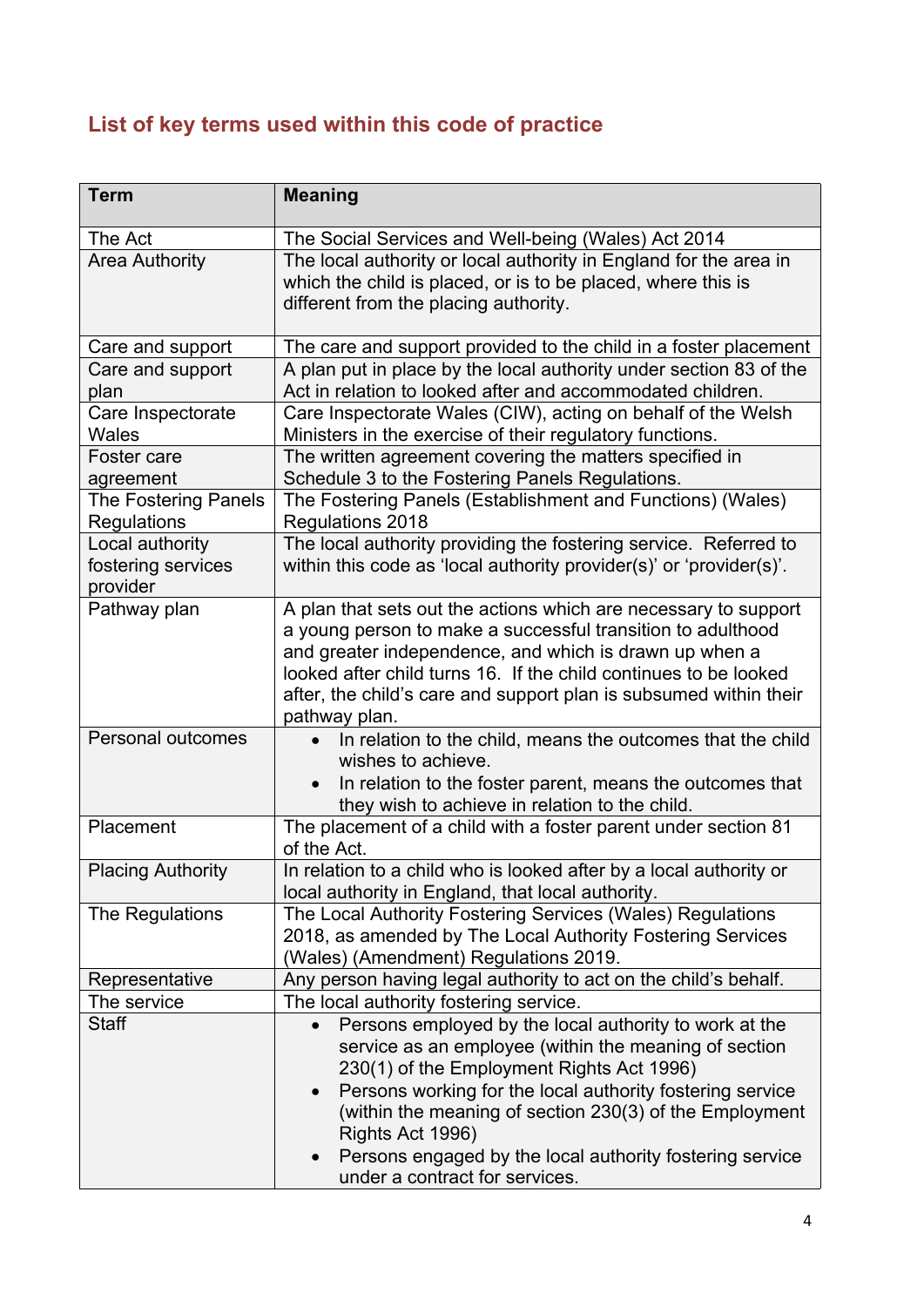|                      | • Persons volunteering for the local authority fostering<br>service.<br>• This <b>does not include</b> the foster parents. |
|----------------------|----------------------------------------------------------------------------------------------------------------------------|
| Statement of purpose | The statement of purpose for the place from which the fostering<br>service is provided.                                    |

#### **Useful links**

**The Social Services and Well-being (Wales) Act 2014** <http://www.legislation.gov.uk/anaw/2014/4/contents>

**The Local Authority Fostering Services (Wales) Regulations 2018** [http://www.legislation.gov.uk/wsi/2018/1339/pdfs/wsi\\_20181339\\_mi.pdf](http://www.legislation.gov.uk/wsi/2018/1339/pdfs/wsi_20181339_mi.pdf)

**The Local Authority Fostering Services (Wales) (Amendment) Regulations 2019** Link to be inserted before code is issued

**Welsh Government: Well-being Statement for People Who Need Care and Support and Carers Who Need Support** <http://gov.wales/docs/dhss/publications/160831well-being-statementen.pdf>

**Care Inspectorate Wales** <http://careinspectorate.wales/?lang=en>

**Care Inspectorate Wales: Compiling a Statement of Purpose** [https://careinspectorate.wales/providing-a-care-service/already-registered-services/re](https://careinspectorate.wales/providing-a-care-service/already-registered-services/re-registration)[registration](https://careinspectorate.wales/providing-a-care-service/already-registered-services/re-registration)

**Social Care Wales** <https://www.socialcare.wales/>

**Social Care Wales: Information and Learning Hub** <https://socialcare.wales/hub/home>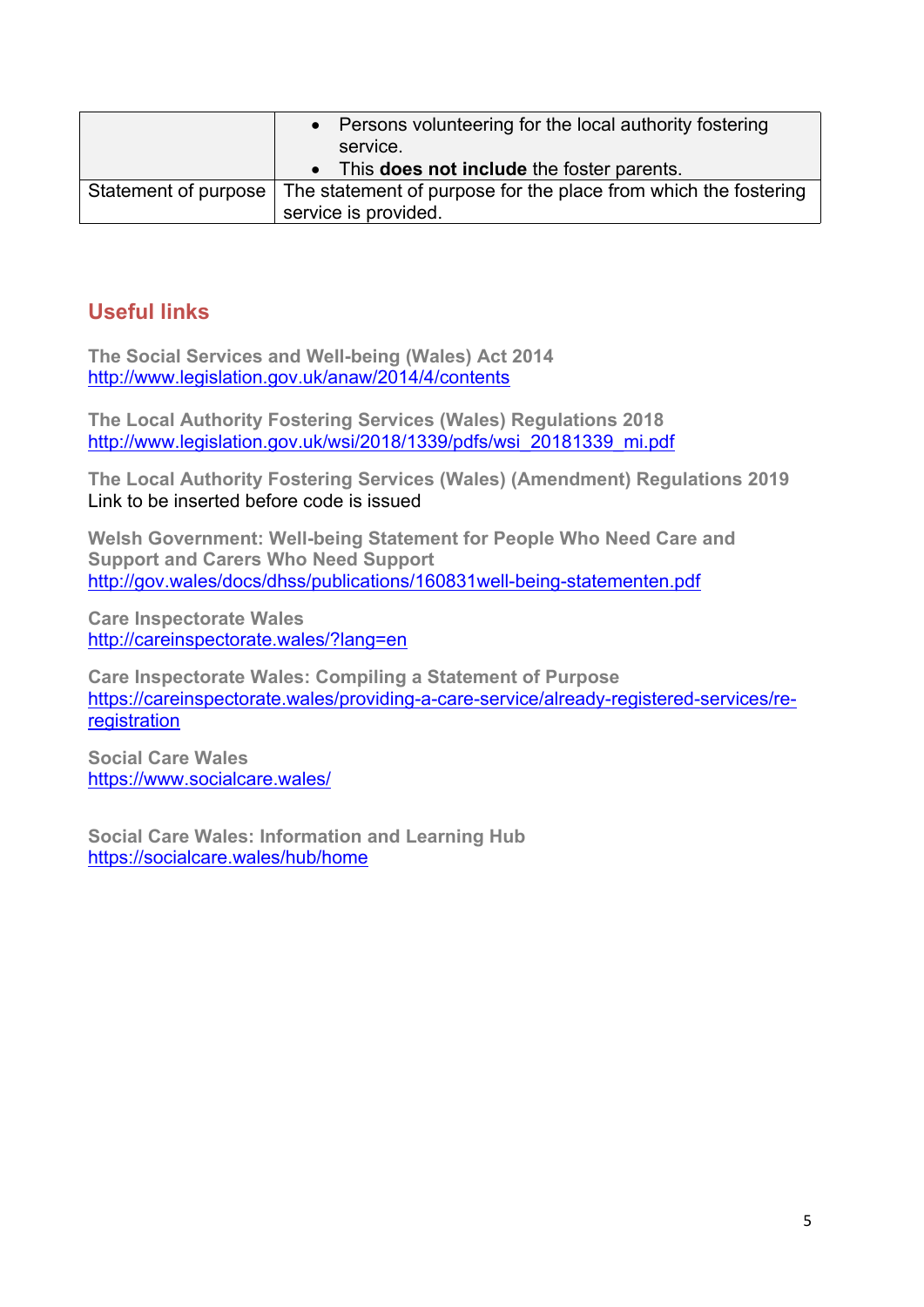#### **Chapter 1: Requirements on service providers (Parts 2 to 10 of the Regulations)**

#### **1.1 General requirements for local authority providers (Part 2 of the Regulations)**

The intent of the general requirements within Part 2 of the Regulations is to ensure that providers put in place governance arrangements to support the smooth operation of the service and to ensure that there is a sound base for providing high quality care and support for children using the service and to enable children to achieve their personal outcomes.

#### This includes the following:

- setting clear organisational intent and direction by outlining in the statement of purpose the services provided and the actions the provider will undertake to ensure these services are delivered to the required standards;
- putting in place the underpinning policies and procedures to support managers and staff to achieve the aims of the service and support children to achieve their personal outcomes;
- establishing sound management structures to oversee and monitor the service in order to ensure that it operates safely and effectively for the children receiving care and support;
- establishing clear arrangements for an ongoing cycle of quality assurance and review to provide assurance that the service operates in line with legal requirements and its statement of purpose and is supporting children and foster parents appropriately (information obtained through monitoring is used for continued development and improvement of the service); and
- promoting a culture of openness, honesty and candour at all levels.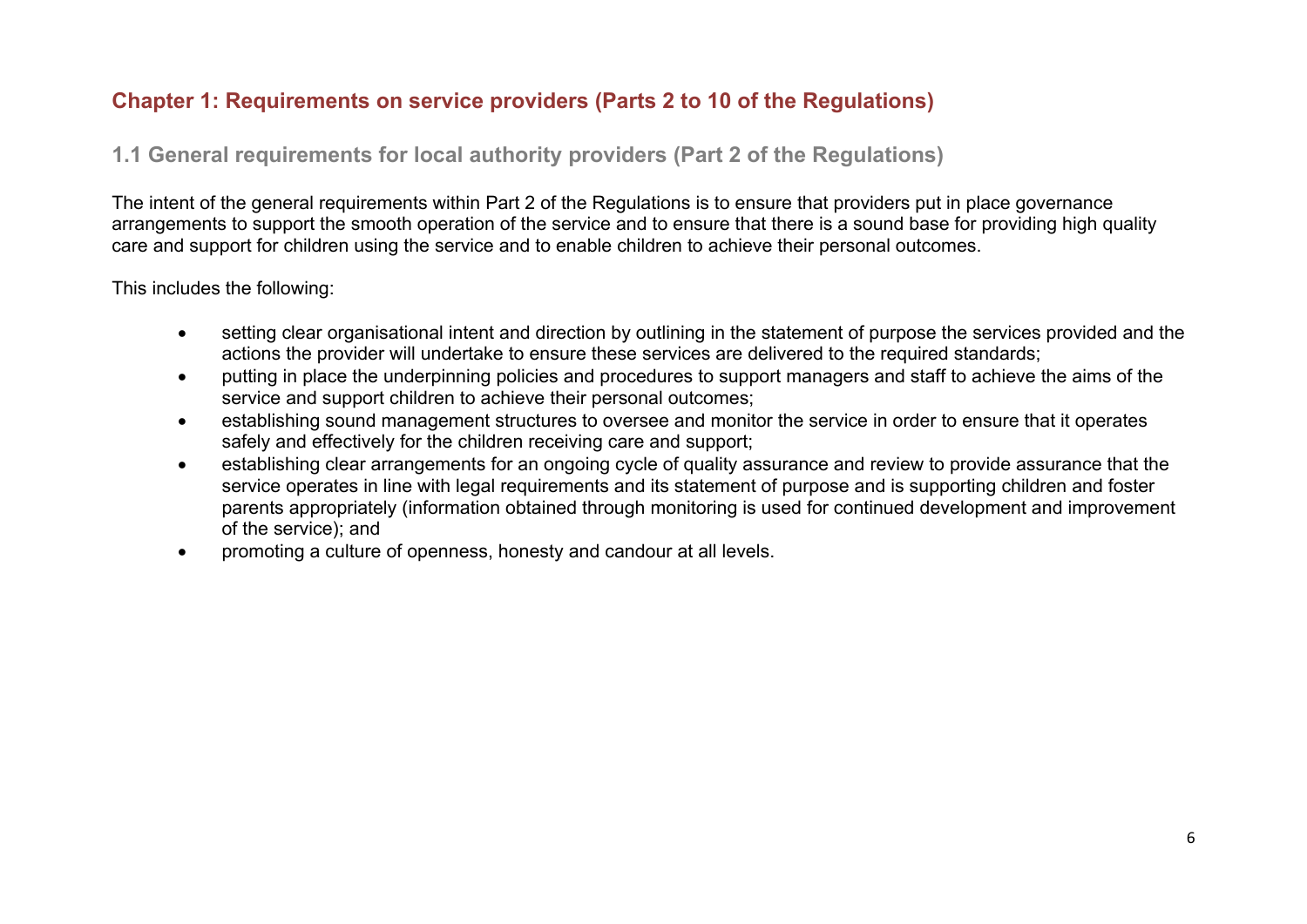| <b>Regulation 3</b>                                                                                                                                                                                                                                            | Code                                                                                                                                                                                                                                                                                                                                                                                                                                                                                                                                                                                                                                                                                                                                                                                                                                                                                                                                                                                                                                                                                    |
|----------------------------------------------------------------------------------------------------------------------------------------------------------------------------------------------------------------------------------------------------------------|-----------------------------------------------------------------------------------------------------------------------------------------------------------------------------------------------------------------------------------------------------------------------------------------------------------------------------------------------------------------------------------------------------------------------------------------------------------------------------------------------------------------------------------------------------------------------------------------------------------------------------------------------------------------------------------------------------------------------------------------------------------------------------------------------------------------------------------------------------------------------------------------------------------------------------------------------------------------------------------------------------------------------------------------------------------------------------------------|
| Requirements in relation to the provision of the local<br>authority fostering service<br>3. The local authority provider must ensure that the service is<br>provided with sufficient care, competence and skill, having<br>regard to the statement of purpose. | Providers have clear arrangements for the oversight and<br>governance of the service in order to establish, develop and<br>embed a culture which ensures that the best possible<br>outcomes are achieved for children using the service and to<br>meet the requirements of the Regulations. This includes but<br>is not limited to:<br>policies and procedures to achieve the aims of the<br>statement of purpose and to place children at the centre<br>of the service;<br>systems for monitoring and review which support<br>evidence-based practice and enable children to achieve<br>their personal outcomes;<br>processes to ensure care and support is delivered<br>consistently and reliably;<br>safe staffing arrangements, underpinned by professional<br>development, to meet the care and support needs of<br>children and to support foster parents;<br>quality and audit systems to review progress and inform<br>the development of the service;<br>a proactive approach to equal opportunities and diversity;<br>and<br>suitable and accessible premises, facilities and |
|                                                                                                                                                                                                                                                                | equipment.                                                                                                                                                                                                                                                                                                                                                                                                                                                                                                                                                                                                                                                                                                                                                                                                                                                                                                                                                                                                                                                                              |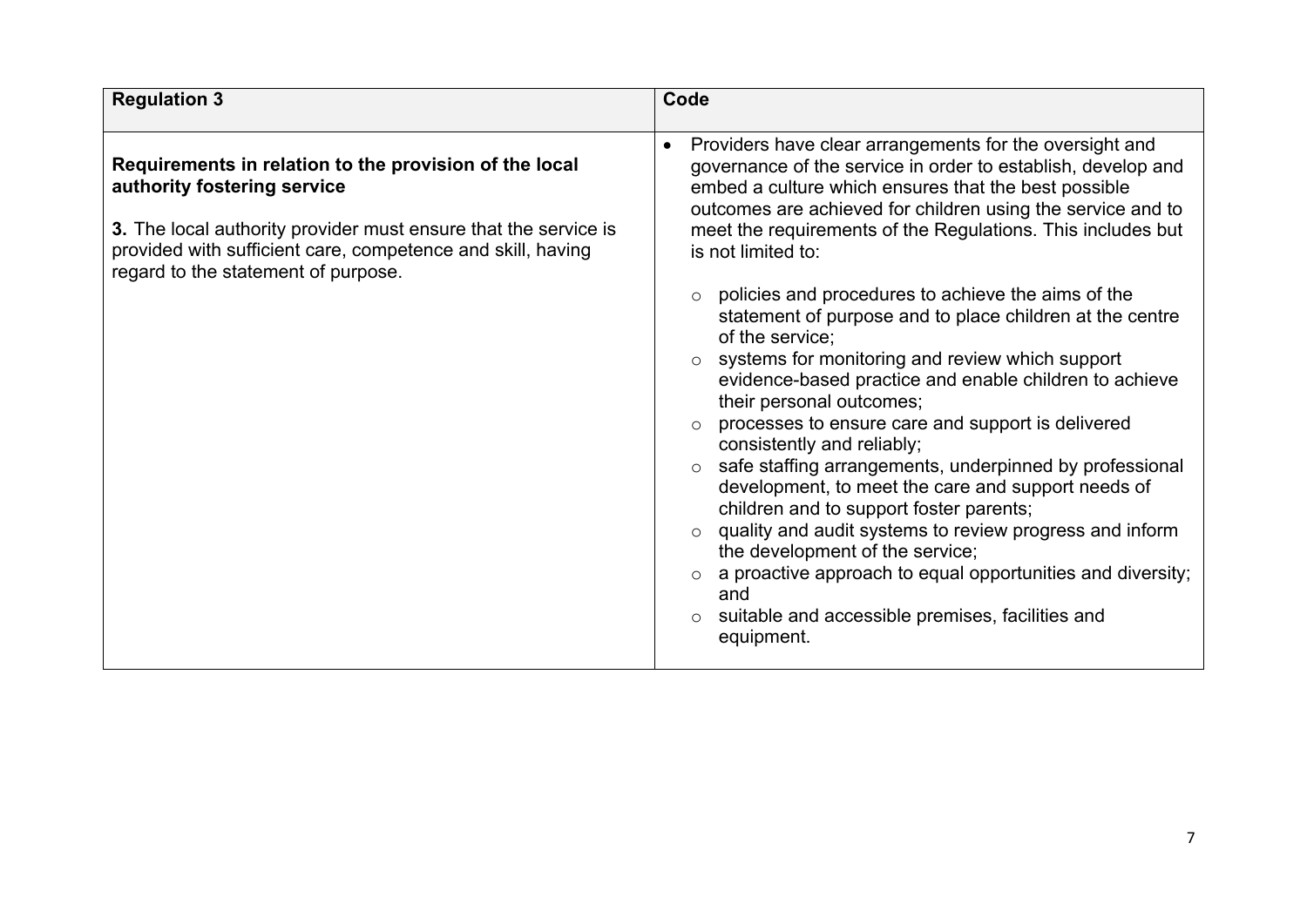| <b>Regulation 4</b>                                                                                                         | Code                                                                                                                                                                                    |
|-----------------------------------------------------------------------------------------------------------------------------|-----------------------------------------------------------------------------------------------------------------------------------------------------------------------------------------|
| <b>Content of statement of purpose</b>                                                                                      | The statement of purpose is fundamental to the service. It<br>$\bullet$<br>must:                                                                                                        |
| 4. The local authority provider must prepare a statement of<br>purpose which contains the information listed in Schedule 1. | accurately describe the services provided;<br>state where and how these services will be provided; and<br>state the arrangements to support the delivery of the<br>$\circ$<br>services. |
|                                                                                                                             | It must include the information set out in Schedule 1 to the<br>Regulations.                                                                                                            |
|                                                                                                                             | In preparing a statement of purpose, the provider takes<br>account of any statement of purpose guidance provided<br>CIW.                                                                |

| <b>Regulation 5</b>                                                                                                                                                                                                                                                                                                                                                                                                                                                                                                                                 | Code                                                                                                                                                                                                                                                                                                                                                                                    |
|-----------------------------------------------------------------------------------------------------------------------------------------------------------------------------------------------------------------------------------------------------------------------------------------------------------------------------------------------------------------------------------------------------------------------------------------------------------------------------------------------------------------------------------------------------|-----------------------------------------------------------------------------------------------------------------------------------------------------------------------------------------------------------------------------------------------------------------------------------------------------------------------------------------------------------------------------------------|
| Requirements in relation to statement of purpose                                                                                                                                                                                                                                                                                                                                                                                                                                                                                                    | Providers review and update the statement of purpose at<br>least annually or earlier if changes are being made to the<br>services provided.                                                                                                                                                                                                                                             |
| 5 – (1) The local authority provider must provide the service in<br>accordance with the statement of purpose.<br>(2) The local authority provider must-<br>(a) keep the statement of purpose under review, and<br>(b) where appropriate, revise the statement of purpose.<br>(3) The local authority provider must give notice to the persons<br>listed in paragraph (4) of any revision to be made to the<br>statement of purpose at least 28 days before it is to take effect.<br>(4) The persons who must be given notice of any revision to the | Where there is an intention to change the services being<br>provided, the statement of purpose is updated to reflect the<br>change. The provider notifies those persons set out in<br>regulation 5(4) 28 days prior to the changes being made.<br>Examples of this include changes to the normal staffing<br>arrangements or levels as set out in the existing statement of<br>purpose. |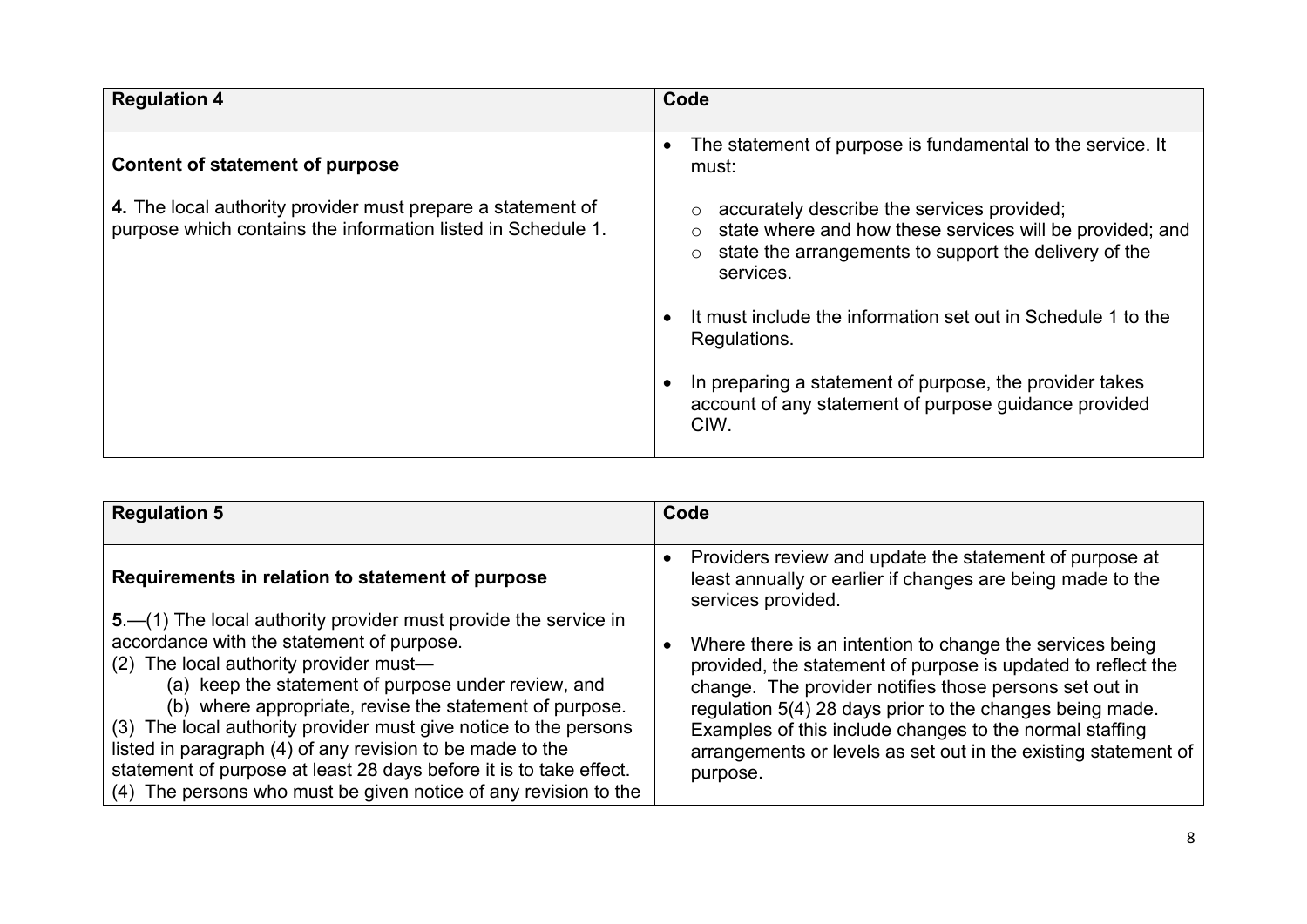| statement of purpose in accordance with paragraph (3) are—<br>(a) the Welsh Ministers,<br>(b) any child placed by the local authority provider, unless<br>it would not be appropriate to do so having regard to<br>the child's age and understanding,                                                                                                                                                | Where a change to the statement of purpose is proposed,<br>the provider provides CIW with any additional information it<br>may need to satisfy itself that the local authority can provide<br>the services proposed. |
|------------------------------------------------------------------------------------------------------------------------------------------------------------------------------------------------------------------------------------------------------------------------------------------------------------------------------------------------------------------------------------------------------|----------------------------------------------------------------------------------------------------------------------------------------------------------------------------------------------------------------------|
| (c) the parents of any such child,<br>(d) foster parents and prospective foster parents,<br>(e) persons working for the purposes of the local<br>authority fostering service.<br>(5) The local authority provider must provide the up to date<br>statement of purpose to any person on request, unless it is not<br>appropriate to do so or would be inconsistent with the well-being<br>of a child. | Where the statement of purpose is updated, a record is kept<br>of the new version and date of amendment.<br>A copy of the statement of purpose is readily available to<br>those listed in regulation 5(4) and (5).   |

| <b>Regulation 6</b>                                                                                                                                                                                                                                                                                                                                                             | Code                                                                                                                                                                                                                                                                                                                                                                                               |
|---------------------------------------------------------------------------------------------------------------------------------------------------------------------------------------------------------------------------------------------------------------------------------------------------------------------------------------------------------------------------------|----------------------------------------------------------------------------------------------------------------------------------------------------------------------------------------------------------------------------------------------------------------------------------------------------------------------------------------------------------------------------------------------------|
| Requirements in relation to monitoring and improvement<br>$6 - (1)$ The local authority provider must ensure that there are<br>effective arrangements in place for monitoring, reviewing and<br>improving the quality of the service.<br>(2) Those arrangements must include arrangements for seeking<br>the views of-<br>(a) any child placed by the local authority provider, | Providers have systems and processes in place to monitor,<br>review and improve the quality of the service. This will<br>include identifying:<br>who is responsible for ensuring this is done;<br>how this will be done;<br>how often this takes place; and<br>$\circ$<br>how the results will be fed back to and considered by<br>$\circ$<br>local authority senior officers and elected members. |
| (b) the parents of any such child, unless this is<br>inappropriate or inconsistent with the child's well-<br>being,<br>foster parents,<br>(C).<br>persons working for the purposes of the local<br>(d)<br>authority fostering service, and<br>any area authority,<br>(e)                                                                                                        | The outcome of any review is analysed and reviewed by<br>people with the appropriate knowledge, skills and<br>competence to understand its significance and take action to<br>secure improvement. Providers seek professional/expert<br>advice as needed and in a timely manner to help secure<br>improvements.                                                                                    |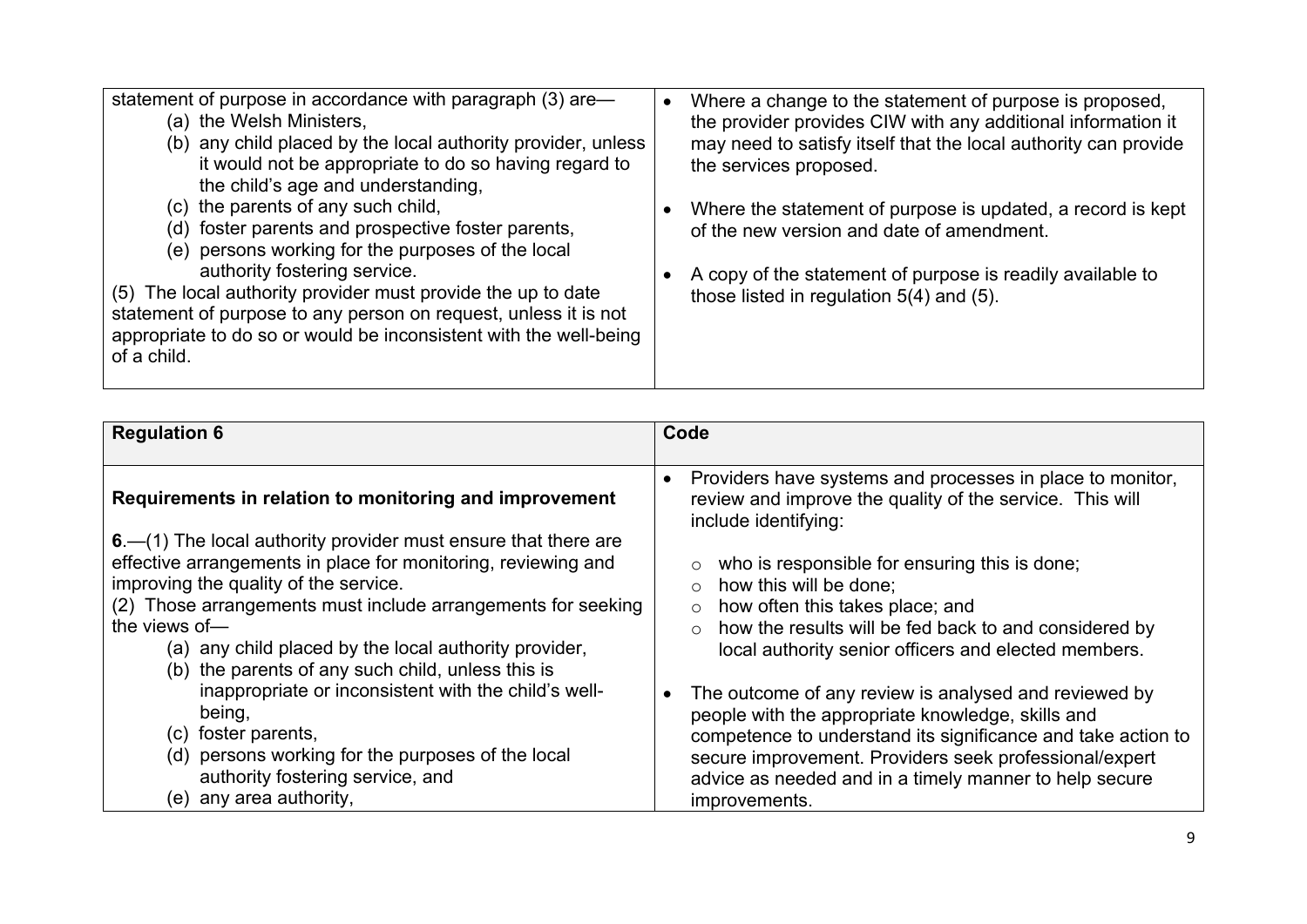| on the quality of the service.<br>(3) When making any decisions on plans for improvement of the<br>quality of the service, the local authority provider must take into<br>account the views of those persons consulted in accordance<br>with paragraph (2). | Providers can demonstrate how they have:<br>$\bullet$<br>analysed and responded to the information gathered; and<br>$\circ$<br>used the information to make improvements.<br>$\circ$<br>Providers monitor progress against plans to improve the<br>quality and safety of services, and take appropriate action<br>immediately where progress is not achieved as expected.<br>The systems and processes are continually reviewed to<br>make sure they enable the provider to identify where the<br>quality of services are being, or may be, compromised, and<br>to enable an appropriate timely response.<br>As part of the quality review process, providers:<br>encourage feedback;<br>regularly seek the views of the relevant children and other<br>$\circ$<br>stakeholders about the quality of the service; and<br>are able to demonstrate they have done this and provide<br>an analysis of the feedback they have received.<br>The methods used to engage with and gain the views of<br>those listed in regulation 6(2) are appropriate to their age,<br>level of understanding and take into account any specific<br>condition and/or communication needs. Participation of<br>children is in line with national guidance. |
|-------------------------------------------------------------------------------------------------------------------------------------------------------------------------------------------------------------------------------------------------------------|-------------------------------------------------------------------------------------------------------------------------------------------------------------------------------------------------------------------------------------------------------------------------------------------------------------------------------------------------------------------------------------------------------------------------------------------------------------------------------------------------------------------------------------------------------------------------------------------------------------------------------------------------------------------------------------------------------------------------------------------------------------------------------------------------------------------------------------------------------------------------------------------------------------------------------------------------------------------------------------------------------------------------------------------------------------------------------------------------------------------------------------------------------------------------------------------------------------------------------------|
|                                                                                                                                                                                                                                                             |                                                                                                                                                                                                                                                                                                                                                                                                                                                                                                                                                                                                                                                                                                                                                                                                                                                                                                                                                                                                                                                                                                                                                                                                                                     |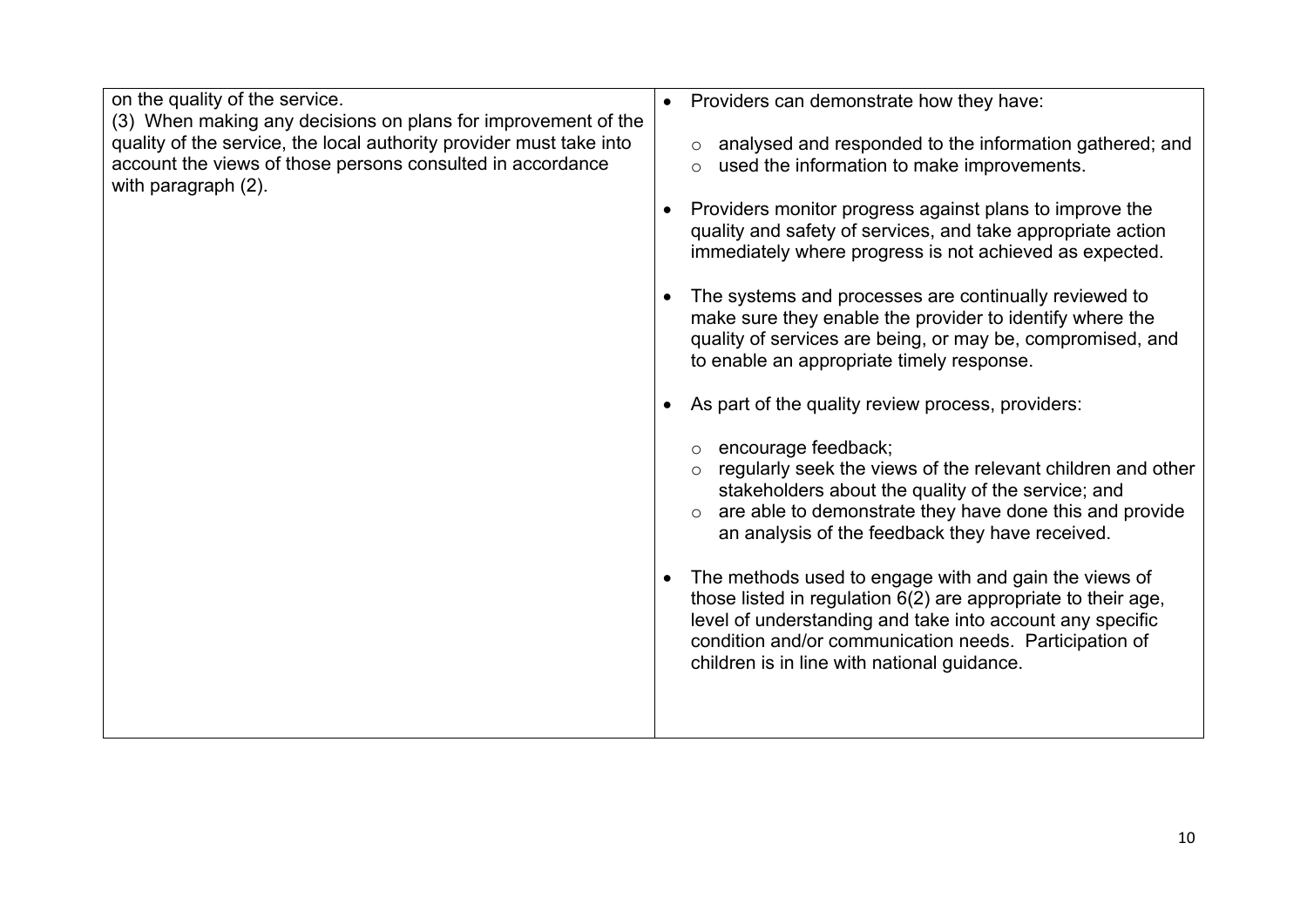| <b>Regulation 7</b>                                                                                                                                                                                                          | Code                                                                                                                                        |
|------------------------------------------------------------------------------------------------------------------------------------------------------------------------------------------------------------------------------|---------------------------------------------------------------------------------------------------------------------------------------------|
| Requirement to appoint a local authority manager                                                                                                                                                                             | Service providers appoint an officer to manage the fostering<br>service.                                                                    |
| 7. - (1) The local authority provider must appoint an officer to be<br>responsible for the management of the service.<br>(2) The local authority provider must immediately give notice in<br>writing to the Welsh Ministers- | Where appropriate, service providers may appoint the same<br>manager to manage more than one service (for example, on<br>a regional basis). |
| (a) of the name of the person appointed as manager,<br>(b) of the date on which the appointment is to take effect,<br>(c) if the person appointed as manager ceases to<br>manage the local authority fostering service.      | Providers give written notification to CIW without delay, as<br>required by the Regulation.                                                 |

| <b>Regulation 8</b>                                                                                                                                                                                                                                                                                                                                                         | Code                                                                                                                                                                                                                                                                                                                                                                                                                                                                                                                                                                                               |
|-----------------------------------------------------------------------------------------------------------------------------------------------------------------------------------------------------------------------------------------------------------------------------------------------------------------------------------------------------------------------------|----------------------------------------------------------------------------------------------------------------------------------------------------------------------------------------------------------------------------------------------------------------------------------------------------------------------------------------------------------------------------------------------------------------------------------------------------------------------------------------------------------------------------------------------------------------------------------------------------|
| Fitness requirements for appointment of manager<br>8. - (1) The local authority provider must not appoint a person to<br>manage the service unless that person is fit to do so.<br>(2) For the purposes of paragraph (1), a person is not fit to<br>manage the service unless the requirements of regulation 29(2)<br>(fitness of staff) are met in respect of that person. | Providers have suitable arrangements in place to ensure the<br>$\bullet$<br>manager is fit and is capable of running the service in line<br>with its statement of purpose. This includes ensuring:<br>the manager is appropriately qualified;<br>$\circ$<br>the manager is registered with Social Care Wales if<br>required;<br>the manager is experienced in delivering a fostering<br>$\circ$<br>service; and<br>the vetting of prospective managers includes the<br>relevant checks required by legislation to assure the<br>provider that the person is fit and able to work with<br>children. |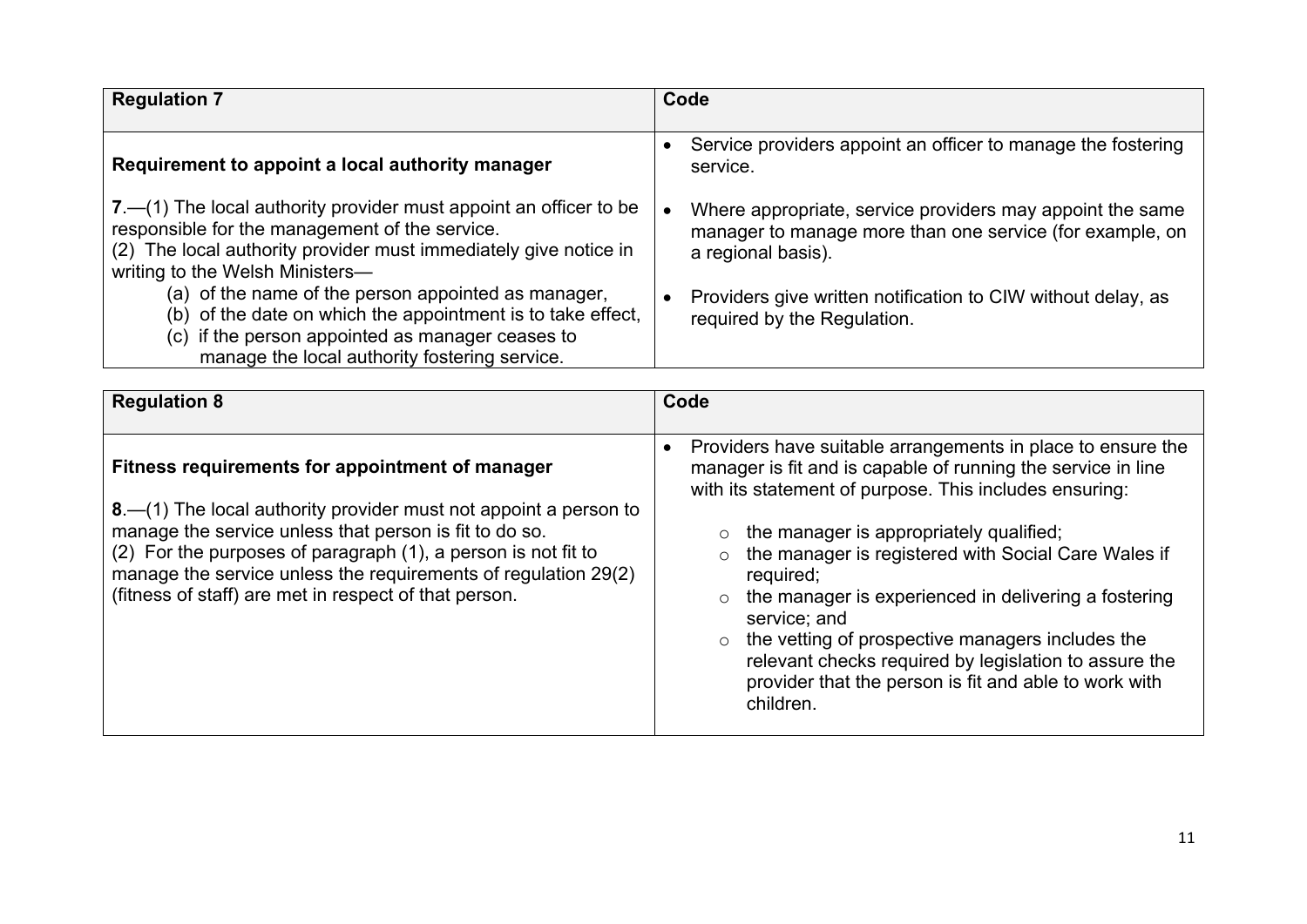| <b>Regulation 9</b>                                                                                                                                                                                                                                                                                                                                                                                                                                                                                                                                                                                                                                                                                                                                                                                                                                                                                | Code                                                                                                                                                                                                                                                                                                                                                                                                                                                                                                                                                                                                                    |
|----------------------------------------------------------------------------------------------------------------------------------------------------------------------------------------------------------------------------------------------------------------------------------------------------------------------------------------------------------------------------------------------------------------------------------------------------------------------------------------------------------------------------------------------------------------------------------------------------------------------------------------------------------------------------------------------------------------------------------------------------------------------------------------------------------------------------------------------------------------------------------------------------|-------------------------------------------------------------------------------------------------------------------------------------------------------------------------------------------------------------------------------------------------------------------------------------------------------------------------------------------------------------------------------------------------------------------------------------------------------------------------------------------------------------------------------------------------------------------------------------------------------------------------|
| Other requirements in relation to the manager                                                                                                                                                                                                                                                                                                                                                                                                                                                                                                                                                                                                                                                                                                                                                                                                                                                      | Providers have arrangements in place for regular formal<br>$\bullet$<br>discussion with, and support for, the manager.                                                                                                                                                                                                                                                                                                                                                                                                                                                                                                  |
| $9 - (1)$ The local authority provider must ensure that the person<br>who is appointed as the manager-<br>(a) is supported to carry out their duties effectively, and<br>(b) undertakes appropriate training.<br>(2) The local authority provider must ensure that the manager<br>complies with the requirements of Part 11 (duties of local<br>authority managers).<br>(3) In the event that the local authority provider has reason to<br>believe that the manager has not complied with a requirement<br>imposed by the regulations in Part 11, the provider must take<br>such action as is necessary to ensure that the requirement is<br>complied with.<br>(4) The local authority provider must put suitable arrangements<br>in place to ensure that the service is managed effectively at any<br>time when there is no manager appointed or when the manager<br>is absent from the service. | Providers support the manager to undertake training which<br>enables them to carry out their role effectively and to meet<br>the aims of service as outlined in the statement of purpose<br>and in line with practice guidance recommended by Social<br>Care Wales.<br>If there is no manager in place, or the manager is unable to<br>fulfil their duties for any reason (for example, they are absent<br>from their role due to illness), the provider ensures that<br>appropriate and robust arrangements are in place for the<br>management of the service during any period where there is<br>no manager in place. |

| <b>Regulation 10</b>                                                                                                             | Code                                                                                                                    |
|----------------------------------------------------------------------------------------------------------------------------------|-------------------------------------------------------------------------------------------------------------------------|
| Requirement to provide the service in accordance with<br>policies and procedures                                                 | Providers have the policies and procedures in place as<br>required by the Regulations.                                  |
|                                                                                                                                  | Policies and procedures are proportionate to the service<br>being provided in accordance with the statement of purpose. |
| 10. $-$ (1) The local authority provider must ensure that the<br>following policies and procedures are in place for the service- | Where applicable, policies and procedures take into account                                                             |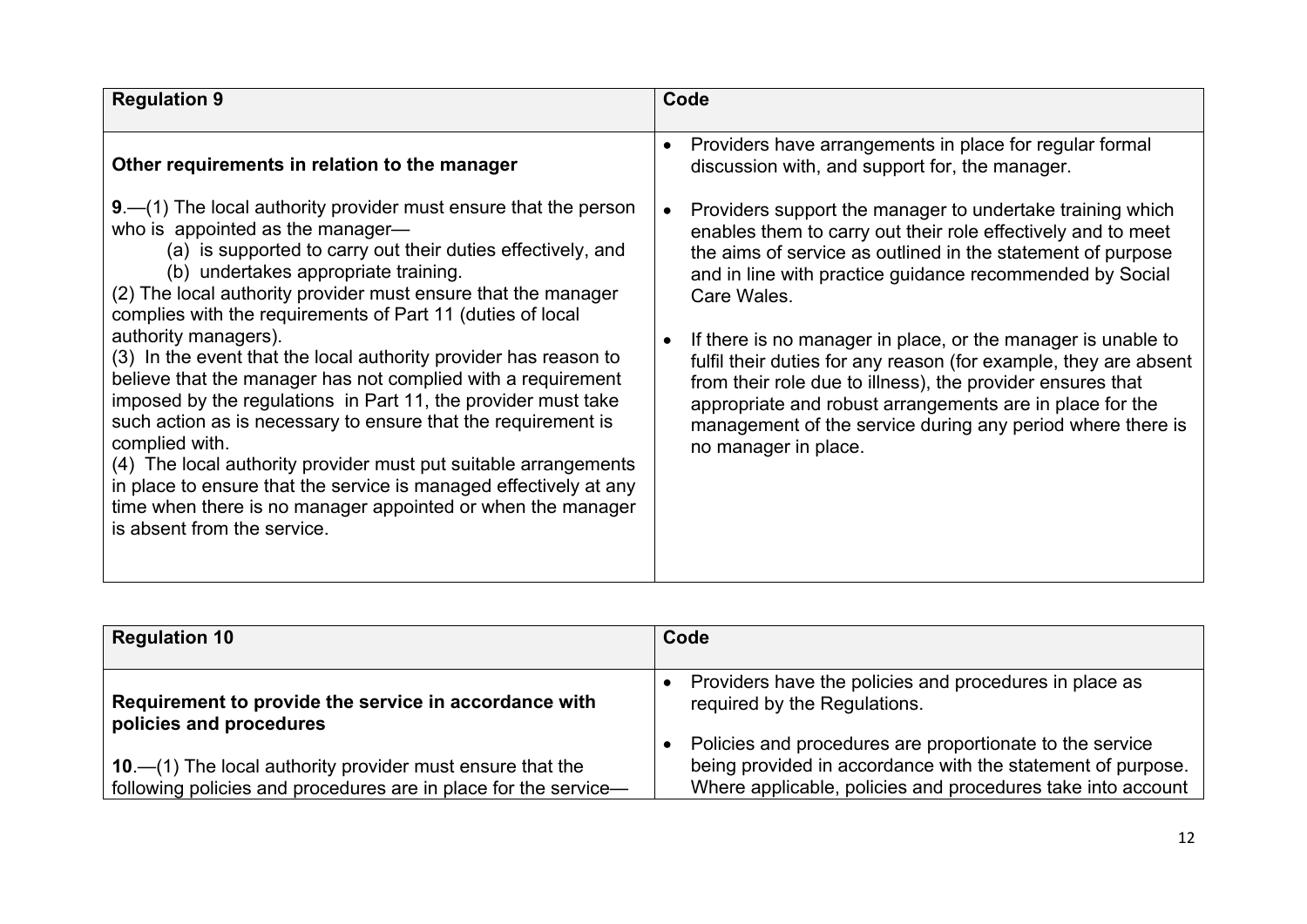| (a) safeguarding (see regulation 20),                                                                                                                                                                                                                                                                       | the needs of other members of the foster parent's household.                                                                                                                                                                                                                                                       |
|-------------------------------------------------------------------------------------------------------------------------------------------------------------------------------------------------------------------------------------------------------------------------------------------------------------|--------------------------------------------------------------------------------------------------------------------------------------------------------------------------------------------------------------------------------------------------------------------------------------------------------------------|
| (b) appropriate use of control or restraint (see regulation<br>21,<br>(c) bullying (see regulation 24),<br>(d) absence (see regulation 25),                                                                                                                                                                 | Providers ensure policies and procedures reflect<br>$\bullet$<br>arrangements for short-term breaks for children, where these<br>are provided by the provider.                                                                                                                                                     |
| (e) medication (see regulation 26 (access to health<br>services)),                                                                                                                                                                                                                                          | Policies and procedures:                                                                                                                                                                                                                                                                                           |
| (f) supporting and developing staff (see regulation 30),<br>(g) staff discipline (see regulation 32),<br>(h) complaints (see regulation 39),<br>(i) whistleblowing (see regulation 40),<br>(i) support for foster parents on how to help children<br>manage their money (see regulation 45),                | are aligned to current legislation and national guidance;<br>O<br>provide guidance for staff to ensure that the service is<br>$\circ$<br>provided in line with the statement of purpose; and<br>set out requirements to inform children, foster parents<br>$\circ$<br>and staff about how the service is provided. |
| (2) The local authority provider must also have such other<br>policies and procedures in place as are reasonably necessary to<br>support the aims and objectives of the service set out in the<br>statement of purpose.                                                                                     | Policies, procedures and practices are reviewed and updated<br>$\bullet$<br>in light of changes to practice, changing legislation and best<br>practice recommendations.                                                                                                                                            |
| (3) The local authority provider must ensure that the content of<br>the policies and procedures which are required to be in place by<br>virtue of paragraphs $(1)$ and $(2)$ is $-$<br>(a) appropriate to the needs of children for whom care                                                               | Staff, children and foster parents using the service have the<br>opportunity to be involved in developing policies and<br>procedures.                                                                                                                                                                              |
| and support is provided,<br>(b) consistent with the statement of purpose, and<br>(c) kept up to date.<br>(4) The local authority provider must put arrangements in place                                                                                                                                    | Where changes are made to the statement of purpose, the<br>policies and procedures are reviewed and updated to reflect<br>the changes.                                                                                                                                                                             |
| to ensure that the service is provided in accordance with its<br>policies and procedures.<br>(5) The local authority provider must ensure that the content of<br>the policies and procedures which are required to be in place<br>under paragraph $(1)(a)$ , $(b)$ , $(c)$ and $(h)$ takes into account the | Providers ensure staff have access to, and knowledge and<br>$\bullet$<br>understanding of, the policies and procedures which support<br>them in their role in achieving the best possible outcomes for<br>children.                                                                                                |
| needs of any other children who may be affected by the<br>placement being made.                                                                                                                                                                                                                             | All policies and procedures are available to the child, their<br>$\bullet$<br>representatives, the foster parents and, where appropriate,<br>the relevant area authority.                                                                                                                                          |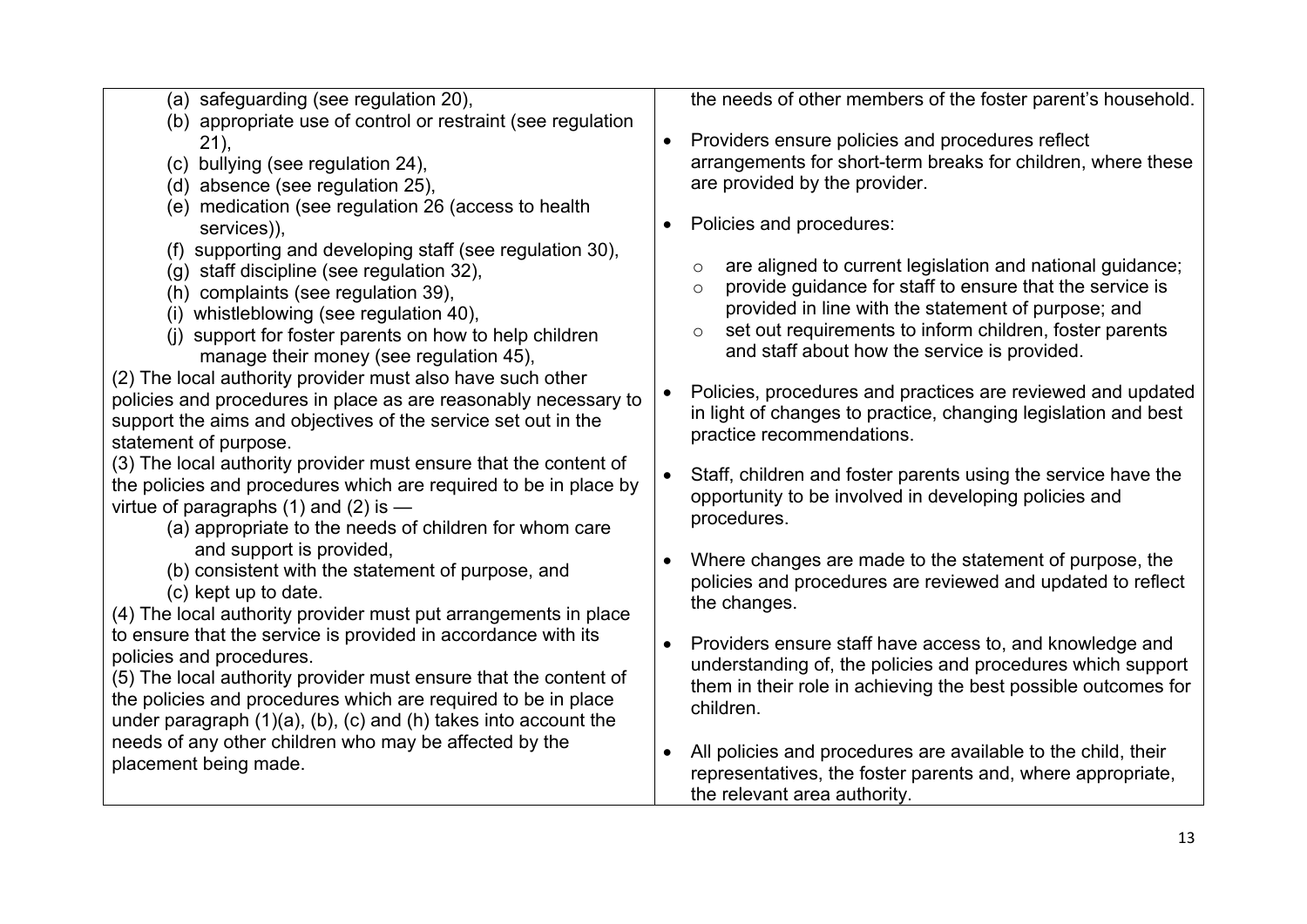| Policies and procedures are in a format accessible to the<br>child and support is provided to assist the child's<br>understanding of these.      |
|--------------------------------------------------------------------------------------------------------------------------------------------------|
| Systems for monitoring and improvement include those<br>which ensure the service is being run in accordance with the<br>policies and procedures. |

| <b>Regulation 11</b>                                                                                                                                                                                                                                                                                                      | Code                                                                                                                                                                                                                                                                                                                                                                                                                                                                                                                                                                                                                                                                                                                                                                                                                                                                                                                                                                                  |
|---------------------------------------------------------------------------------------------------------------------------------------------------------------------------------------------------------------------------------------------------------------------------------------------------------------------------|---------------------------------------------------------------------------------------------------------------------------------------------------------------------------------------------------------------------------------------------------------------------------------------------------------------------------------------------------------------------------------------------------------------------------------------------------------------------------------------------------------------------------------------------------------------------------------------------------------------------------------------------------------------------------------------------------------------------------------------------------------------------------------------------------------------------------------------------------------------------------------------------------------------------------------------------------------------------------------------|
| Duty of candour<br>11. The local authority provider must act in an open and honest<br>way with-<br>(a) any child placed by it,<br>(b) the parents of any such child,<br>foster parents and prospective foster parents,<br>(c)<br>(d) in the case of a child who is placed with an area<br>authority, that area authority. | Providers have policies and procedures in place to support a<br>culture of openness and transparency, and ensure that all<br>staff are aware of and follow them. The policies and<br>procedures are in line with, and take account of, Social Care<br>Wales' guidance on the professional duty of candour for<br>social care professionals registered with Social Care Wales.<br>Providers promote a culture of candour that includes:<br>being open and honest when engaging with those listed<br>in regulation $11$ ;<br>providing information about incidents which happen and<br>the outcome of any investigations that have taken place;<br>and<br>offering an apology for what has happened, where it is<br>appropriate to do so.<br>Providers take action to prevent and appropriately address<br>bullying, victimisation and/or harassment in relation to the<br>duty of candour, and investigate any instances where a<br>board member, manager, or member of staff may have |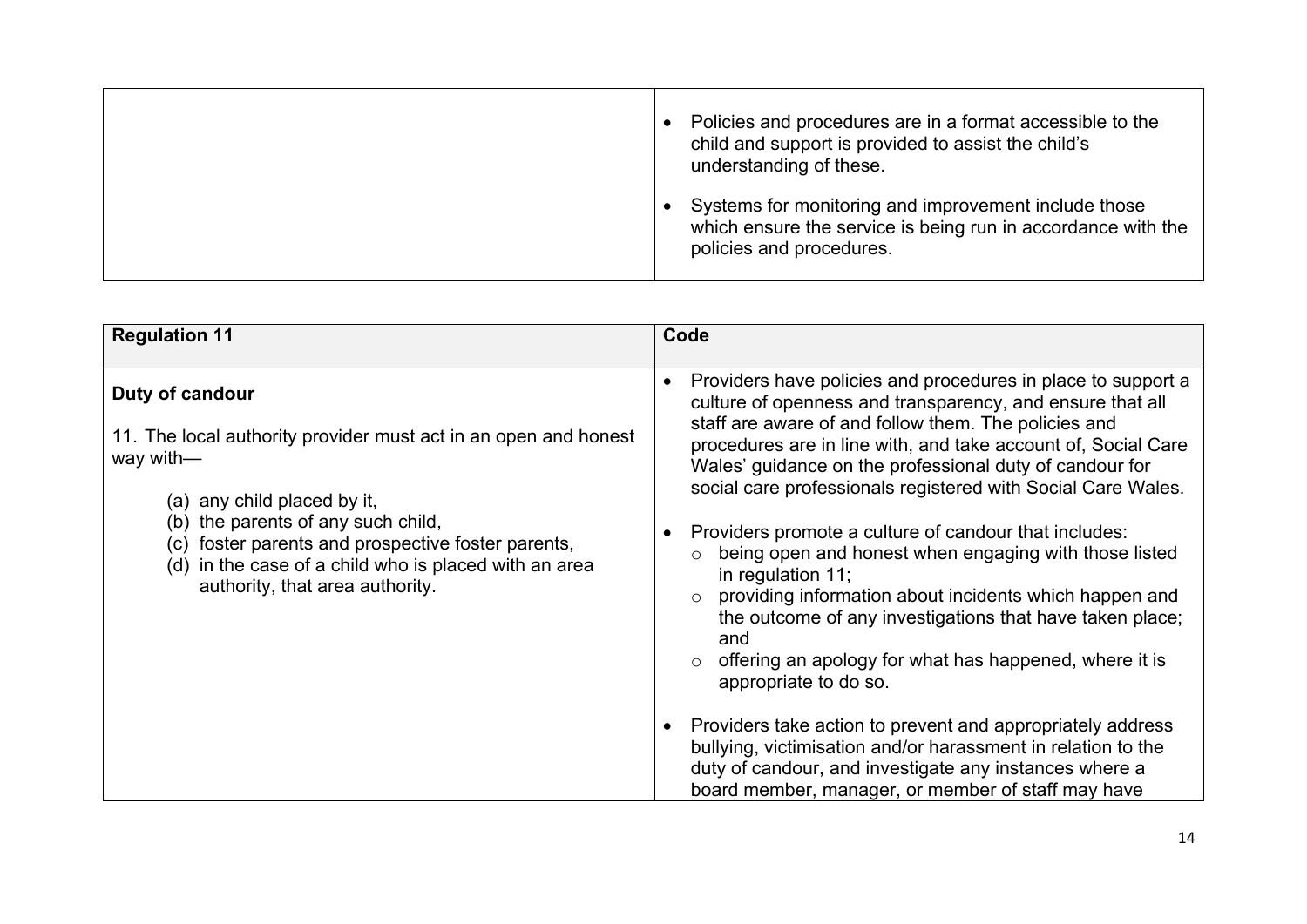| obstructed another in exercising their duty of candour.                                                                                                                                                                                                                                                                                                                           |
|-----------------------------------------------------------------------------------------------------------------------------------------------------------------------------------------------------------------------------------------------------------------------------------------------------------------------------------------------------------------------------------|
| Providers have a system in place to identify and deal with<br>possible breaches of the duty of candour by staff who are<br>professionally registered (as applicable), including the<br>obstruction of another in their duty of candour. Action taken<br>to address such breaches includes, where appropriate, a<br>referral to the professional regulator or other relevant body. |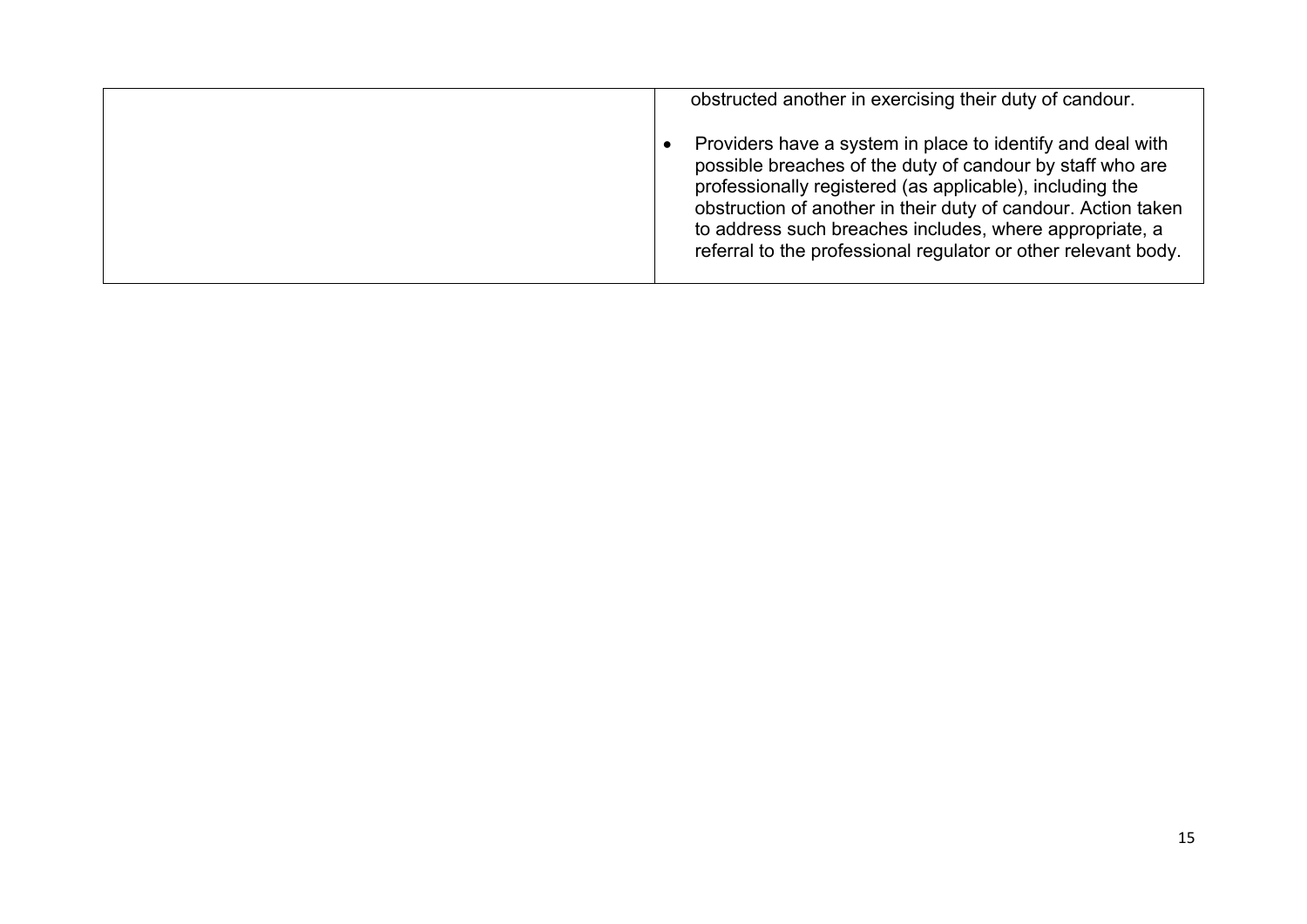**1.2 Requirements on local authority providers as to the information to be provided to individuals on commencement of the provision of care and support (Part 3 of the Regulations)**

The intent of Part 3 of the Regulations is to ensure that children, foster parents and prospective foster parents are provided with information about the service to enable them to have:

- a clear understanding of the priorities of the service;
- an outline of the services they can expect to receive; and
- an understanding of the manner in which services will be provided.

This should enable children, foster parents and prospective foster parents, and (where applicable) area authorities to have a good understanding of how the service operates in providing care and support. The guide provides children, foster parents, and area authorities with the information they need to raise concerns and make complaints to providers when they are dissatisfied with the service and informs them of how to escalate concerns if they are not satisfied with the response.

| <b>Regulation 12</b>                                                                                                                                                                                                                                                                                                                                    | Code                                                                                                                                                                                                                                                                                                                                                                                                                                                                 |
|---------------------------------------------------------------------------------------------------------------------------------------------------------------------------------------------------------------------------------------------------------------------------------------------------------------------------------------------------------|----------------------------------------------------------------------------------------------------------------------------------------------------------------------------------------------------------------------------------------------------------------------------------------------------------------------------------------------------------------------------------------------------------------------------------------------------------------------|
| Information about the service etc.                                                                                                                                                                                                                                                                                                                      | A written guide is available to those listed in regulation<br>12(2)(c), which provides information about the service.                                                                                                                                                                                                                                                                                                                                                |
| 12.—(1) The local authority provider must prepare a written<br>guide to the service.<br>$(2)$ The guide must be-<br>(a) dated, reviewed at least annually and updated as<br>necessary,<br>(b) in a language, style, presentation and format which is<br>appropriate for both children (of all ages and<br>understanding) and adults,<br>$(c)$ given to- | The guide is in plain language and in a format that reflects<br>the needs, age and level of understanding of those for whom<br>the service is intended. The guide is made available in<br>formats and media accessible and appropriate to the<br>audience, for example, preferred and appropriate language,<br>large print, audio, computerised, visual aids. When required<br>it is explained in the child or foster parent's preferred method<br>of communication. |
| (i) any child placed by the provider,<br>any foster parents and prospective foster<br>(ii)<br>parents,                                                                                                                                                                                                                                                  | Where required, children and foster parents are supported to<br>understand the contents of the guide and what it means for<br>them.                                                                                                                                                                                                                                                                                                                                  |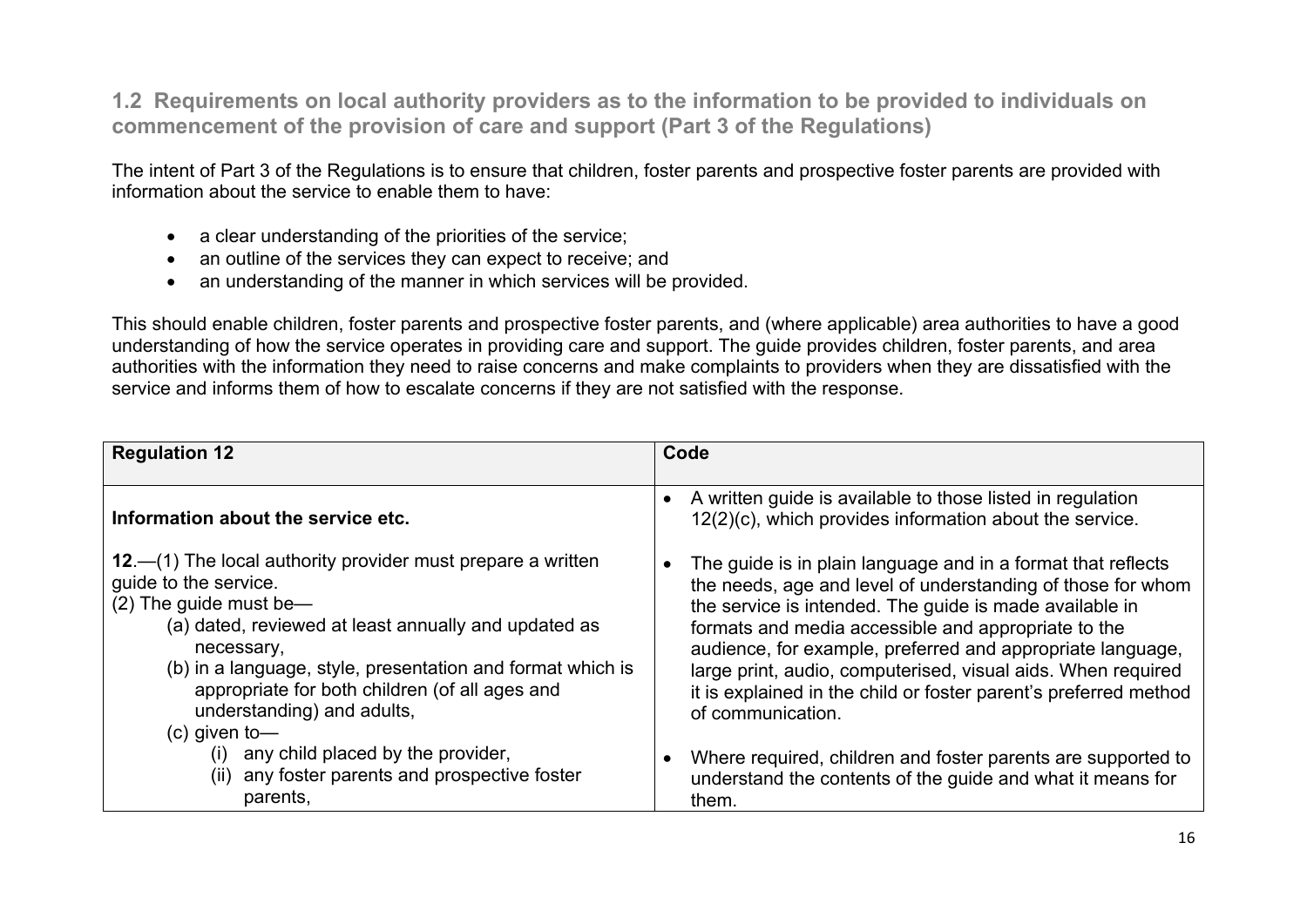<sup>(</sup>**2**) The office of the Children's Commissioner for Wales was created by section 72 of the Care Standards Act 2000 (c. 14).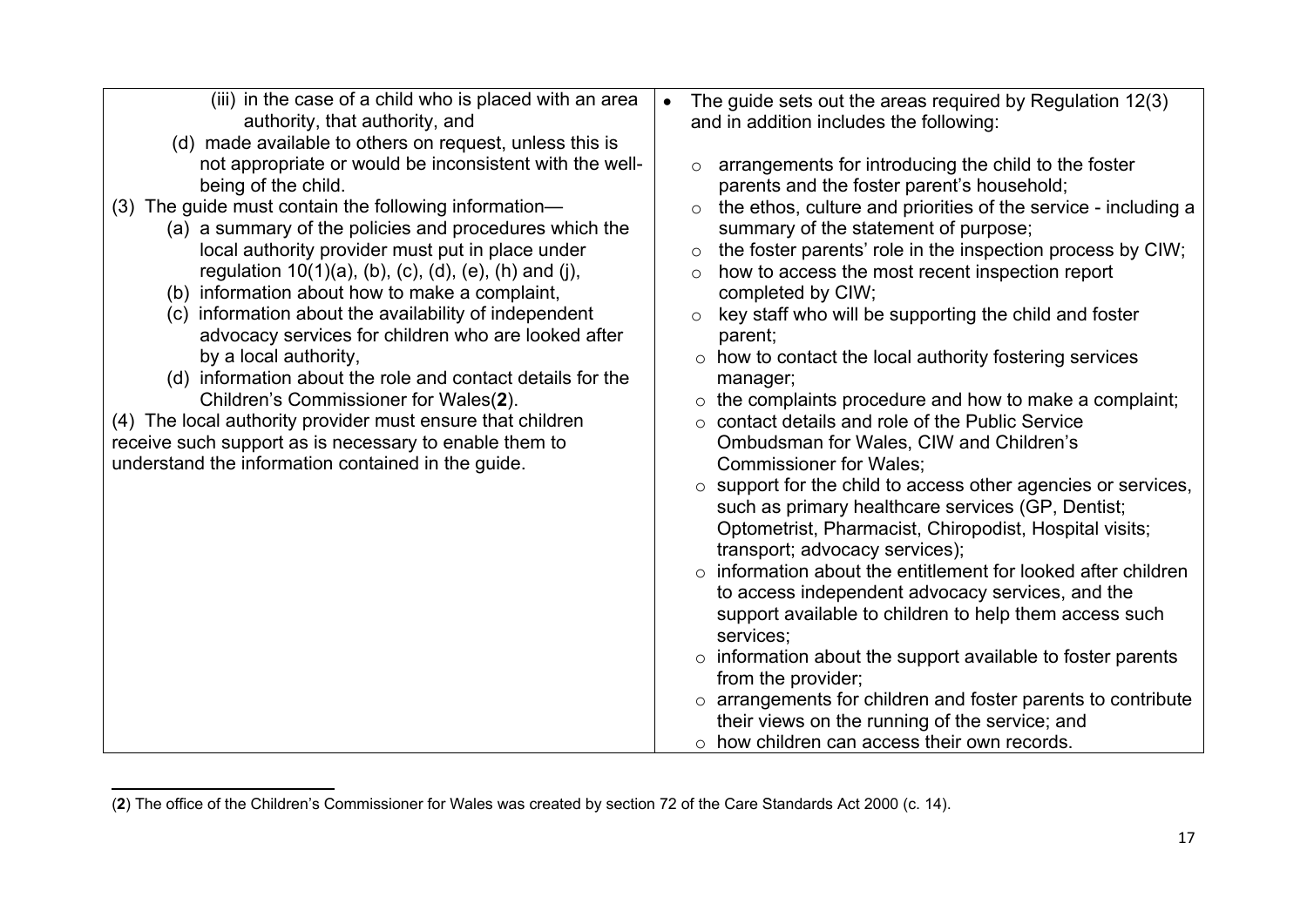#### **1.3 Requirements on local authority providers as to the standard of care and support to be provided (Part 4 of the Regulations)**

The intent of Part 4 of the Regulations is to ensure that children in foster placements are provided with the quality care and support they need to achieve their best possible personal wellbeing outcomes. The service is designed in consultation with children and foster parents and considers the child's personal wishes, aspirations and outcomes and any risks and specialist needs which inform their needs for care and support.

This includes:

- ensuring care and support enables a child to meet their personal outcomes;
- provision of staff with the knowledge, skills and competency to meet a child's well-being needs;
- ensuring staff have the appropriate language and communication skills;
- planning and deploying staff to provide continuity of care; and
- consultation with and seeking support from relevant agencies and specialists where required.

| <b>Regulation 13</b>                                                                                                                                               | Code                                                                                                                                                                                        |
|--------------------------------------------------------------------------------------------------------------------------------------------------------------------|---------------------------------------------------------------------------------------------------------------------------------------------------------------------------------------------|
| Standards of care and support to children                                                                                                                          | The provider's expectations as to the standards of care and<br>support a foster parent must provide to children placed with<br>them are clearly set out in the statement of purpose.        |
| 13. The local authority provider must ensure that foster parents<br>give care and support to a child placed with them-                                             | Achievement of a child's personal outcomes is supported by<br>policies and procedures.                                                                                                      |
| (a) in accordance with the child's care and support plan,<br>and<br>(b) in a way which maintains, protects and promotes the<br>safety and well-being of the child. | Providers ensure the service is responsive and proactive in<br>identifying and mitigating risks.                                                                                            |
|                                                                                                                                                                    | Foster parents are provided with information on the needs of<br>the child in accordance with the child's care and support plan<br>pathway plan (for looked after young people over age 16). |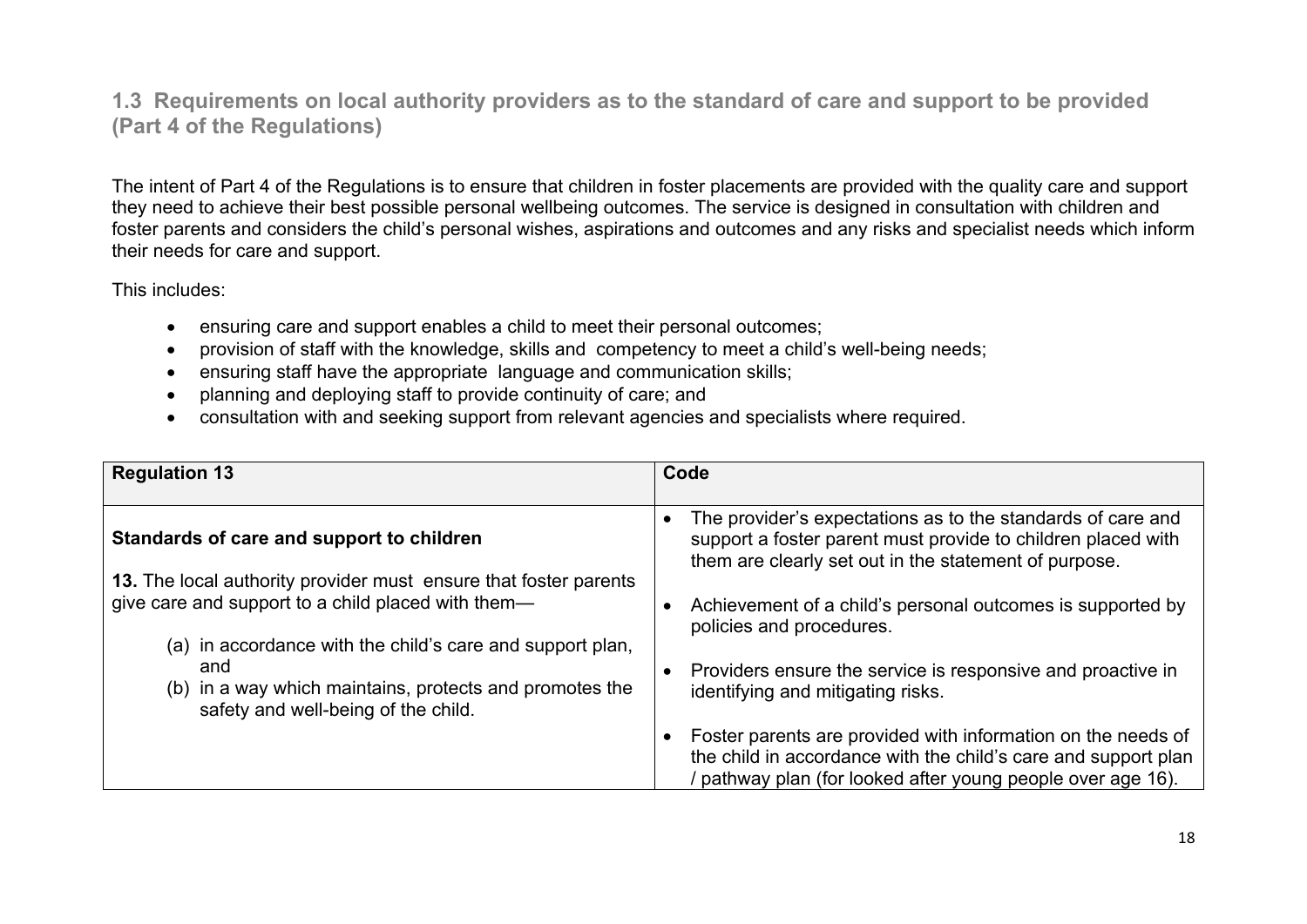| Foster parents are supported to seek medical advice and<br>$\bullet$<br>other professional help for a child (where appropriate) or<br>make a referral to the placing authority where necessary in a<br>timely manner.                                                                                                                                                                                                  |
|------------------------------------------------------------------------------------------------------------------------------------------------------------------------------------------------------------------------------------------------------------------------------------------------------------------------------------------------------------------------------------------------------------------------|
| Foster parents are supported, through supervision and<br>training, to ensure they provide high quality care and support<br>to meet the child's care and support needs and to enable<br>them to achieve their personal outcomes. This includes, but<br>is not limited to:                                                                                                                                               |
| providing appropriate care to any child who has been<br>abused;<br>safe caring skills;<br>recognising signs of abuse;<br>$\circ$<br>boosting and maintaining a child's self esteem;<br>$\circ$<br>positive behavioural support;<br>$\circ$<br>basic first aid; and<br>$\circ$<br>health promotion.<br>$\circ$                                                                                                          |
| Providers ensure that the support they provide enables the<br>foster parents to provide good quality care and support for<br>the children they foster. This includes care and support in<br>relation to the child's:                                                                                                                                                                                                   |
| physical, mental and emotional well being;<br>cultural, religious, social or spiritual needs;<br>$\circ$<br>educational, training and recreational needs;<br>$\circ$<br>family and personal relationships;<br>$\circ$<br>ability to control their everyday life;<br>$\circ$<br>intellectual, emotional and behavioural development;<br>$\circ$<br>rights and entitlements, in particular with regard to the<br>$\circ$ |
| United Nations Convention on the Rights of the Child;                                                                                                                                                                                                                                                                                                                                                                  |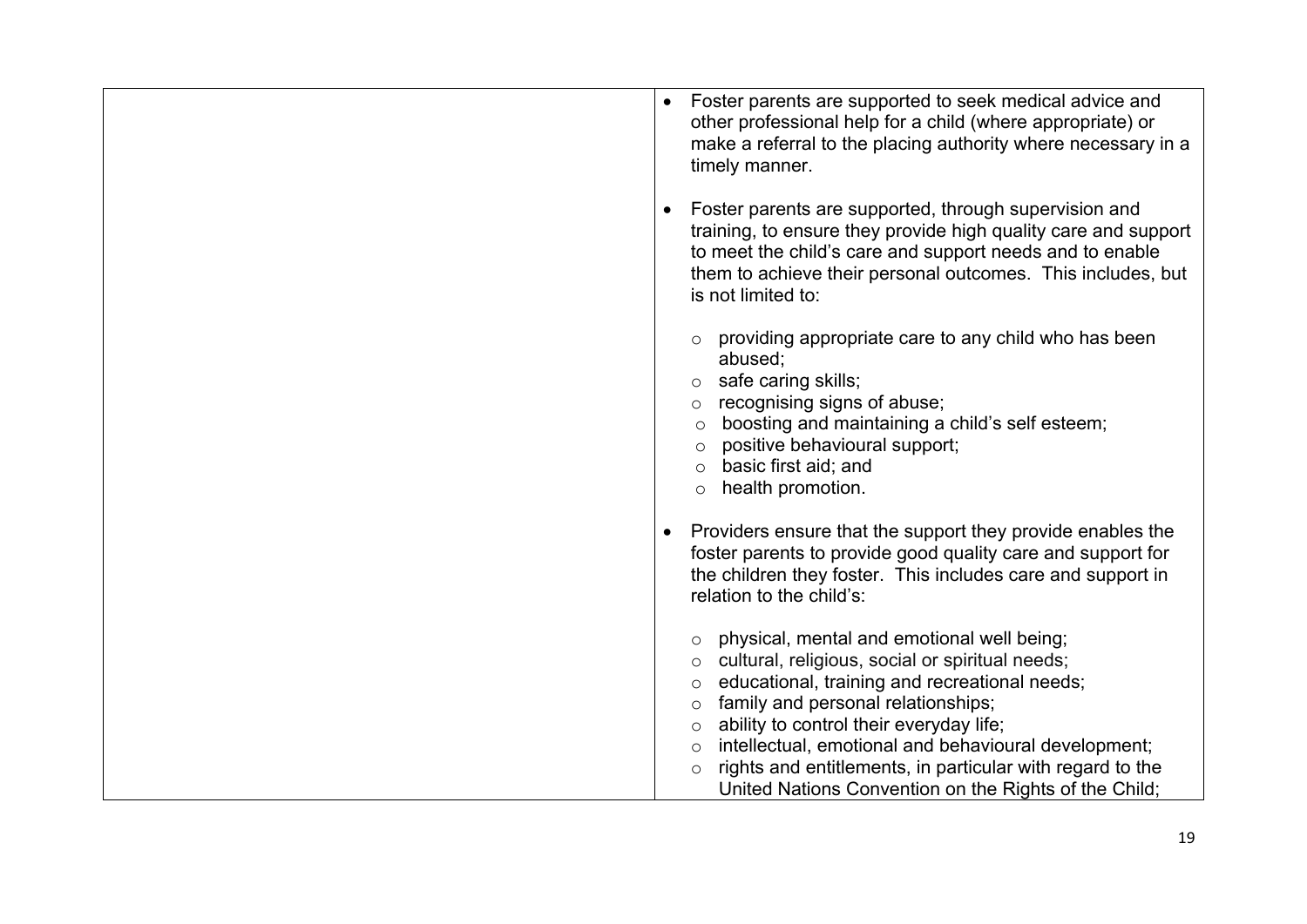| and<br>protection from abuse and neglect.                                                                              |
|------------------------------------------------------------------------------------------------------------------------|
| Foster parents are supported to enable the child to be as<br>independent as practicable.                               |
| Children and foster parents are supported when the<br>placement ends, both when this is planned or in an<br>emergency. |
| Providers ensure children are supported into adulthood and<br>when leaving care in line with national guidance.        |

| <b>Regulation 14</b>                                                                                                                                                                                                                                                                                                                                                                                                                                                                                                                                                                                                                                                    | Code                                                                                                                                                                                                                                                                                                                                                                                                                                                                                                                                                                                                                                                                                                                                                                                                                                                 |
|-------------------------------------------------------------------------------------------------------------------------------------------------------------------------------------------------------------------------------------------------------------------------------------------------------------------------------------------------------------------------------------------------------------------------------------------------------------------------------------------------------------------------------------------------------------------------------------------------------------------------------------------------------------------------|------------------------------------------------------------------------------------------------------------------------------------------------------------------------------------------------------------------------------------------------------------------------------------------------------------------------------------------------------------------------------------------------------------------------------------------------------------------------------------------------------------------------------------------------------------------------------------------------------------------------------------------------------------------------------------------------------------------------------------------------------------------------------------------------------------------------------------------------------|
| Information for children<br>14.—(1) The local authority provider must put arrangements in<br>place to ensure that children have the information they need to<br>make and participate in day to day decisions about the way care<br>and support is provided to them and how they are supported to<br>achieve their personal outcomes.<br>(2) Information provided must be available in an appropriate<br>language, style, presentation and format for children of all ages.<br>(3) The local authority provider must put arrangements in place<br>to ensure that children receive such support as is necessary to<br>enable them to understand the information provided. | Providers support foster parents to ensure children can<br>$\bullet$<br>participate in care planning and review during their foster<br>placement and make decisions about the way care and<br>support is provided to them.<br>Providers ensure foster parents receive the information they<br>$\bullet$<br>need to provide care and support for the child on a day to<br>day basis in accordance with the child's care and support<br>plan / pathway plan and personal outcomes.<br>Providers have arrangements in place to enable children to<br>$\bullet$<br>understand the information provided to them.<br>Providers put in place arrangements to enable children to<br>access relevant advocacy services or self advocacy groups<br>(if they wish) and support their communication needs to<br>enable them to make decisions about their lives. |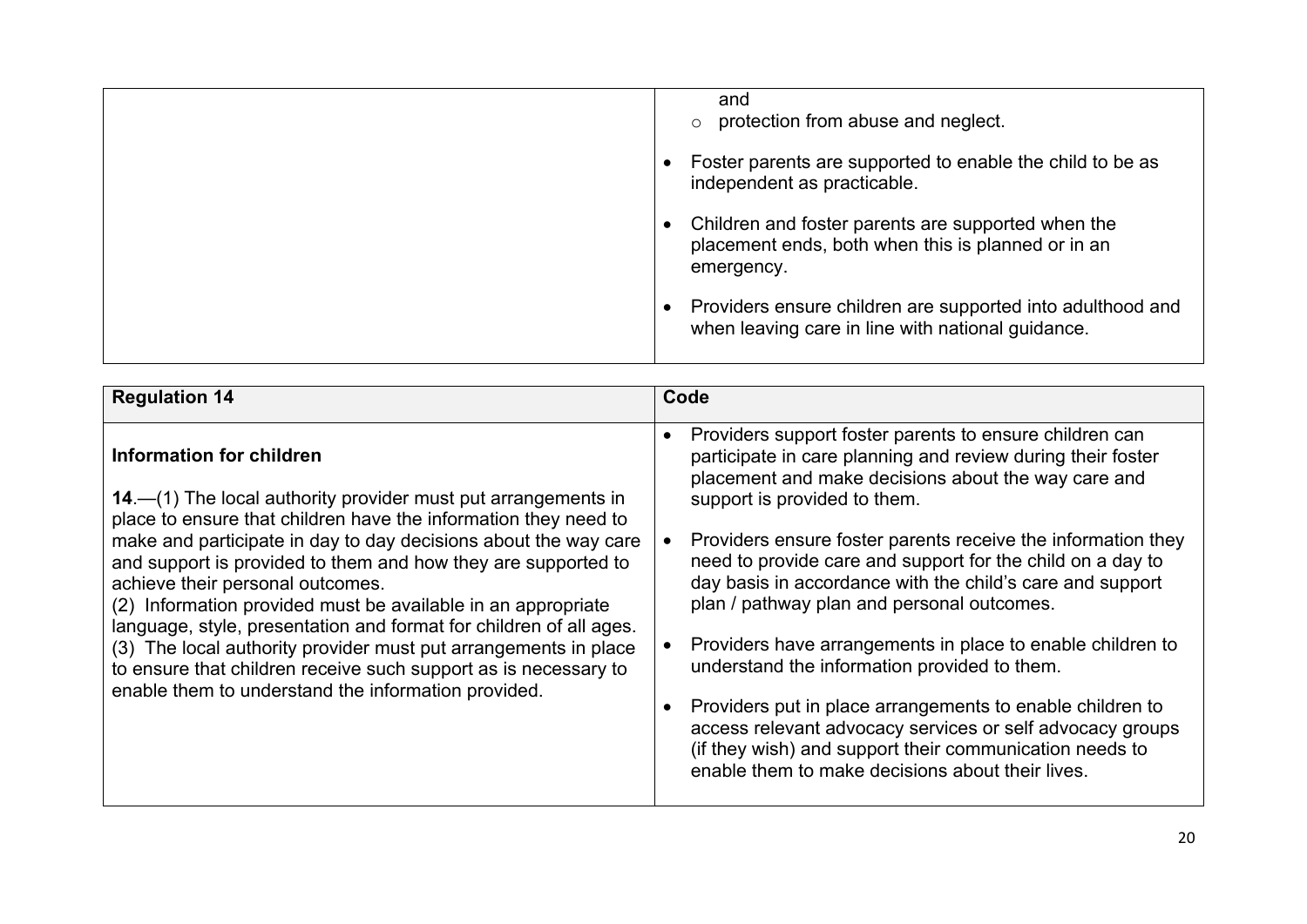| <b>Regulation 15</b>                                                                                                                                                                | Code                                                                                                                                                                                                                                                                                                                                                                                                                                                                                                                                                                                                                                                                                                                                   |
|-------------------------------------------------------------------------------------------------------------------------------------------------------------------------------------|----------------------------------------------------------------------------------------------------------------------------------------------------------------------------------------------------------------------------------------------------------------------------------------------------------------------------------------------------------------------------------------------------------------------------------------------------------------------------------------------------------------------------------------------------------------------------------------------------------------------------------------------------------------------------------------------------------------------------------------|
| Compliance with foster care agreement<br><b>15.</b> The local authority provider must monitor the foster parents'<br>compliance with the requirements of the foster care agreement. | Providers have foster care agreements in place with<br>$\bullet$<br>approved foster parents in line with Schedule 3 of the<br><b>Fostering Panels Regulations.</b><br>Providers have effective arrangements in place to monitor<br>and review the obligations placed upon foster parents as set<br>out in the foster care agreement.<br>Providers have arrangements in place to ensure foster<br>parents are supported to understand and deliver the<br>requirements placed upon them through the foster care<br>agreement.<br>Providers have effective arrangements in place to ensure<br>foster parents take action to achieve compliance with the<br>foster care agreement whenever it is identified that they are<br>not doing so. |

| <b>Regulation 16</b>                                                                                                                                                 | Code                                                                                                                                                                        |
|----------------------------------------------------------------------------------------------------------------------------------------------------------------------|-----------------------------------------------------------------------------------------------------------------------------------------------------------------------------|
|                                                                                                                                                                      |                                                                                                                                                                             |
| Language and communication                                                                                                                                           | Providers have arrangements in place to support foster<br>parents with a child's language needs in line with the<br>statement of purpose. Where necessary this will include |
| 16. - (1) The local authority provider must ensure that the<br>language needs of children are met.<br>(2) The local authority provider must ensure that children are | putting in place measures to ensure that the child can<br>communicate meaningfully with their foster parents. This<br>includes:                                             |
| provided with access to such aids and equipment as may be<br>necessary to facilitate their communication with others.                                                | communicating with the child in their language of need<br>$\circ$<br>and/or choice; and                                                                                     |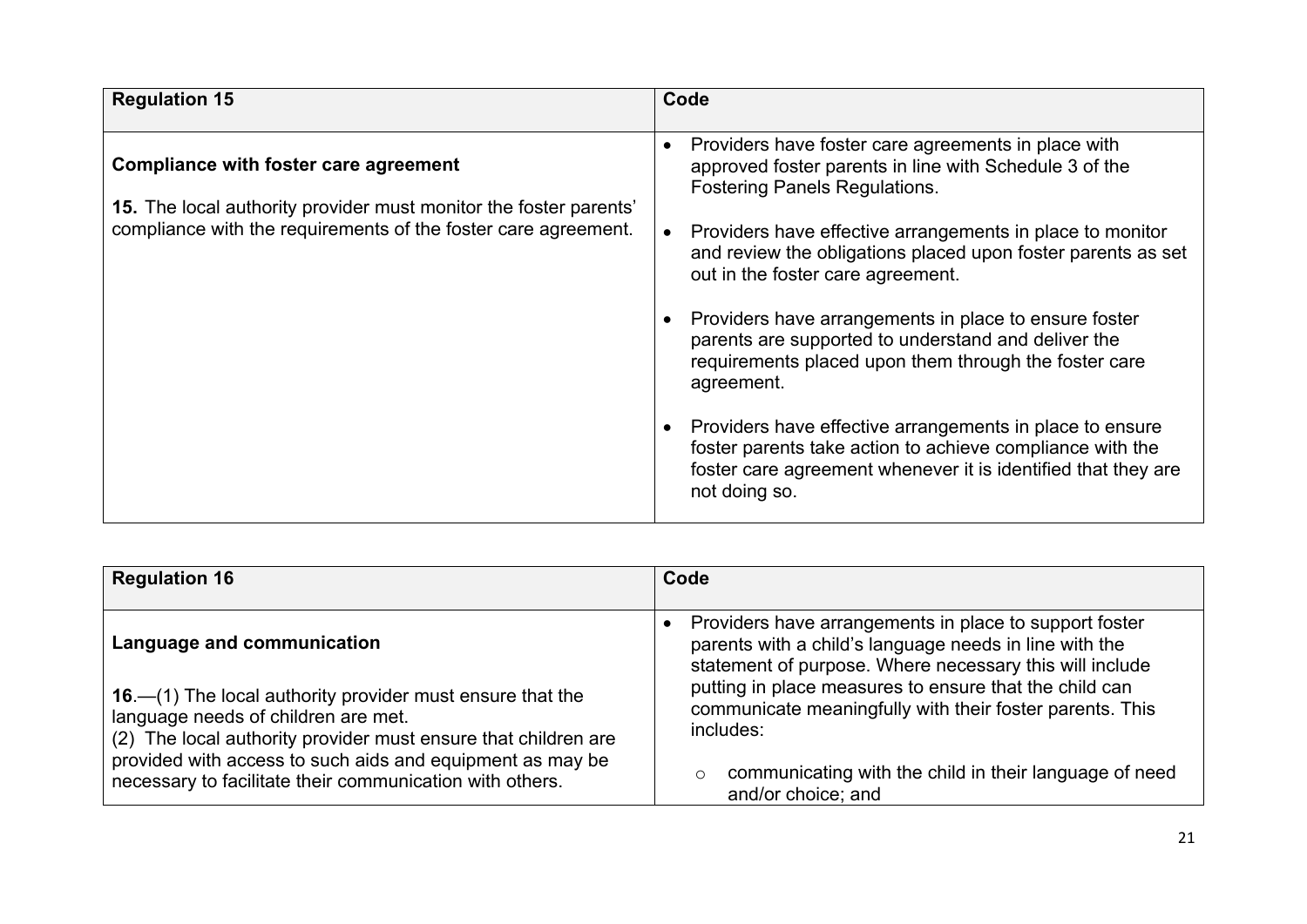| access, where appropriate, to additional means of<br>$\circ$<br>communication such as Picture Exchange<br>Communication System (PECS), Treatment and<br>Education of Autistic and related Communication<br>Handicapped Children (TEACCH), Makaton, British Sign<br>Language. |
|------------------------------------------------------------------------------------------------------------------------------------------------------------------------------------------------------------------------------------------------------------------------------|
| Providers identify a child's communication needs as part of<br>their determination as to whether the service can meet their<br>needs.                                                                                                                                        |
| Children can understand staff when they communicate with<br>them.                                                                                                                                                                                                            |
| Providers put in place arrangements to ensure that aids and<br>equipment required to support a child's communication<br>needs are in place, accessible, well-maintained and that<br>foster parents know how to use them.                                                     |
| Providers deliver or work towards actively offering their<br>services in the Welsh language to children or foster parents<br>whose first language is Welsh.                                                                                                                  |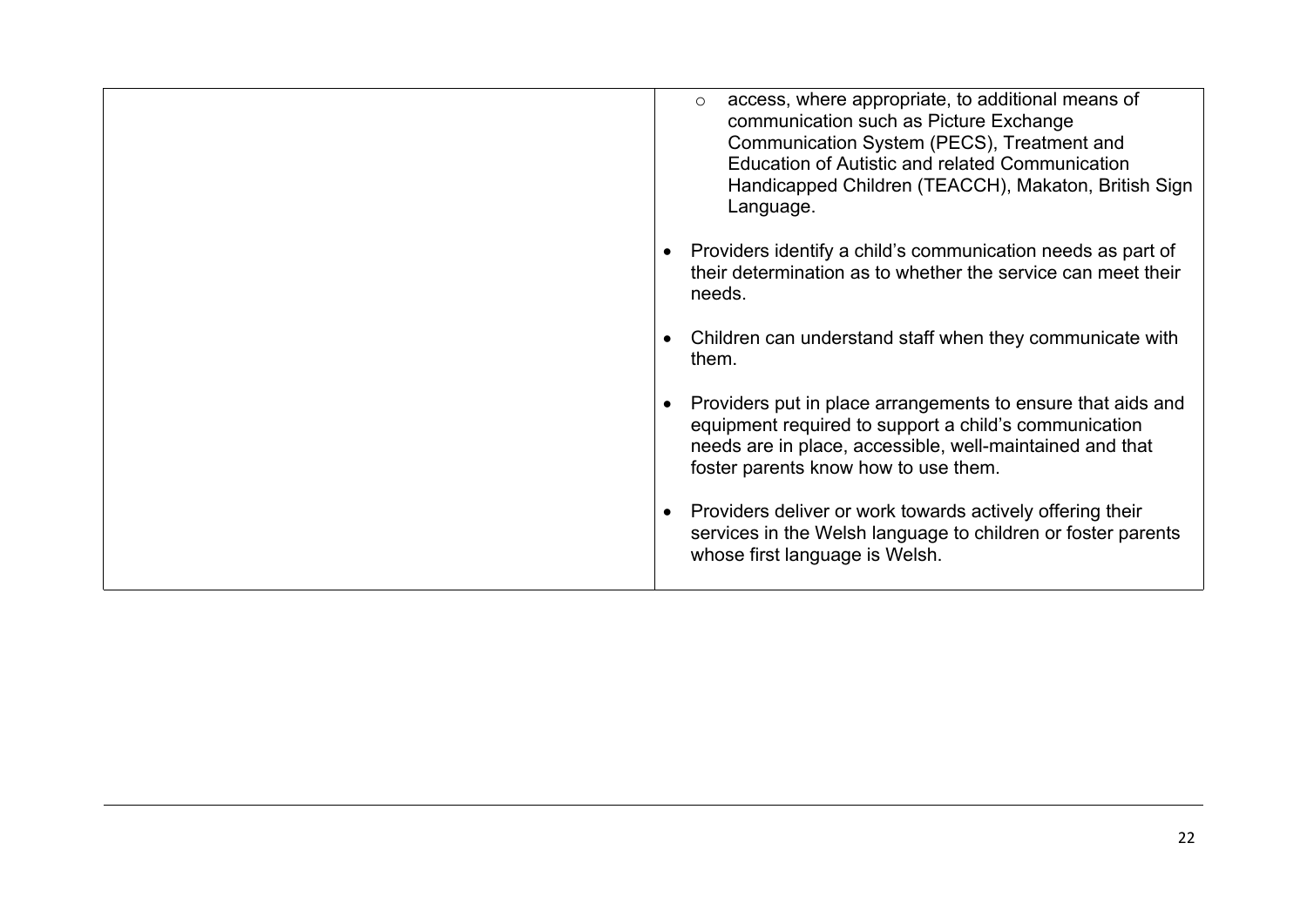| <b>Regulation 17</b>                                                                                                                                                                                                                                                                                                                                                                                                                                                                                                                                                       | Code                                                                                                                                                                                                                                                                                                                                                                                                                                                                                                                                                                                 |
|----------------------------------------------------------------------------------------------------------------------------------------------------------------------------------------------------------------------------------------------------------------------------------------------------------------------------------------------------------------------------------------------------------------------------------------------------------------------------------------------------------------------------------------------------------------------------|--------------------------------------------------------------------------------------------------------------------------------------------------------------------------------------------------------------------------------------------------------------------------------------------------------------------------------------------------------------------------------------------------------------------------------------------------------------------------------------------------------------------------------------------------------------------------------------|
| <b>Respect and sensitivity</b><br>17 – (1) The local authority provider must put arrangements in<br>place to ensure that children placed by the provider are treated<br>with respect and sensitivity.<br>(2) This includes, but is not limited to-<br>(a) respecting the child's privacy and dignity,<br>(b) respecting the child's rights to confidentially,<br>promoting the child's autonomy and independence,<br>(C).<br>and<br>(d) having regard to any relevant protected<br>characteristics (as defined in section 4 of the Equality<br>Act 2010 (1)) of the child. | Providers ensure children and foster parents are aware of<br>their rights and entitlements under the law, and under<br>equality and diversity policies held by the provider.<br>Providers support foster parents to ensure that a child is:<br>listened to, and communicated with, in a courteous and<br>respectful manner, with their care and support needs<br>being prioritised by the foster parent; and<br>treated with respect and feels valued.<br>$\circ$<br>Children and foster parents are encouraged to contribute<br>their views on the way in which the service is run. |

| <b>Regulation 18</b>                                                                                                                                                                                                                                                   | Code                                                                                                                                                                                                                                                                                                    |
|------------------------------------------------------------------------------------------------------------------------------------------------------------------------------------------------------------------------------------------------------------------------|---------------------------------------------------------------------------------------------------------------------------------------------------------------------------------------------------------------------------------------------------------------------------------------------------------|
| Duty to promote contact                                                                                                                                                                                                                                                | Foster parents are supported to enable the child to maintain<br>and develop family contacts and friendships in line with the<br>child's care and support plan / pathway plan.                                                                                                                           |
| 18. The local authority provider must ensure foster parents<br>promote contact between a child placed with them and the<br>child's parents, relatives and friends, in accordance with the<br>child's care and support plan and any court order relating to<br>contact. | Where necessary, foster parents are supported to deal with<br>any difficult contact issues that may arise or any travel<br>requirements that are needed.<br>Foster parents are supported to understand any restrictions<br>on contact to protect the child from any risk to their safety or<br>welfare. |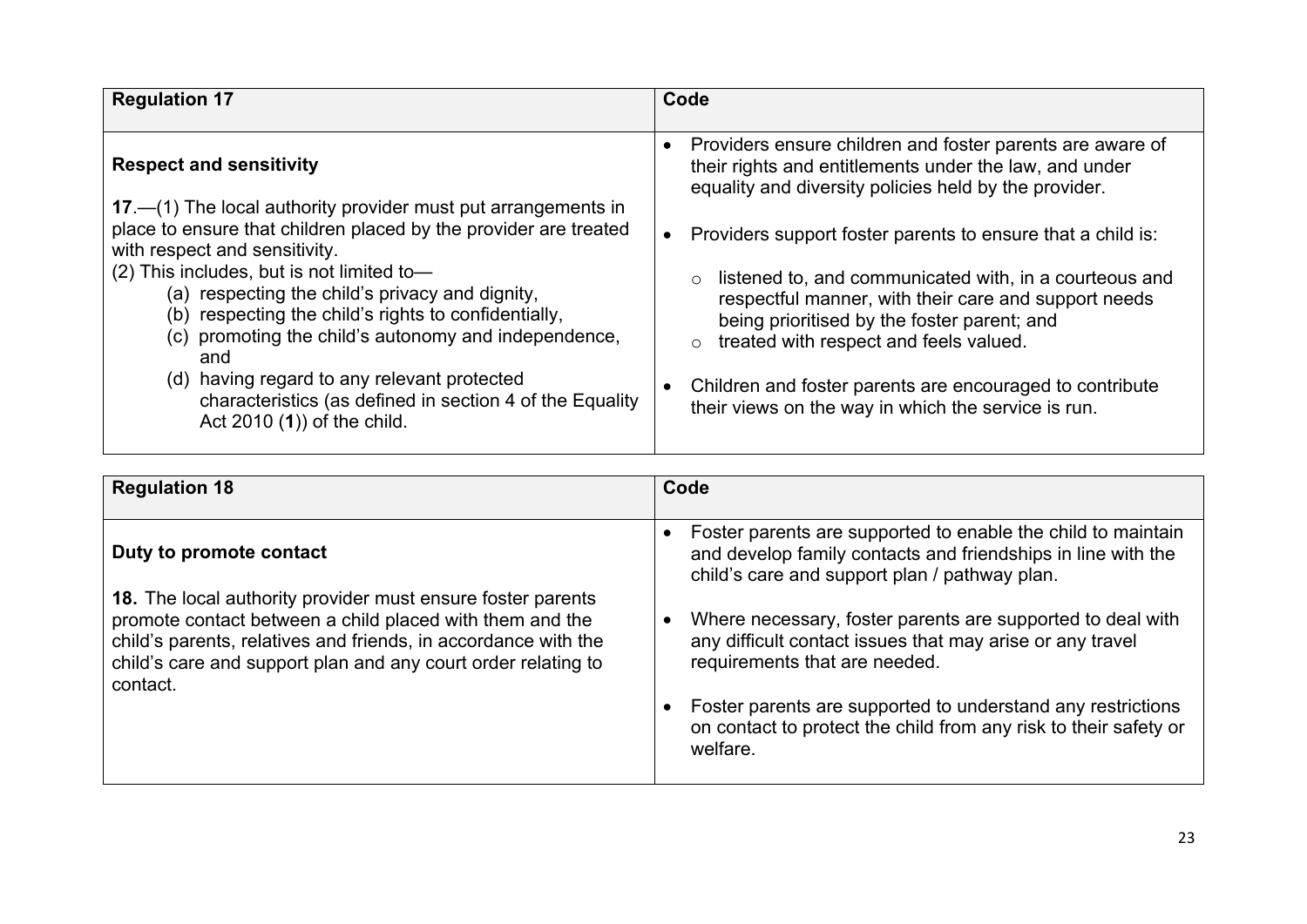#### **1.4 Requirements on local authority providers – safeguarding (Part 5 of the Regulations)**

The intent of Part 5 of the Regulations is to ensure that providers have in place the mechanisms to safeguard vulnerable children to whom care and support is provided.

This includes arrangements that:

- support vulnerable children using the service;
- support and underpin staff and foster parent's knowledge, understanding and skill in identifying risks and action to take where abuse, neglect or improper treatment is suspected or identified; and
- ensure providers work collaboratively with relevant partners to prevent and take action where abuse, neglect or improper treatment is suspected or identified.

| <b>Regulation 19</b>                                                                                                                                                                    | Code                                                                                                                                                                   |
|-----------------------------------------------------------------------------------------------------------------------------------------------------------------------------------------|------------------------------------------------------------------------------------------------------------------------------------------------------------------------|
|                                                                                                                                                                                         |                                                                                                                                                                        |
| Safeguarding – overarching requirements                                                                                                                                                 | When a placement begins, the child is given information<br>about safeguarding, how to raise a concern and what<br>support is available to enable them to do so.        |
| 19. The local authority provider must put arrangements in place<br>to ensure that children placed by it are safe and are protected<br>from abuse(1), neglect(2) and improper treatment. | Staff and foster parents can access up to date safeguarding<br>policies and procedures.                                                                                |
|                                                                                                                                                                                         | Staff and foster parents receive training relevant to their role<br>to enable them to understand their responsibility to<br>safeguard and protect vulnerable children. |
|                                                                                                                                                                                         | Staff training is ongoing at regular intervals in line with local<br>safeguarding recommendations.                                                                     |
|                                                                                                                                                                                         | Staff are aware of their individual responsibilities for raising<br>concerns to ensure the safety and well-being of children.                                          |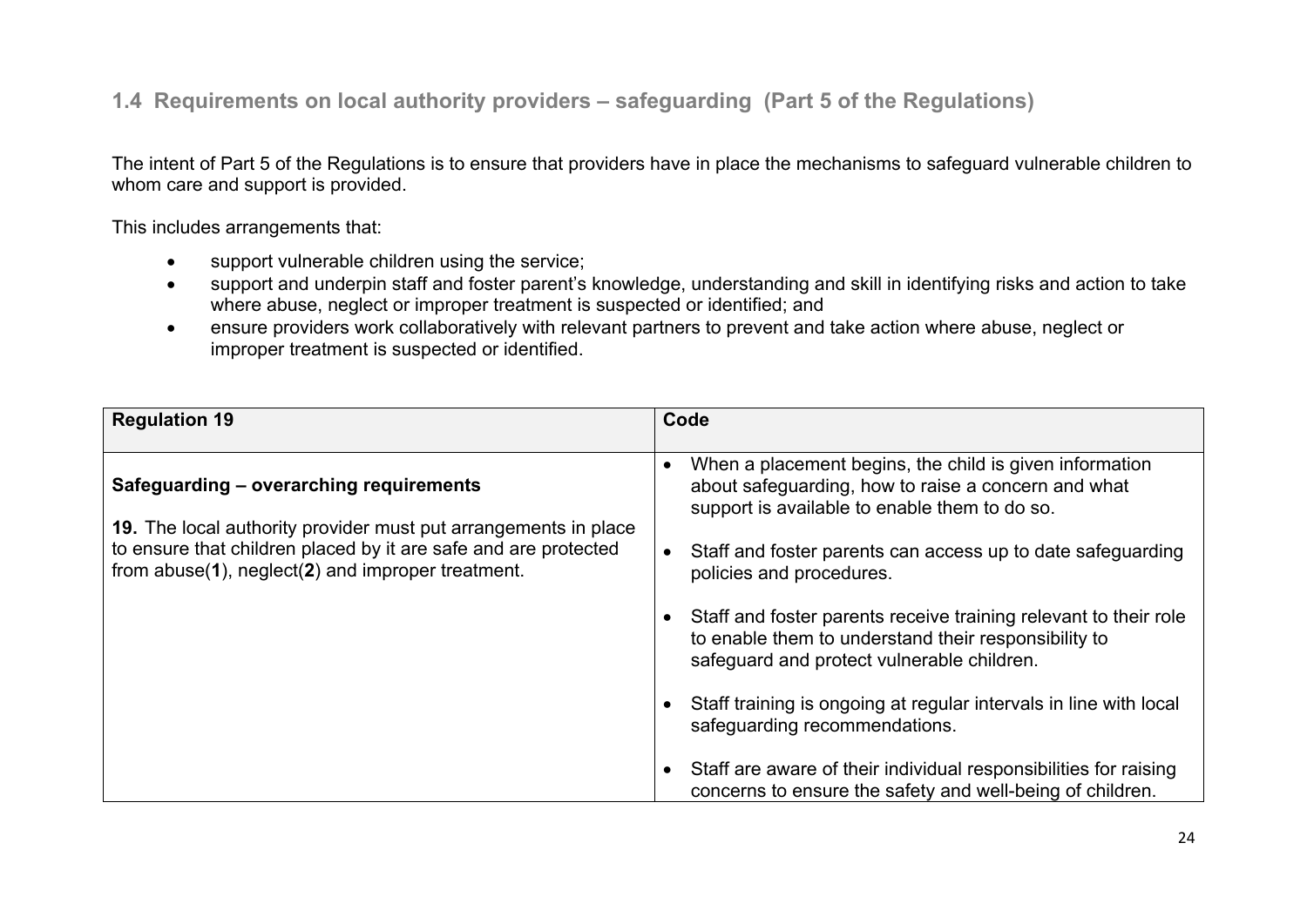| Providers make provision to support staff raising<br>$\bullet$<br>safeguarding concerns (whistleblowing).                                                                                                                                                                                                      |
|----------------------------------------------------------------------------------------------------------------------------------------------------------------------------------------------------------------------------------------------------------------------------------------------------------------|
| Providers work in partnership with other relevant<br>professionals and agencies to assess and manage any risks<br>to children using the service.                                                                                                                                                               |
| Records of safeguarding referrals and outcomes are<br>maintained to enable oversight and scrutiny of safeguarding<br>within the service. Protection of vulnerable children must be<br>overseen by the manager within the governance structure,<br>with arrangements made for oversight at chief officer level. |
| Providers ensure outcomes arising from any safeguarding<br>referral are communicated to the child in a method<br>appropriate to their age and level of understanding, taking<br>into account any specific condition and/or communication<br>needs.                                                             |

| <b>Regulation 20</b>                                          | Code                                                                   |
|---------------------------------------------------------------|------------------------------------------------------------------------|
| Safeguarding policies and procedures                          | There is an up-to-date safeguarding policy and procedures in<br>place. |
| 20. - (1) The local authority provider must have policies and | Safeguarding policies and procedures are aligned to current            |
| procedures in place-                                          | legislation, national guidance and local children's                    |
| (a) for the prevention of abuse, neglect and improper         | safeguarding procedures.                                               |
| treatment, and                                                | The safeguarding policy and procedures include the                     |
| (b) for responding to any allegation or evidence of abuse,    | individual roles and responsibilities of staff and others              |
| neglect or improper treatment.                                | working at the service in identifying, receiving and reporting         |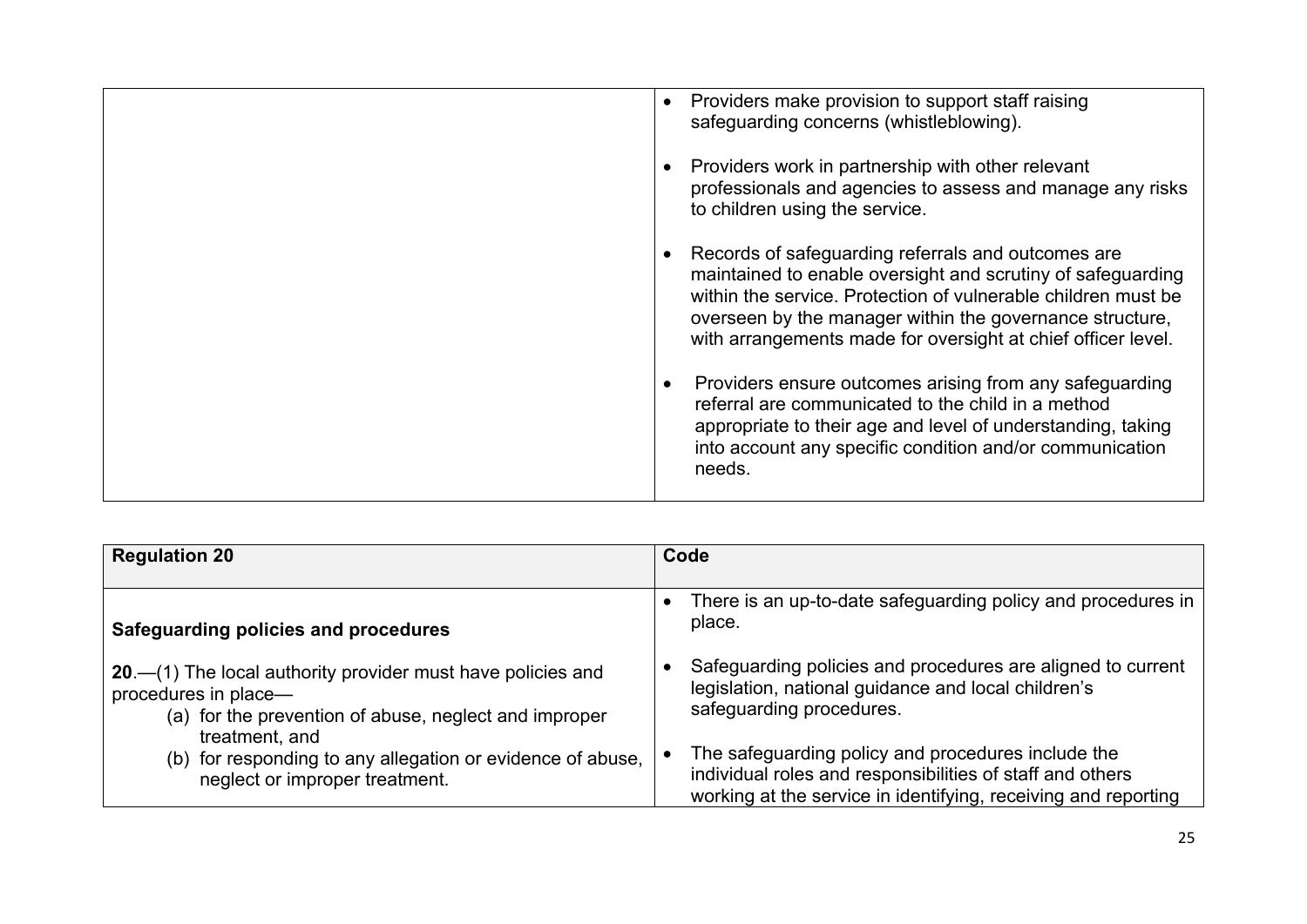| (2) In this regulation, such policies and procedures are referred<br>to as safeguarding policies and procedures.<br>(3) The local authority provider must ensure that its | allegations of abuse, neglect or improper treatment or<br>suspected abuse, neglect or improper treatment. This will<br>include instruction for staff on actions to be taken and                  |
|---------------------------------------------------------------------------------------------------------------------------------------------------------------------------|--------------------------------------------------------------------------------------------------------------------------------------------------------------------------------------------------|
| safeguarding policies and procedures are operated effectively.<br>(4) In particular, where there is an allegation or evidence of                                          | mechanisms for referral to the placing authority and other<br>relevant partners and agencies.                                                                                                    |
| abuse, neglect or improper treatment, the local authority provider<br>$must$ —                                                                                            | The safeguarding policy and procedures include the role and                                                                                                                                      |
| (a) act in accordance with its safeguarding policies and<br>procedures,                                                                                                   | responsibilities of foster parents in relation to allegations or<br>disclosures, by any child in the foster parent's household, of<br>abuse or improper treatment or suspected abuse or improper |
| (b) take immediate action to ensure the safety of all<br>children for whom care and support is provided,<br>make appropriate referrals to other agencies, and<br>(C)      | treatment of any child in the foster parent's household. This<br>will include how to report such allegations or disclosures to                                                                   |
| (d) keep a record of any evidence or the substance of<br>any allegation, any action taken and any referrals                                                               | CIW.                                                                                                                                                                                             |
| made.                                                                                                                                                                     | Providers ensure children are informed of their right to<br>independent professional advocacy services.                                                                                          |

| <b>Regulation 21</b>                                                                                                                                                                                                                                                                                                                                                                                                                                                                                                                                         | Code                                                                                                                                                                                                                                                                                                                                                                                                                                                                                                        |
|--------------------------------------------------------------------------------------------------------------------------------------------------------------------------------------------------------------------------------------------------------------------------------------------------------------------------------------------------------------------------------------------------------------------------------------------------------------------------------------------------------------------------------------------------------------|-------------------------------------------------------------------------------------------------------------------------------------------------------------------------------------------------------------------------------------------------------------------------------------------------------------------------------------------------------------------------------------------------------------------------------------------------------------------------------------------------------------|
| The appropriate use of control and restraint                                                                                                                                                                                                                                                                                                                                                                                                                                                                                                                 | There is a policy and procedures in place on the appropriate<br>use of control and restraint. This sets out:                                                                                                                                                                                                                                                                                                                                                                                                |
| 21.—(1) The local authority provider must have a policy and<br>procedures in place on the use of control or restraint.<br>(2) The policy and procedures must prohibit care and support<br>being provided in a way which includes acts intended to control<br>or restrain a child unless those acts-<br>(a) are necessary to prevent a risk of harm posed to the<br>child or other persons or likely serious damage to<br>property, and<br>(b) are a proportionate response to such a risk<br>(3) The policy and procedures must require foster parents to be | the requirement on foster parents for any use of control<br>$\circ$<br>or restraint to adhere to current national guidance and<br>legislation; and<br>the requirement for training in methods of control or<br>$\circ$<br>restraint to be undertaken prior to the use of any such<br>control or restraint.<br>Providers ensure a positive and constructive approach is<br>adopted by foster parents to support a child's behaviour.<br>Any approach to support the child's behaviour is consistent<br>with: |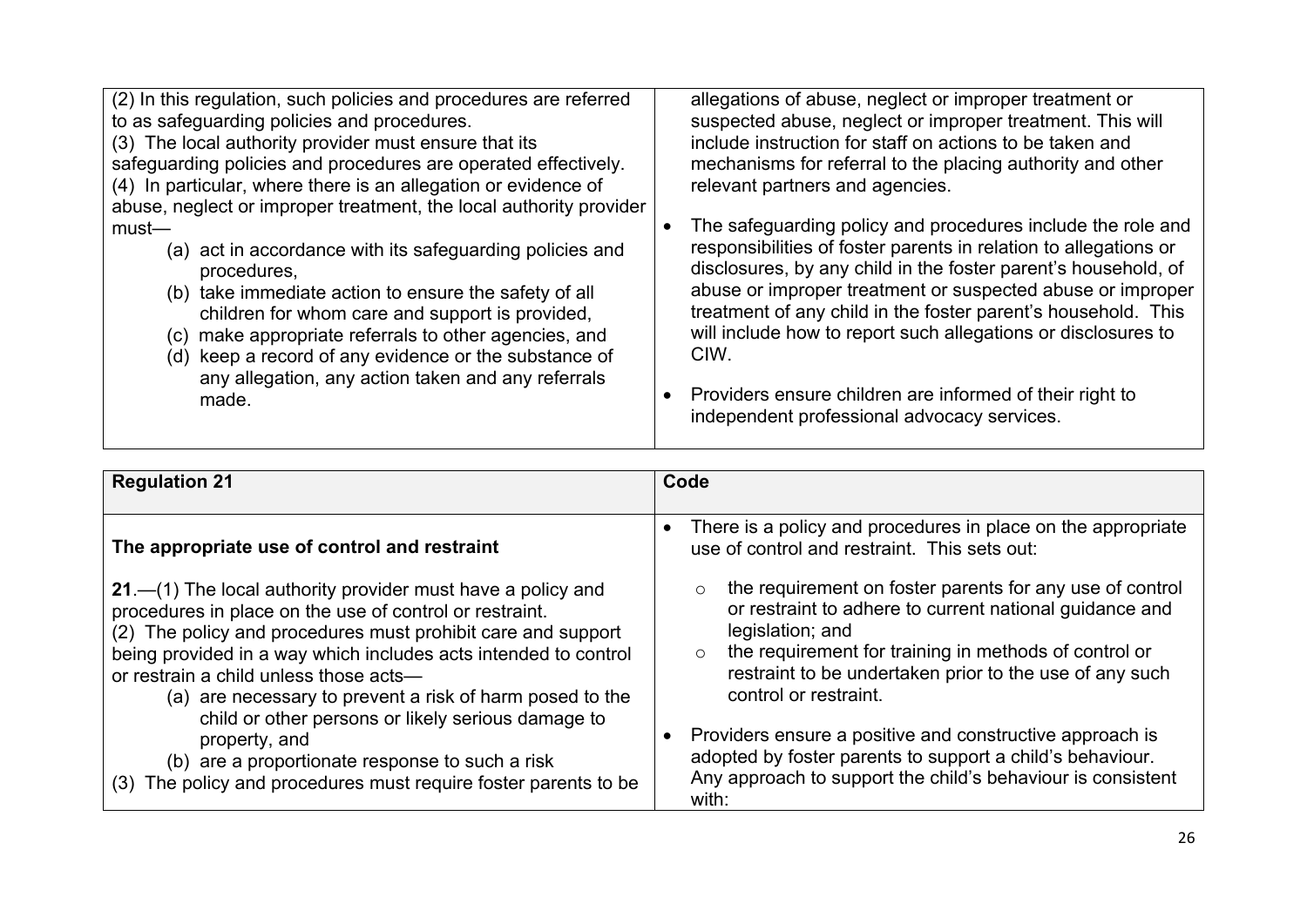| trained in any methods of control or restraint to be used.         |           | meeting the child's needs for care and support; and<br>$\circ$      |
|--------------------------------------------------------------------|-----------|---------------------------------------------------------------------|
| (4) The policy and procedures must require foster parents to-      |           | the well-being of other members of the foster parent's<br>$\circ$   |
| (a) make a record of any incident in which control or              |           | household who may be affected by the placement made.                |
| restraint is used, and                                             |           |                                                                     |
| (b) notify the local authority provider of any such incident       | $\bullet$ | Staff and foster parents are aware of, understand and follow        |
| within 24 hours                                                    |           | the policy and procedures on the appropriate use of control         |
| (5) The local authority provider must ensure that any control or   |           | and restraint.                                                      |
| restraint used by foster parents is carried out in accordance with |           |                                                                     |
| these policies and procedures.                                     | $\bullet$ | Foster parents receive behavioural support training that is         |
| (6) For the purposes of this regulation, a person controls or      |           | relevant to their role to make sure any control or restraint is     |
| restrains a child if that person-                                  |           | only used proactively and when absolutely necessary, in line        |
| (a) uses, or threatens to use, force to secure the doing of        |           | with current national guidance.                                     |
| an act which the child resists, or                                 |           |                                                                     |
| (b) restricts the child's liberty of movement, whether or          | $\bullet$ | Staff and foster parents are kept up to date on the policy and      |
| not the child resists, including by the use of physical,           |           | procedures, in line with any changes to guidance and                |
| mechanical or chemical means.                                      |           | legislation.                                                        |
|                                                                    |           |                                                                     |
|                                                                    | $\bullet$ | Providers ensure arrangements are in place so that                  |
|                                                                    |           | whenever foster parents are using forms of control or               |
|                                                                    |           | restraint, providers are able to check that it:                     |
|                                                                    |           |                                                                     |
|                                                                    |           | is used as part of a proactive approach to behavioural<br>$\circ$   |
|                                                                    |           | support;                                                            |
|                                                                    |           | is proportionate to the risk of harm and the seriousness<br>$\circ$ |
|                                                                    |           | of that harm to the child receiving care and support or             |
|                                                                    |           | any other person;                                                   |
|                                                                    |           | takes account of the assessment of the child's needs;<br>$\circ$    |
|                                                                    |           | and                                                                 |
|                                                                    |           | follows current legislation and guidance.<br>$\circ$                |
|                                                                    | $\bullet$ | Providers regularly monitor and review the approach to, and         |
|                                                                    |           | use of, control or restraint used by foster parents, and report     |
|                                                                    |           | on this within their governance framework. This includes:           |
|                                                                    |           |                                                                     |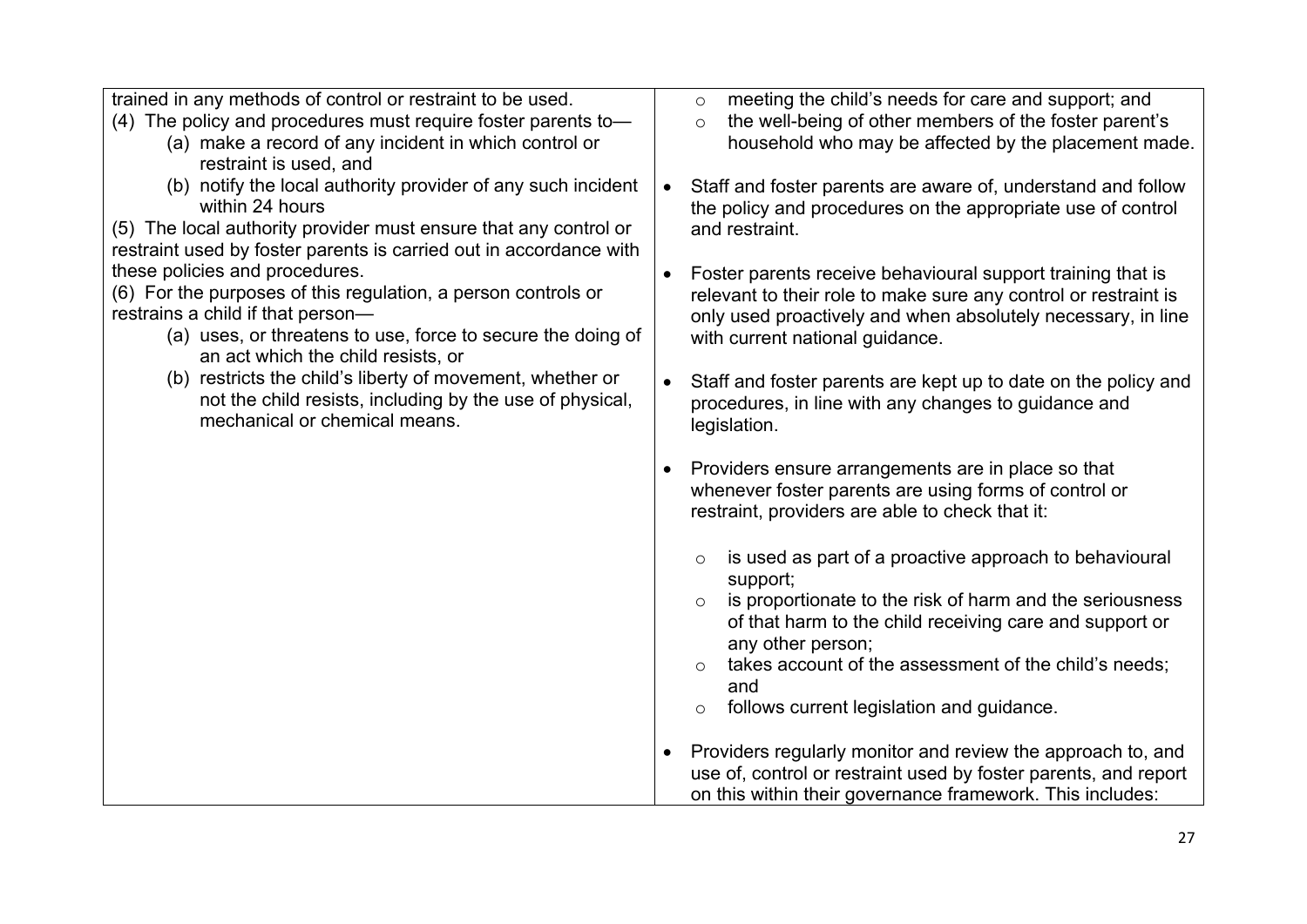| the details of the incident and actions taken in response;<br>$\circ$<br>and<br>sufficient detail to enable analysis and review of the<br>$\circ$<br>child's care and support needs, as well as to inform a<br>wider review of service provision. |
|---------------------------------------------------------------------------------------------------------------------------------------------------------------------------------------------------------------------------------------------------|
| Providers have arrangements in place to ensure incidents of<br>control and restraint are recorded and reported on by foster<br>parents within 24 hours.                                                                                           |
| Records of the use of control and restraint are reviewed and<br>reported upon within the quality of care review.                                                                                                                                  |

# **Regulation 22**

#### **Prohibition on the use of corporal punishment**

**22.** The local authority provider must ensure that foster parents do not use any form of corporal punishment at any time against any child.

| <b>Regulation 23</b>                                                                                                                                          | Code                                                                                                                                                                                                                      |
|---------------------------------------------------------------------------------------------------------------------------------------------------------------|---------------------------------------------------------------------------------------------------------------------------------------------------------------------------------------------------------------------------|
| <b>Deprivation of liberty</b><br>23. A child must not be deprived of their liberty for the purpose<br>of receiving care and support without lawful authority. | Providers have arrangements in place to ensure foster<br>parents are aware that they must act at all times in<br>accordance with current legislation and applicable guidance<br>on the deprivation of liberty safeguards. |
|                                                                                                                                                               | Staff, and where relevant foster parents, are trained at<br>appropriate intervals and in line with any changes to<br>legislation and guidance on the deprivation of liberty<br>safeguards.                                |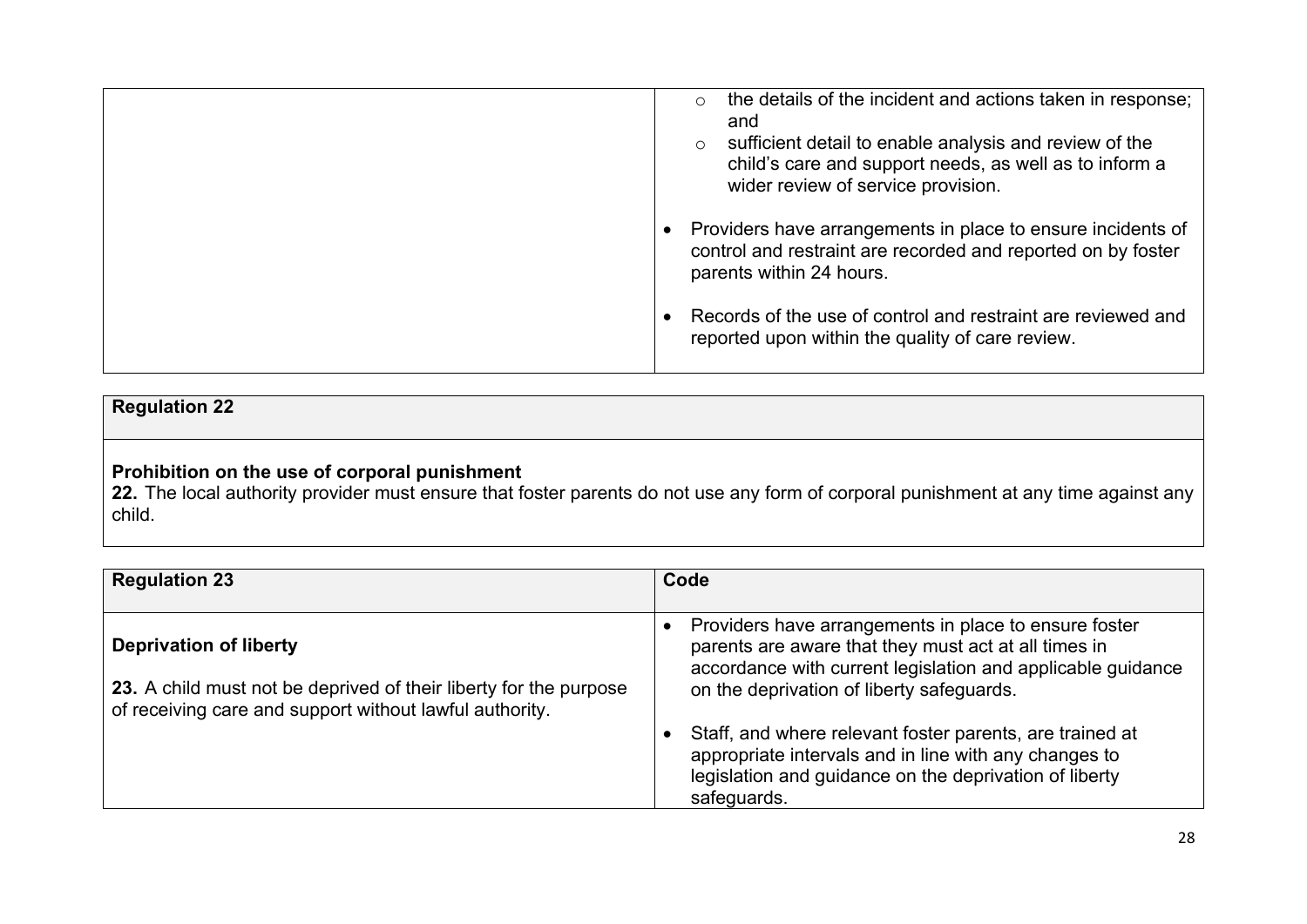| <b>Regulation 24</b>                                                                                                                                                                             | Code                                                                                                                                                                                                                                                                                                                                                                                                                                                                               |
|--------------------------------------------------------------------------------------------------------------------------------------------------------------------------------------------------|------------------------------------------------------------------------------------------------------------------------------------------------------------------------------------------------------------------------------------------------------------------------------------------------------------------------------------------------------------------------------------------------------------------------------------------------------------------------------------|
| Policy and procedures on bullying<br>24. The local authority provider must have in place a policy on<br>the prevention of bullying and procedures for dealing with an<br>allegation of bullying. | There is a policy in place on the prevention of bullying.<br>The policy is aligned to current legislation and national<br>guidance.<br>The policy includes the individual roles and responsibilities of<br>staff and others working at the service, and foster parents, in<br>identifying, receiving and reporting allegations of bullying.<br>This will include instruction for staff on actions to be taken<br>and mechanisms for referral to relevant partners and<br>agencies. |

| <b>Regulation 25</b>                                                                                                                                                                             | Code                                                                                                                                                                                                                                                                                                                                      |
|--------------------------------------------------------------------------------------------------------------------------------------------------------------------------------------------------|-------------------------------------------------------------------------------------------------------------------------------------------------------------------------------------------------------------------------------------------------------------------------------------------------------------------------------------------|
| Procedures when child is absent without permission                                                                                                                                               | There is a procedure in place for when a child is absent<br>without permission.                                                                                                                                                                                                                                                           |
| 25. The local authority provider must ensure that there is a<br>procedure to be followed when any child who has been placed<br>with foster parents by the provider is absent without permission. | The procedure is aligned to current legislation and national<br>quidance.                                                                                                                                                                                                                                                                 |
|                                                                                                                                                                                                  | The procedure includes the individual roles and<br>responsibilities of staff and others working for the service,<br>and of foster parents, in reporting when a child is absent<br>without permission. This will include instruction for staff on<br>actions to be taken and mechanisms for referral to relevant<br>partners and agencies. |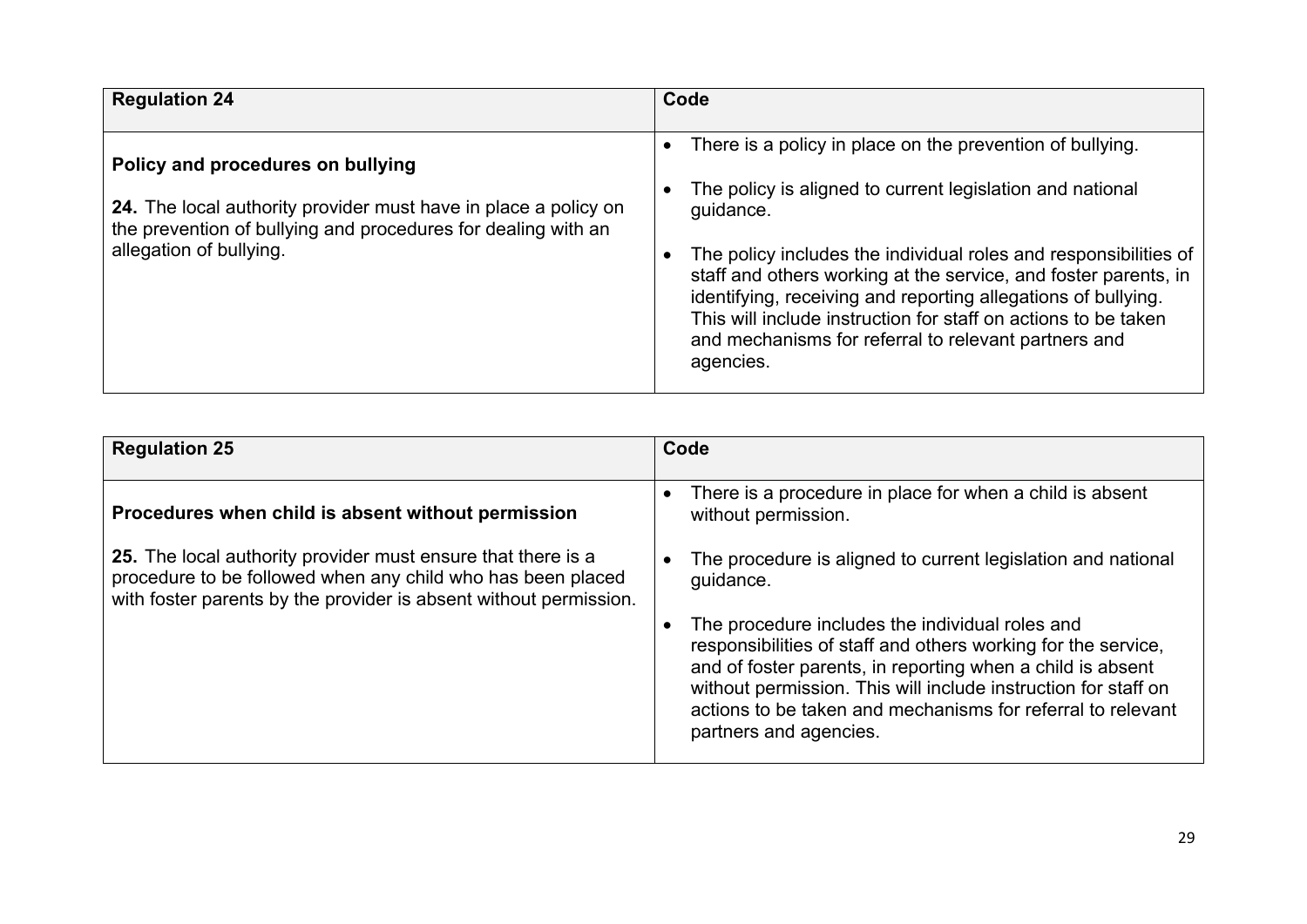**1.5 Requirements on local authority providers to ensure access to health, education and other services (Part 6 of the Regulations)**

The intent of Part 6 of the Regulations is to ensure that where a child is placed with foster parents, the child is supported to access healthcare and other services to secure and maintain good health, development and well-being.

| <b>Regulation 26</b>                                                                                                                                                                                                                                                                                                                                                                                                                                                                                                                              | Code                                                                                                                                                                                                                                                                                                                                                                                                                                                                                                                                                                                                                |
|---------------------------------------------------------------------------------------------------------------------------------------------------------------------------------------------------------------------------------------------------------------------------------------------------------------------------------------------------------------------------------------------------------------------------------------------------------------------------------------------------------------------------------------------------|---------------------------------------------------------------------------------------------------------------------------------------------------------------------------------------------------------------------------------------------------------------------------------------------------------------------------------------------------------------------------------------------------------------------------------------------------------------------------------------------------------------------------------------------------------------------------------------------------------------------|
| <b>Access to health services</b><br>$26 - (1)$ The local authority provider must ensure that foster<br>parents promote the physical, mental and emotional health and<br>development of children placed with them.<br>(2) In particular, the local authority provider must ensure that<br>foster parents-<br>(a) register each child with a general practitioner,<br>(b) provide each child with access to such medical,                                                                                                                           | Providers have arrangements in place to ensure the health<br>$\bullet$<br>and well-being of children placed with foster parents is<br>promoted. This includes, but is not limited to:<br>supporting foster parents to ensure a child is healthy<br>$\circ$<br>and active;<br>supporting foster parents to ensure a child is registered<br>$\circ$<br>with a general practitioner;<br>providing foster parents with up-to-date medical<br>$\circ$<br>information and supporting them to ensure a child gains                                                                                                         |
| dental, optical, nursing, psychological and psychiatric<br>advice, treatment and services as the child may<br>require,<br>(c) provide each child with such individual support, aids<br>and equipment which the child may require as a result<br>of any particular health needs or disability they may<br>have, and<br>(d) provide each child with guidance, support and advice<br>on health, personal care and health promotion issues<br>appropriate to the child's needs and wishes.<br>(3) The local authority provider must have a policy and | access to other primary care services or other specialist<br>services, as required, in a timely manner;<br>where appropriate, supporting foster parents to ensure a<br>$\circ$<br>child receives relevant sensory checks and is provided<br>with support to access ongoing reviews;<br>supporting foster parents to ensure that any aids,<br>$\circ$<br>hearing aids, glasses, etc. required by a child are<br>obtained and appropriately maintained so they may be<br>used effectively;<br>supporting foster parents to ensure children participate<br>$\circ$<br>in activities related to health promotion, where |
| procedures in place in relation to the administration of medicines<br>by foster parents.                                                                                                                                                                                                                                                                                                                                                                                                                                                          | appropriate; and<br>supporting foster parents to recognise and respond                                                                                                                                                                                                                                                                                                                                                                                                                                                                                                                                              |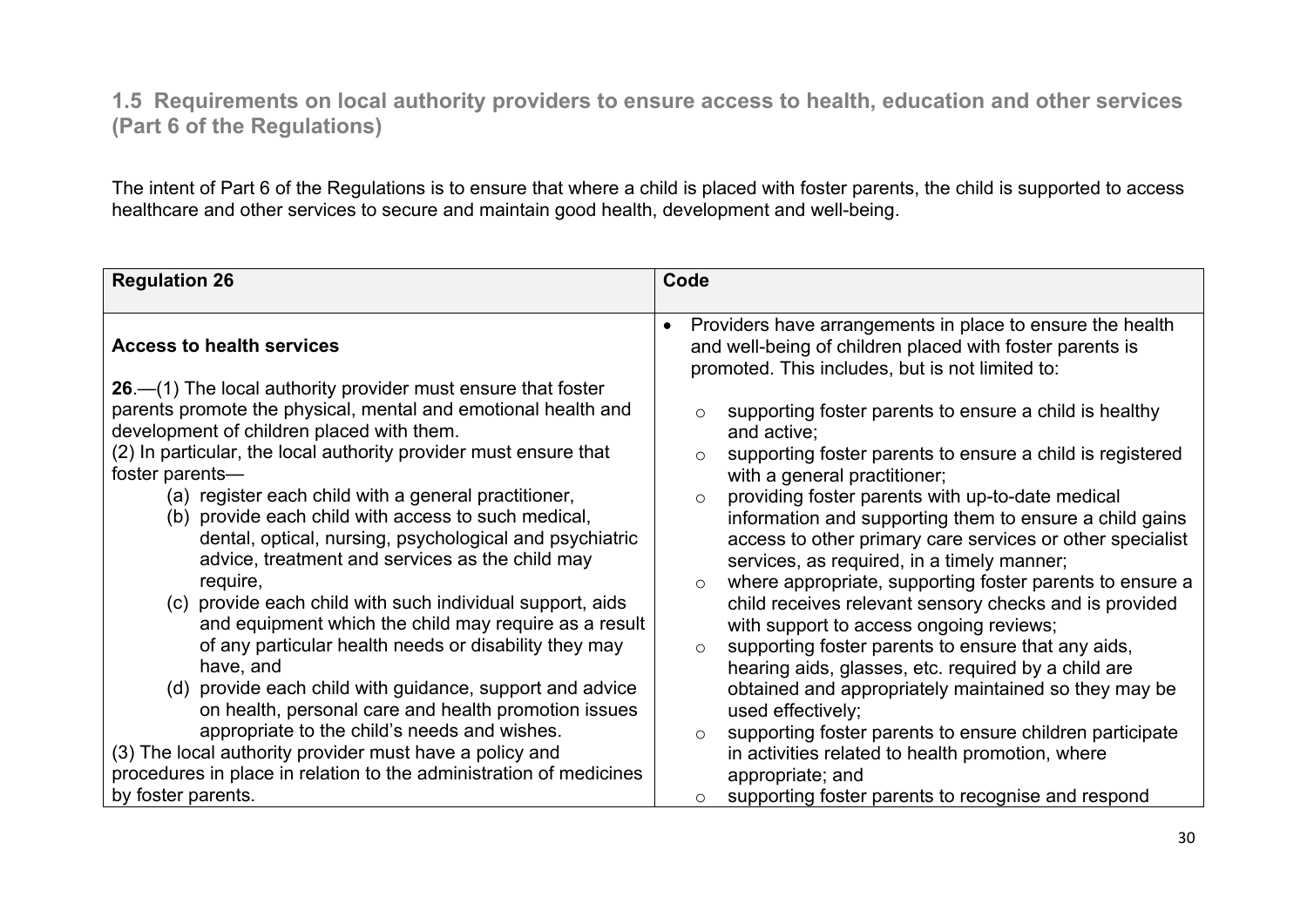| <b>Regulation 27</b><br><b>Education, employment and leisure activities</b><br>27.—(1) The local authority provider must ensure that the<br>educational attainment of children placed with foster parents is | medication.<br>Providers ensure foster parents are aware of and understand<br>the policy and procedure on the administration of medicines.<br>Code<br>Providers have arrangements in place to ensure the<br>educational attainment and leisure activity of children placed<br>with foster parents is promoted, in line with the child's care<br>and support plan / pathway plan, including the personal<br>education plan. This includes, but is not limited to: |
|--------------------------------------------------------------------------------------------------------------------------------------------------------------------------------------------------------------|------------------------------------------------------------------------------------------------------------------------------------------------------------------------------------------------------------------------------------------------------------------------------------------------------------------------------------------------------------------------------------------------------------------------------------------------------------------|
|                                                                                                                                                                                                              | There is a policy and procedure in place on the<br>administration of medicines by foster parents which is<br>aligned to any current legislation and national guidance. This<br>includes the role and responsibilities of the foster parent, the<br>local authority fostering service, and (where appropriate) the<br>area authority in supporting the child to access and take                                                                                   |
|                                                                                                                                                                                                              | Providers ensure foster parents keep records relating to<br>professional consultations (including, where possible, any<br>resulting actions) and, where available, relevant<br>correspondence is maintained to provide an up-to-date<br>comprehensive health record for the child.                                                                                                                                                                               |
|                                                                                                                                                                                                              | positively to children's emotional and mental well-being<br>needs, especially when they are experiencing difficulty,<br>for example when a child is lonely, distressed,<br>experiencing transition or loss, or experiencing anxiety,<br>depression or other forms of mental illness.                                                                                                                                                                             |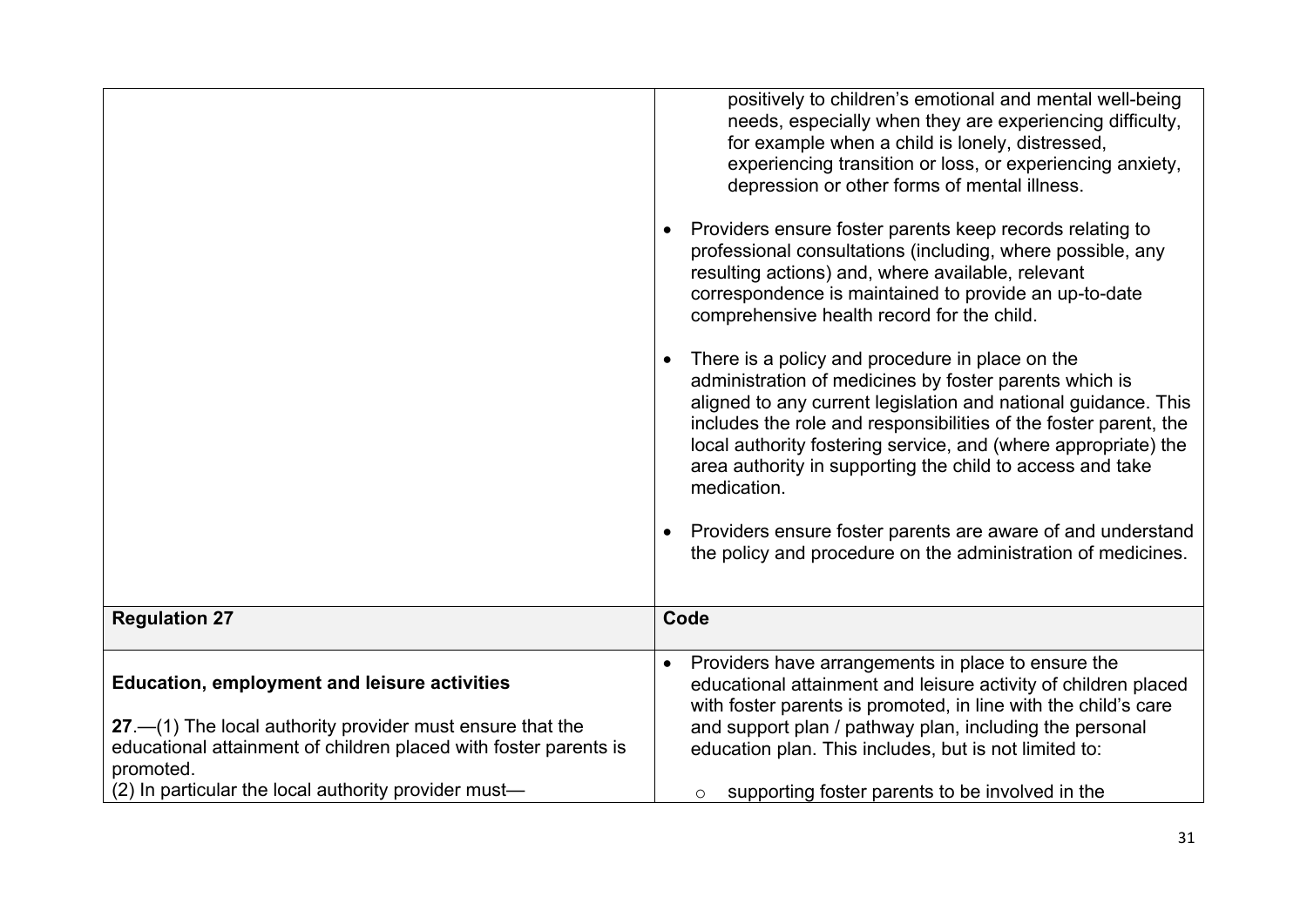| (a) establish a procedure for monitoring the educational<br>attainment, progress and school attendance of<br>children placed with foster parents,<br>(b) in relation to school aged children placed with foster<br>parents, ensure foster parents promote the children's<br>regular attendance at school and participation in<br>school activities, and<br>(c) provide foster parents with such information and<br>assistance, including equipment, as may be<br>necessary to meet the educational needs of children<br>placed with them.<br>(3) The local authority provider must ensure that foster parents<br>promote the leisure interests of children placed with them and<br>support them to engage in play and recreational activities | assessment, planning and review of a child's<br>educational needs, including any additional learning<br>needs, contributing as necessary to any personal<br>education plan;<br>supporting the foster parent to understand their role in<br>$\circ$<br>engaging with the child's school (or other educational<br>setting);<br>supporting foster parents to ensure a child participates<br>$\circ$<br>fully in education; and<br>supporting foster parents to fulfil a child's potential and<br>$\circ$<br>do things that matter to the child and which makes them<br>happy. This can include being supported to participate in<br>leisure activities, developing and maintaining hobbies,<br>joining community activities and volunteering. |
|-----------------------------------------------------------------------------------------------------------------------------------------------------------------------------------------------------------------------------------------------------------------------------------------------------------------------------------------------------------------------------------------------------------------------------------------------------------------------------------------------------------------------------------------------------------------------------------------------------------------------------------------------------------------------------------------------------------------------------------------------|--------------------------------------------------------------------------------------------------------------------------------------------------------------------------------------------------------------------------------------------------------------------------------------------------------------------------------------------------------------------------------------------------------------------------------------------------------------------------------------------------------------------------------------------------------------------------------------------------------------------------------------------------------------------------------------------------------------------------------------------|
| appropriate to their age and to participate freely in cultural life                                                                                                                                                                                                                                                                                                                                                                                                                                                                                                                                                                                                                                                                           |                                                                                                                                                                                                                                                                                                                                                                                                                                                                                                                                                                                                                                                                                                                                            |
| and the $arts(1)$<br>(4) Where any child placed with foster parents has attained the                                                                                                                                                                                                                                                                                                                                                                                                                                                                                                                                                                                                                                                          | Providers have arrangements in place to monitor the<br>educational attainment, progress and school attendance                                                                                                                                                                                                                                                                                                                                                                                                                                                                                                                                                                                                                              |
| age where they are no longer required to receive compulsory<br>full-time education, the local authority provider must assist with                                                                                                                                                                                                                                                                                                                                                                                                                                                                                                                                                                                                             | (where applicable) of a child placed with a foster parent.                                                                                                                                                                                                                                                                                                                                                                                                                                                                                                                                                                                                                                                                                 |
| the making of, and give effect to, arrangements made for the<br>child in respect of their education, training and employment.                                                                                                                                                                                                                                                                                                                                                                                                                                                                                                                                                                                                                 | Providers ensure that arrangements are in place to support<br>$\bullet$<br>preparation for adulthood and independence. This includes<br>but is not limited to:                                                                                                                                                                                                                                                                                                                                                                                                                                                                                                                                                                             |
|                                                                                                                                                                                                                                                                                                                                                                                                                                                                                                                                                                                                                                                                                                                                               | supporting foster parents to help children to develop the<br>$\circ$<br>skills, competence and knowledge necessary for adult<br>living;<br>providing foster parents with training and support to<br>$\circ$<br>enable them to provide effective support and guidance<br>to a young person preparing to move into independent<br>or semi-independent living; and                                                                                                                                                                                                                                                                                                                                                                            |

**<sup>3</sup>** (1) Section 1 of the Rights of Children and Young Persons (Wales) Measure 2011 (nawm 2) requires the Welsh Ministers, when exercising any of their functions, to have due regard to the requirements of Part 1 of the United Nations Convention on the Rights of the Child adopted and opened for signature, ratification and accession by General Assembly resolution 44/25 of 20 November 1989 ("the Convention"). Article 31 of Part 1 of the Convention recognises a child's right to play.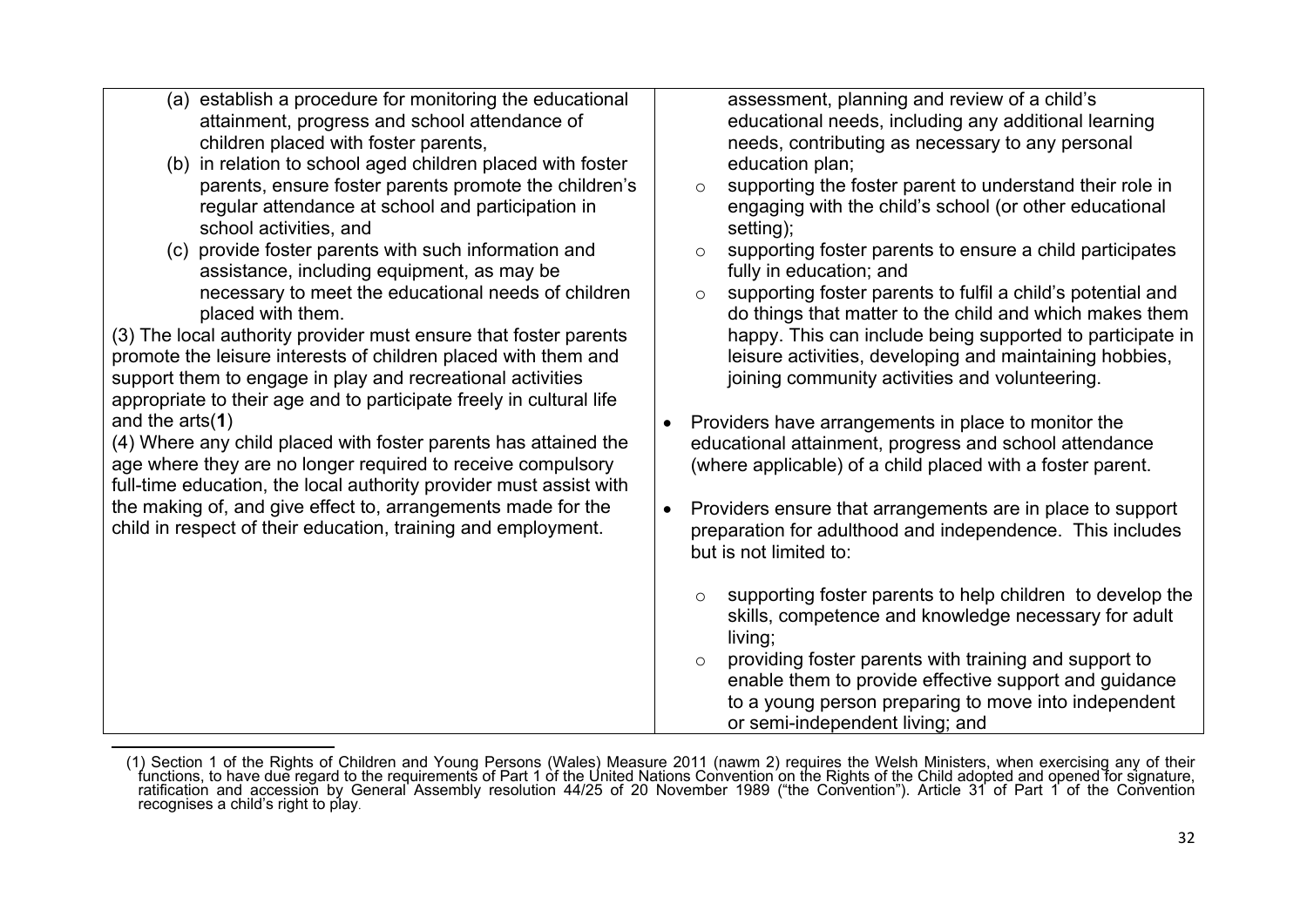| ensuring each young person who is preparing to move<br>to independent or semi-independent living is<br>encouraged to be actively involved in the development<br>and implementation of their Pathway Plan. |
|-----------------------------------------------------------------------------------------------------------------------------------------------------------------------------------------------------------|
|-----------------------------------------------------------------------------------------------------------------------------------------------------------------------------------------------------------|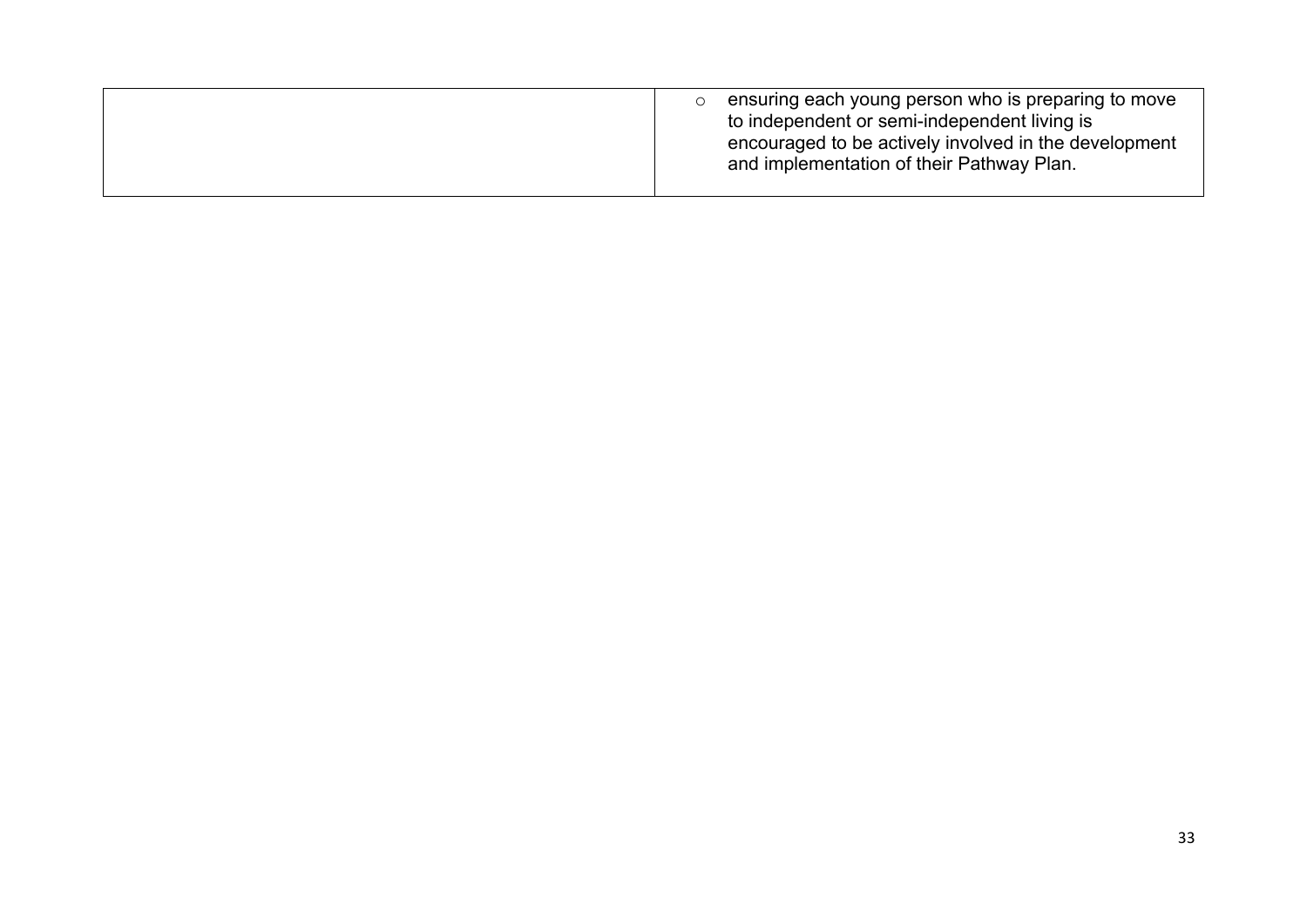### **1.6 Staffing (Part 7 of the Regulations)**

The intent of Part 7 of the Regulations is to ensure that children and foster parents are supported by staff who have the required knowledge, competence, skills and qualifications to provide the service in a way which achieves the child's personal outcomes.

Providers have in place:

- policies and procedures for recruitment;
- rigorous practices for recruiting and vetting staff;
- a structure of management and staffing that supports the statement of purpose, which is relevant to the needs of children and which enables foster parents to provide care and support to children; and
- a management structure, systems and processes for induction, ongoing supervision, training and development of staff.

| <b>Regulation 28</b>                                                                                                                                                                                                                                                                                                                                                                                                                       | Code                                                                                                                                                                                                                                                                                                                                                                                                                                                                                                                                         |
|--------------------------------------------------------------------------------------------------------------------------------------------------------------------------------------------------------------------------------------------------------------------------------------------------------------------------------------------------------------------------------------------------------------------------------------------|----------------------------------------------------------------------------------------------------------------------------------------------------------------------------------------------------------------------------------------------------------------------------------------------------------------------------------------------------------------------------------------------------------------------------------------------------------------------------------------------------------------------------------------------|
| <b>Staffing - overarching requirements</b><br>28. The local authority provider must ensure that at all times a<br>sufficient number of suitably qualified, trained, skilled, competent<br>and experienced staff are deployed to work at the service,<br>having regard to-<br>(a) the statement of purpose for the service,<br>(b) the care and support needs of children,<br>the need to support children to achieve their personal<br>(C) | Providers have a demonstrable, measurable and systematic<br>$\bullet$<br>approach to determining the number of staff and range of<br>skills/qualifications required to support the needs of children<br>and to support foster parents and prospective foster parents.<br>This considers, but is not limited to, the following areas:<br>the statement of purpose;<br>$\circ$<br>the care and support needs of the child; and<br>$\circ$<br>supporting and supervising foster parents in providing<br>$\circ$<br>care and support to a child. |
| outcomes.<br>(d) the need to safeguard and promote the health and<br>welfare of children, and<br>(e) the requirements of these Regulations.                                                                                                                                                                                                                                                                                                | Staffing levels and skill mix are reviewed continuously and<br>adapted to respond to the changing needs of the service.<br>Arrangements are in place to cover staff sickness or absence<br>to ensure children and foster parents are supported<br>appropriately.                                                                                                                                                                                                                                                                             |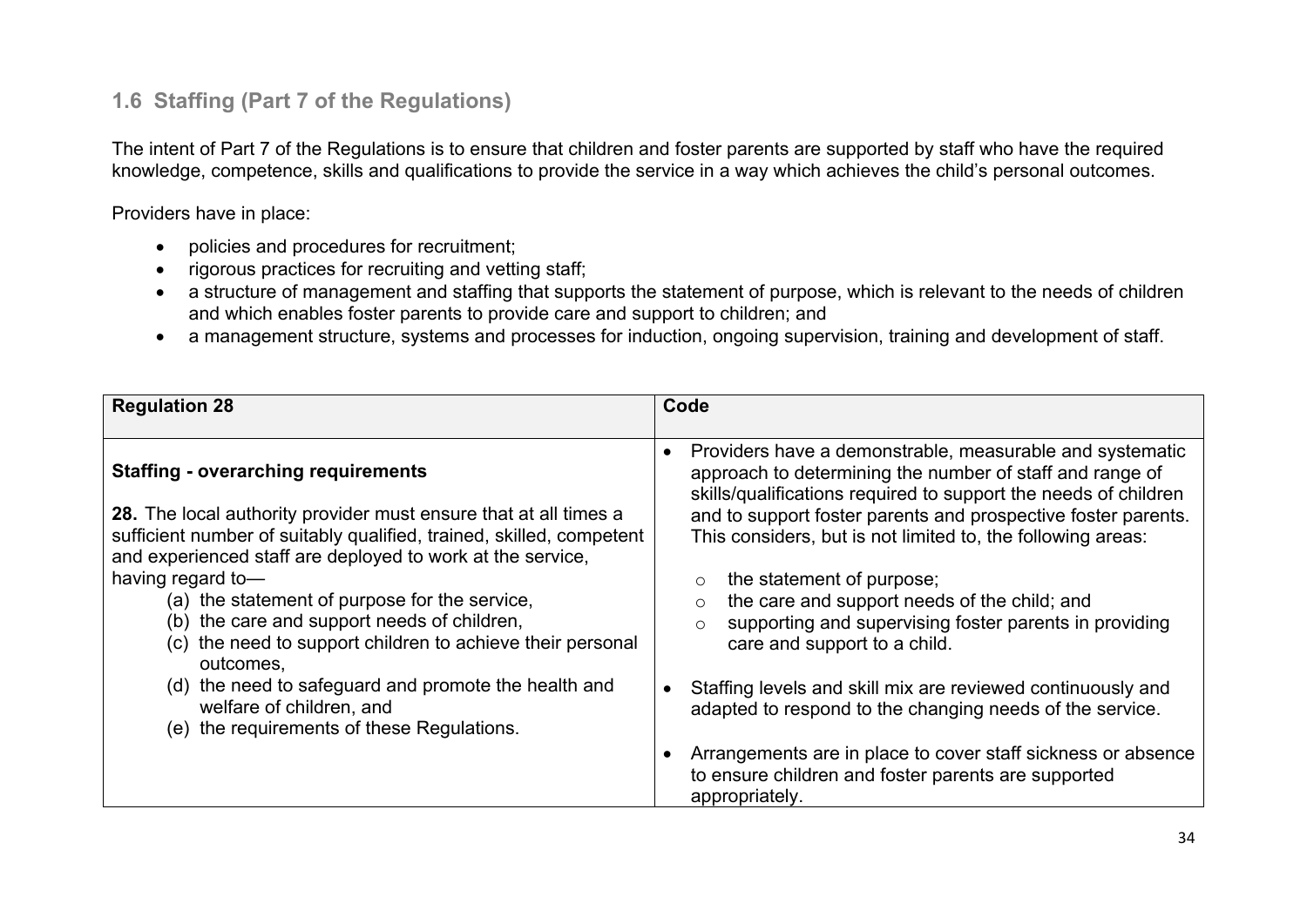|  | There are procedures to follow in the case of an emergency<br>that make sure sufficient and suitable staff are deployed to<br>cover both the emergency and the routine work of the<br>service. |
|--|------------------------------------------------------------------------------------------------------------------------------------------------------------------------------------------------|
|--|------------------------------------------------------------------------------------------------------------------------------------------------------------------------------------------------|

| <b>Regulation 29</b>                                                                                                                                                                                                                                                                                                                                                                                                                                                                                                                                                                                                                                                                                                                                                                                                                                                                                                                                                                                      | Code                                                                                                                                                                                                                                                                                                                                                                                                                                                                                                                                                                                                                                                                                                                                                                                                                                                                                                                                           |
|-----------------------------------------------------------------------------------------------------------------------------------------------------------------------------------------------------------------------------------------------------------------------------------------------------------------------------------------------------------------------------------------------------------------------------------------------------------------------------------------------------------------------------------------------------------------------------------------------------------------------------------------------------------------------------------------------------------------------------------------------------------------------------------------------------------------------------------------------------------------------------------------------------------------------------------------------------------------------------------------------------------|------------------------------------------------------------------------------------------------------------------------------------------------------------------------------------------------------------------------------------------------------------------------------------------------------------------------------------------------------------------------------------------------------------------------------------------------------------------------------------------------------------------------------------------------------------------------------------------------------------------------------------------------------------------------------------------------------------------------------------------------------------------------------------------------------------------------------------------------------------------------------------------------------------------------------------------------|
| <b>Fitness of staff</b><br>29 $-$ (1) The local authority provider must not-<br>(a) employ a person under a contract of employment to<br>work at the service unless that person is fit to do so,<br>(b) allow a volunteer to work at the service unless that<br>person is fit to do so, or<br>(c) allow any other person to work at the service in a<br>position in which they may in the course of their<br>duties have regular contact with children who are<br>receiving care and support unless that person is fit to<br>do so.<br>(2) For the purposes of paragraph (1), a person is not fit to work<br>at the service unless-<br>(a) the person is of suitable integrity and good character,<br>(b) the person has the qualifications, skills, competence<br>and experience necessary for the work they are to<br>perform,<br>the person is able by reason of their health, after<br>(c)<br>reasonable adjustments are made, of properly<br>performing the tasks which are intrinsic to their role, | Providers have rigorous selection and vetting systems in<br>٠<br>place to enable them to make an appropriate decision on<br>the appointment or rejection of all staff and volunteer<br>applicants. This includes the information set out in Schedule<br>3 of the Regulations. This also includes checking the<br>veracity of references and past employment records.<br>Where agency staff are deployed, providers ensure that<br>$\bullet$<br>they are subject to the same checks as permanently<br>employed staff and have evidence to demonstrate that the<br>checks have been undertaken. This may include<br>confirmation and checklists supplied by any agency, where<br>sufficiently reliable and robust.<br>Providers have a process in place to check that staff have<br>$\bullet$<br>appropriate and current registration with a professional<br>regulator where required or, where applicable, an accredited<br>voluntary register. |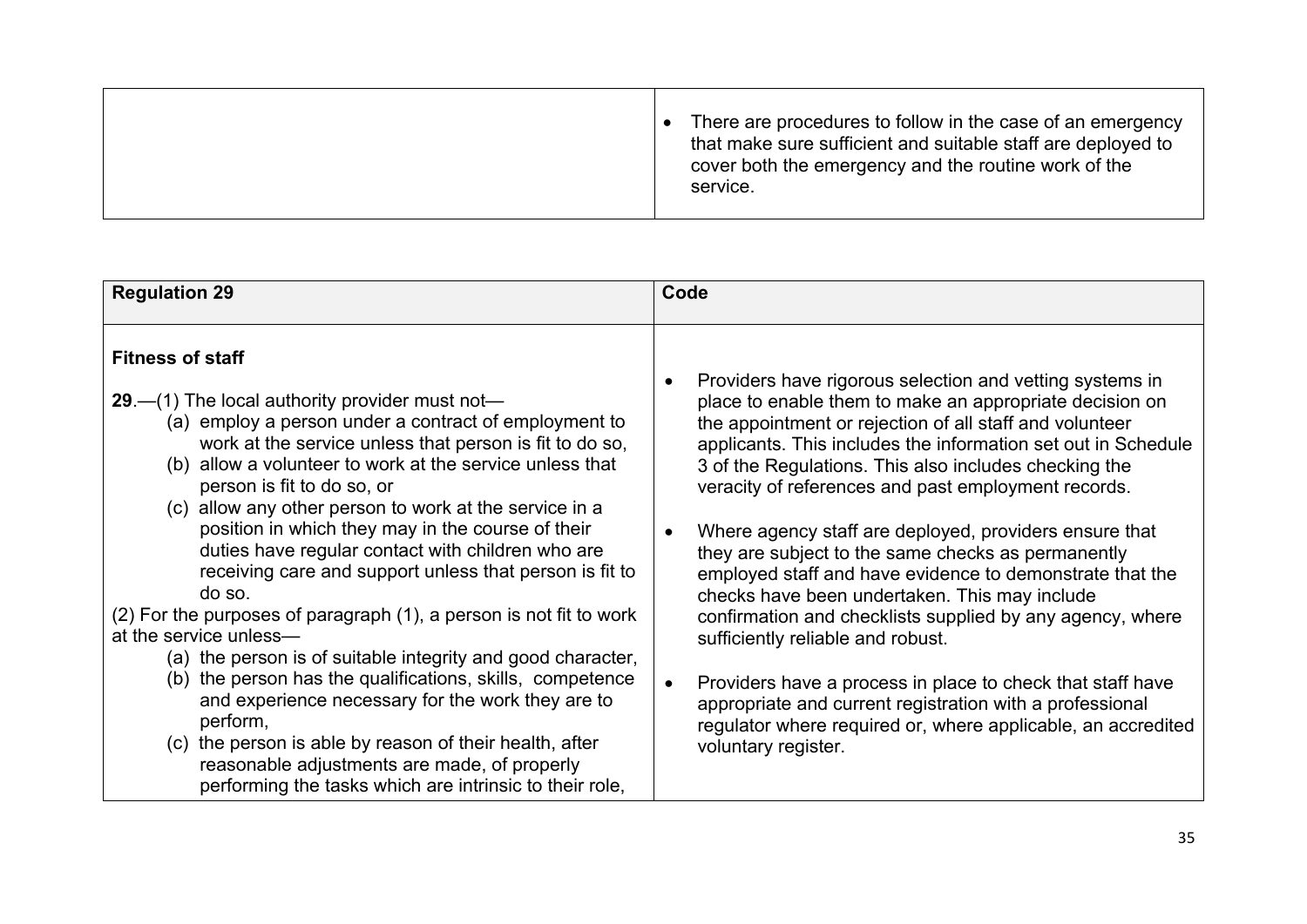- (d) the person has provided full and satisfactory information or documentation, as the case may be, in respect of each of the matters required under paragraphs 1 to 9 of Schedule 3, and this information or documentation is available at the service for inspection by the Welsh Ministers, and
- (e) where the person is employed by the local authority provider to manage the service, from 1 April 2022, the person is registered as a social care manager (**1)4**)with Social Care Wales.

(3) An appropriate DBS certificate must be applied for by, or on behalf of, the local authority provider, for the purpose of assessing the suitability of a person for a post referred to in paragraph (1). But this requirement does not apply if the person working at the service is registered with the Disclosure and Barring Service update service (referred to in this regulation as the DBS update service).

(4) Where a person being considered for a post referred to in paragraph (1) is registered with the DBS update service, the local authority provider must check the person's DBS certificate status for the purpose of assessing the suitability of that person for that post.

(5) Where a person appointed to a post referred to in paragraph (1) is registered with the DBS update service, the local authority provider must check the person's DBS certificate status at least annually.

(6) Where a person appointed to a post referred to in paragraph (1) is not registered with the DBS update service, the local authority provider must apply for a new DBS certificate in respect of that person within three years of the issue of the certificate applied for in accordance with paragraph (3) and thereafter further such applications must be made at least every

- Having considered all the information available, providers will determine whether the person has the necessary skills, qualifications and good character to undertake the role for which they are employed/deployed.
- Where staff (including volunteers) no longer meet the required fitness criteria set out in regulation 29(2), providers take appropriate and timely action. For example, this may include:
	- $\circ$  coaching and mentoring;
	- o providing additional training and supervision; and
	- $\circ$  the use of disciplinary procedures.
- Service providers ensure staff comply with the requirements of their professional codes of practice and, where appropriate, providers make referrals to the relevant professional bodies for staff whose fitness to practice is brought into question.
- Where there are concerns that a member of staff has abused an individual or placed an individual at risk of abuse, the Disclosure and Barring Service and any relevant professional registration body are notified by the service provider without delay.

**<sup>4</sup>** (1) See section 79(1)(b) of the 2016 Act for the definition of a "social care manager".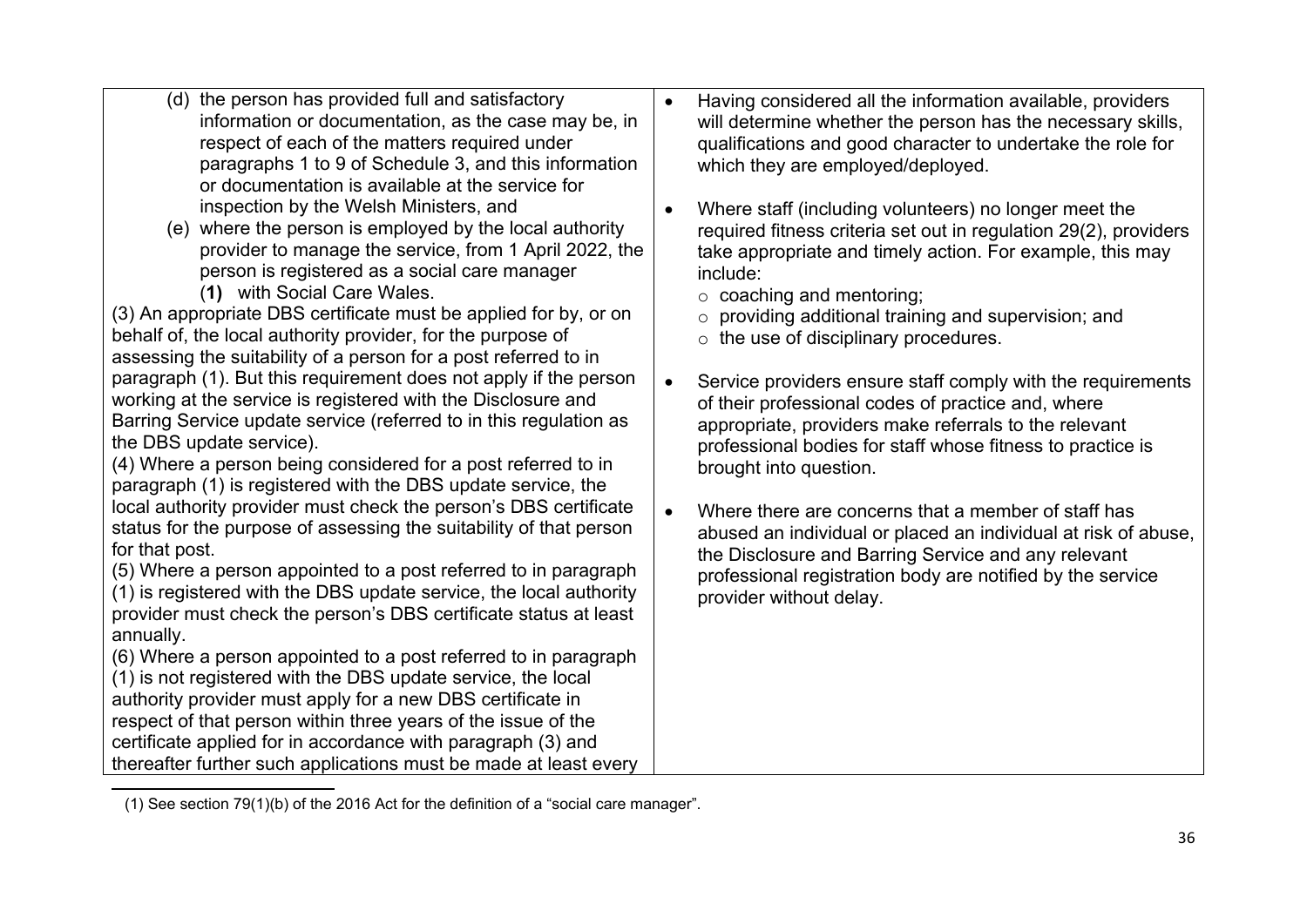| (7) If any person working at the service is no longer fit to work at<br>the service as a result of one or more of the requirements in<br>paragraph (2) not being met, the local authority provider must-<br>(a) take necessary and proportionate action to safeguard<br>children, and<br>(b) where appropriate, inform-<br>(i) Social Care Wales,<br>(ii) the Disclosure and Barring Service. |
|-----------------------------------------------------------------------------------------------------------------------------------------------------------------------------------------------------------------------------------------------------------------------------------------------------------------------------------------------------------------------------------------------|
|-----------------------------------------------------------------------------------------------------------------------------------------------------------------------------------------------------------------------------------------------------------------------------------------------------------------------------------------------------------------------------------------------|

| <b>Regulation 30</b>                                                                                                                                                                                                                                   | Code                                                                                                                                                                                                                                                      |
|--------------------------------------------------------------------------------------------------------------------------------------------------------------------------------------------------------------------------------------------------------|-----------------------------------------------------------------------------------------------------------------------------------------------------------------------------------------------------------------------------------------------------------|
| <b>Supporting and developing staff</b><br>$30 - (1)$ The local authority provider must have a policy in place<br>for the support and development of staff.<br>(2) The local authority provider must ensure that any person                             | Providers ensure they have an induction programme that<br>equips all new staff (including volunteers) to be confident in<br>their roles and practice and enables them to make a positive<br>contribution to the well-being of children using the service. |
| working at the service (including a person allowed to work as a<br>volunteer)—<br>(a) receives an induction appropriate to their role,<br>(b) is made aware of their own responsibilities and those<br>of other staff.                                 | Social care workers complete the relevant induction<br>programme required by Social Care Wales within the defined<br>timescales alongside any service-specific induction<br>programmes.                                                                   |
| (c) receives appropriate supervision and appraisal,<br>(d) receives core training appropriate to the work to be<br>performed by them,<br>(e) receives specialist training as appropriate, and<br>receives support and assistance to obtain such<br>(f) | Staff have access to copies of any relevant codes of<br>professional practice and practice guidance, including any<br>issued by Social Care Wales. The standards specified in<br>these codes and practice guidance are actively promoted.                 |
| further training as is appropriate to the work they<br>perform.<br>(3) The local authority provider must ensure that any person<br>employed to work at the service as a manager is supported to                                                        | Where agency staff are deployed, an introduction to the<br>service is provided which includes, but is not limited to:<br>the statement of purpose;<br>$\circ$                                                                                             |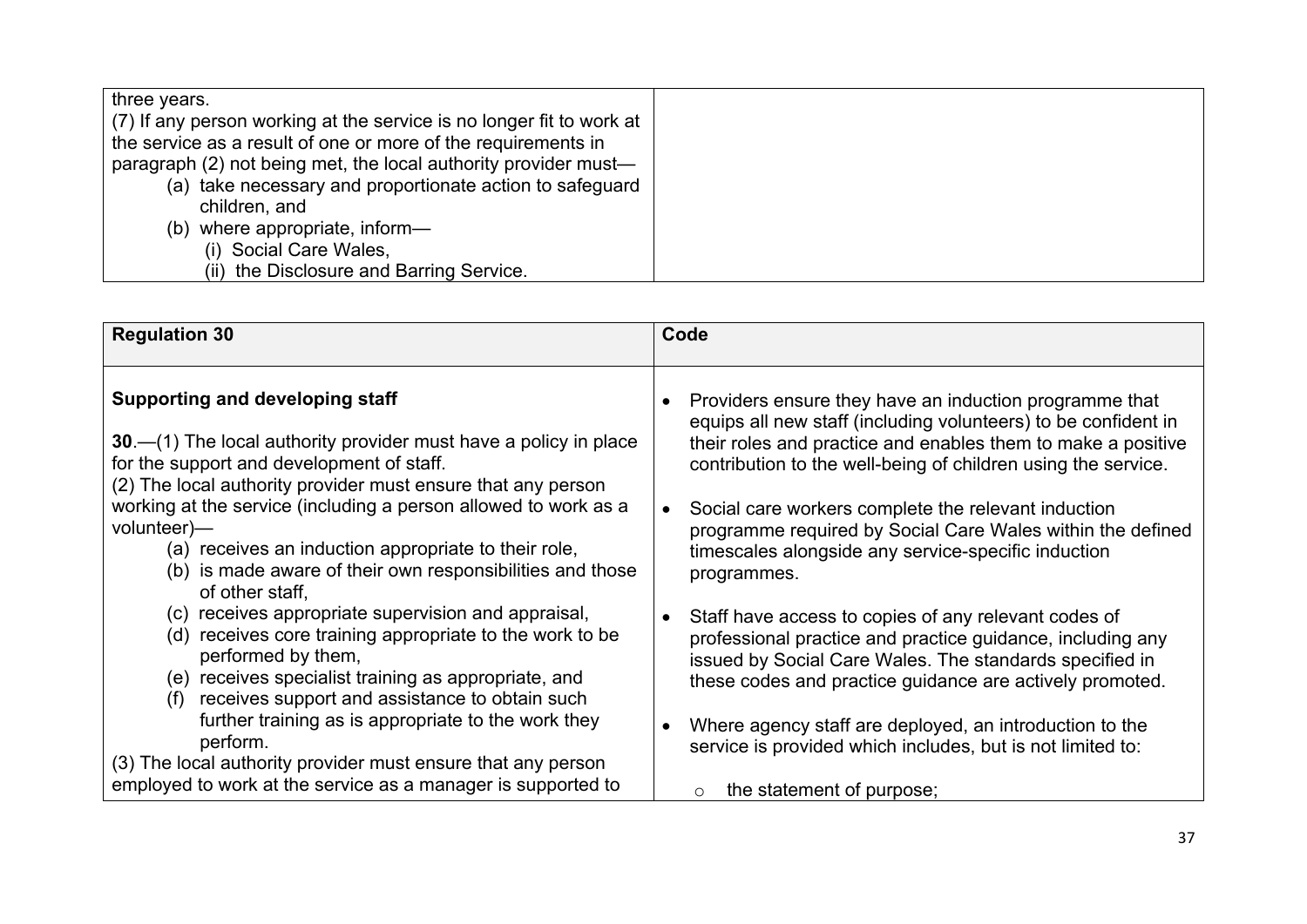| maintain any registration with Social Care Wales. | core policies and procedures; and<br>$\circ$<br>management and supervision arrangements.<br>$\circ$                                                                                                                                                                                                                                     |
|---------------------------------------------------|-----------------------------------------------------------------------------------------------------------------------------------------------------------------------------------------------------------------------------------------------------------------------------------------------------------------------------------------|
|                                                   | Staff receive supervision in their role to help them reflect on<br>their practice and to make sure their professional<br>competence is maintained. This includes feedback about<br>their performance from children using the service and foster<br>parents.                                                                             |
|                                                   | Staff meet for one to one supervision with their line manager<br>or equivalent officer, or a more senior member of staff, no<br>less than quarterly.<br>All staff have an annual appraisal which provides feedback<br>on their performance and identifies areas for training and<br>development in order to support them in their role. |
|                                                   | Additional training, learning and development needs of<br>individual staff members are identified within the first month<br>of employment and reviewed through the supervision and<br>appraisal process.                                                                                                                                |
|                                                   | Staff are supported to undertake training, learning and<br>development to enable them to fulfil the requirements of their<br>role and meet the needs of children using the service and<br>foster parents.                                                                                                                               |
|                                                   | Providers undertake an annual (or more frequently if<br>required) training needs analysis to ensure that staff have the<br>relevant skills and competence to meet the needs of children<br>and foster parents in accordance with the statement of<br>purpose for the service.                                                           |
|                                                   | Providers maintain a written record of all training and                                                                                                                                                                                                                                                                                 |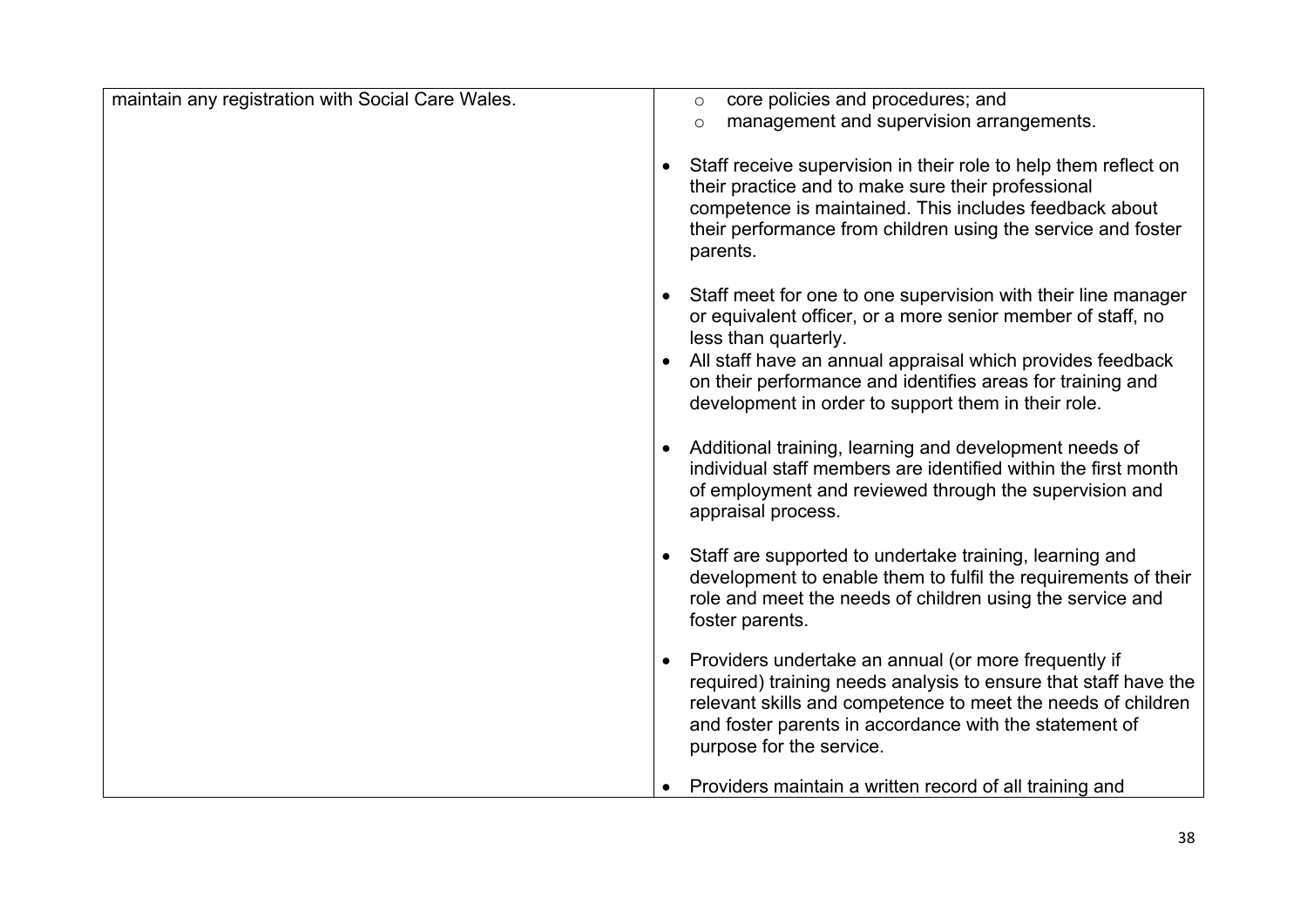| supervision undertaken or to be undertaken by staff<br>members.                                                                                                                                                                                                                                                                                            |
|------------------------------------------------------------------------------------------------------------------------------------------------------------------------------------------------------------------------------------------------------------------------------------------------------------------------------------------------------------|
| Providers support all staff to complete, where appropriate:                                                                                                                                                                                                                                                                                                |
| core training;<br>$\circ$<br>necessary qualifications that would enable them to<br>continue to perform their role;<br>training and activities required for continuing<br>professional development;<br>other training deemed appropriate by the provider; and<br>$\circ$<br>core and specialist training identified for their role by Social Care<br>Wales. |

| <b>Regulation 31</b>                                                                                                                                                                                                                                                                                                                                                                                                                                                                                                                                                                | Code                                                                                                                                                                                                                                                                                                                                                                                                                                                                                                                                                                                                                                                                                                         |
|-------------------------------------------------------------------------------------------------------------------------------------------------------------------------------------------------------------------------------------------------------------------------------------------------------------------------------------------------------------------------------------------------------------------------------------------------------------------------------------------------------------------------------------------------------------------------------------|--------------------------------------------------------------------------------------------------------------------------------------------------------------------------------------------------------------------------------------------------------------------------------------------------------------------------------------------------------------------------------------------------------------------------------------------------------------------------------------------------------------------------------------------------------------------------------------------------------------------------------------------------------------------------------------------------------------|
| Information for staff<br>31.—(1) The local authority provider must ensure that all<br>persons working at the service (including any person allowed to<br>work as a volunteer) are provided with information about the<br>service and the way it is provided.<br>(2) The local authority provider must ensure that there are<br>suitable arrangements in place to make staff aware of any codes<br>of practice about the standards of conduct expected of social<br>care workers which are required to be published by Social Care<br>Wales under section 112(1)(a) of the 2016 Act. | Providers compile and make available information for staff in<br>line with the statement of purpose. This includes information<br>about the following matters:<br>the ethos and culture of the service;<br>$\circ$<br>the conduct expected of staff and others working at the<br>$\circ$<br>service;<br>the roles and responsibilities of staff and others working<br>$\circ$<br>at the service;<br>policies and procedures of the service;<br>$\circ$<br>record keeping requirements;<br>$\circ$<br>confidentiality and data protection requirements;<br>$\circ$<br>disciplinary procedures;<br>$\circ$<br>arrangements for reporting concerns; and<br>$\circ$<br>arrangements for lone working.<br>$\circ$ |
|                                                                                                                                                                                                                                                                                                                                                                                                                                                                                                                                                                                     | Providers ensure staff have access to and understand up-to-                                                                                                                                                                                                                                                                                                                                                                                                                                                                                                                                                                                                                                                  |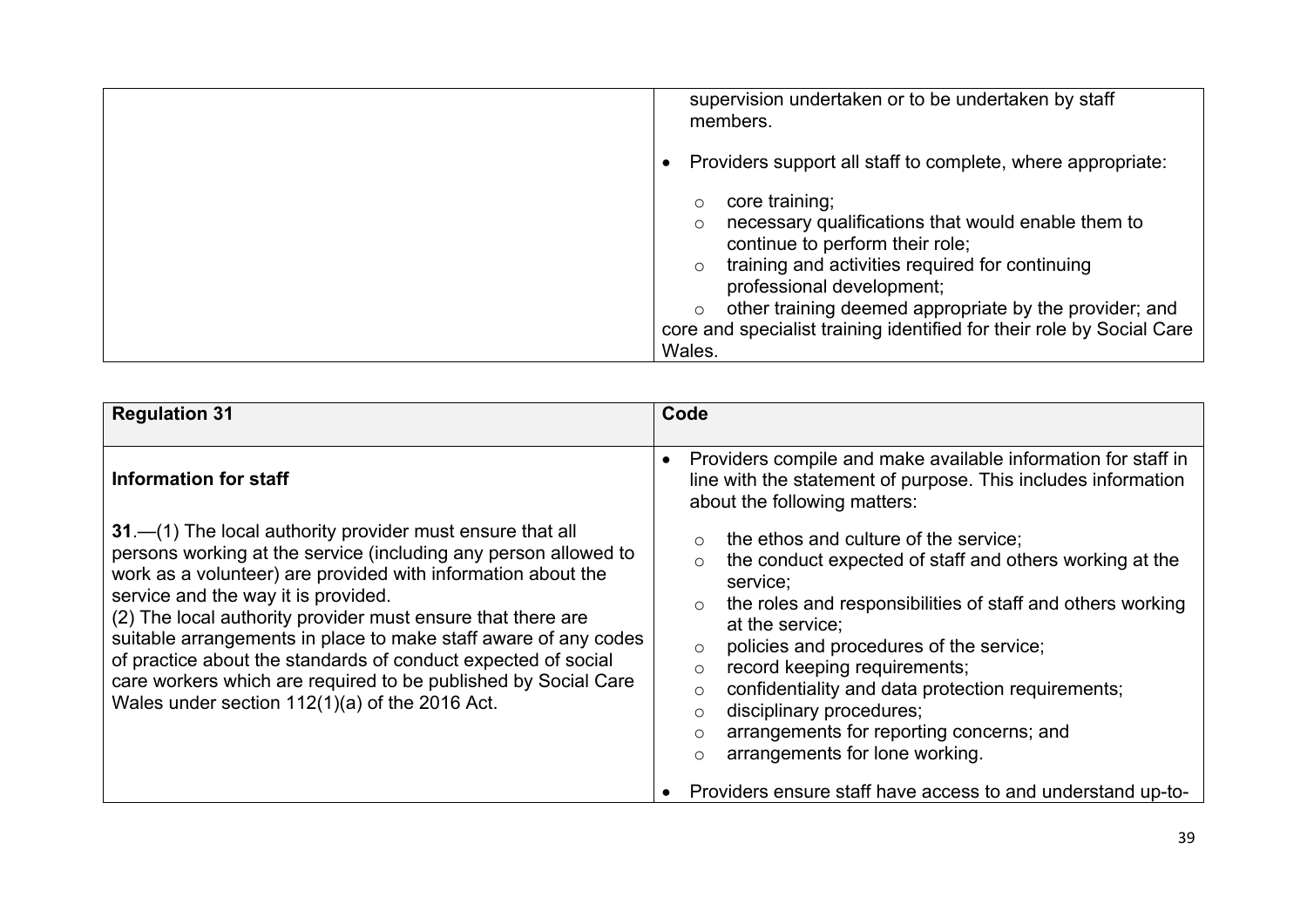| date copies of all relevant policies, procedures and codes of<br>practice. Providers ensure staff have read these during the<br>induction period and test staff members' ongoing<br>understanding through supervision and performance reviews. |
|------------------------------------------------------------------------------------------------------------------------------------------------------------------------------------------------------------------------------------------------|
| Providers ensure staff undertake their duties in line with the<br>requirements of the policies and procedures.                                                                                                                                 |
| All staff are provided with a written job description which<br>states clearly their responsibilities, the duties currently<br>expected of them and their line of accountability.                                                               |
| Regular staff meetings take place (a minimum of six meetings<br>per year), the issues discussed are recorded and appropriate<br>actions are taken as a result.                                                                                 |

| <b>Regulation 32</b>                                                                                                                                                                                                                                                                                                                                                                                                                                                                         | Code                                                                                                                                                                                                                                                                                                                                                                                                                                                       |
|----------------------------------------------------------------------------------------------------------------------------------------------------------------------------------------------------------------------------------------------------------------------------------------------------------------------------------------------------------------------------------------------------------------------------------------------------------------------------------------------|------------------------------------------------------------------------------------------------------------------------------------------------------------------------------------------------------------------------------------------------------------------------------------------------------------------------------------------------------------------------------------------------------------------------------------------------------------|
| <b>Disciplinary procedures</b>                                                                                                                                                                                                                                                                                                                                                                                                                                                               | Providers have a disciplinary procedure, in line with current<br>employment laws, to deal with employee performance and<br>conduct. This includes:                                                                                                                                                                                                                                                                                                         |
| 32. - (1) The local authority provider must put in place and<br>operate a disciplinary procedure.<br>(2) The disciplinary procedure must include-<br>(a) provision for the suspension, and the taking of action<br>short of suspension, of employees in the interests of<br>the safety or well-being of children receiving care and<br>support from the service, and<br>(b) provision that a failure on the part of an employee to<br>report an incident of abuse, or suspected abuse, to an | information about what is acceptable and unacceptable<br>$\circ$<br>behaviour and what action will be taken if there are<br>concerns about staff behaviour; and<br>the arrangements for a member of staff to be suspended<br>$\circ$<br>(or transferred to other duties) pending the investigation<br>of any allegations of serious misconduct, including<br>allegations of abuse or serious concerns relating to the<br>safety or well-being of children. |
| appropriate person, is grounds on which disciplinary<br>proceedings may be instituted.<br>$(3)$ For the purpose of paragraph $(2)(b)$ , an appropriate person                                                                                                                                                                                                                                                                                                                                | Where the provider is undertaking disciplinary action against<br>any employee and the employee leaves prior to the                                                                                                                                                                                                                                                                                                                                         |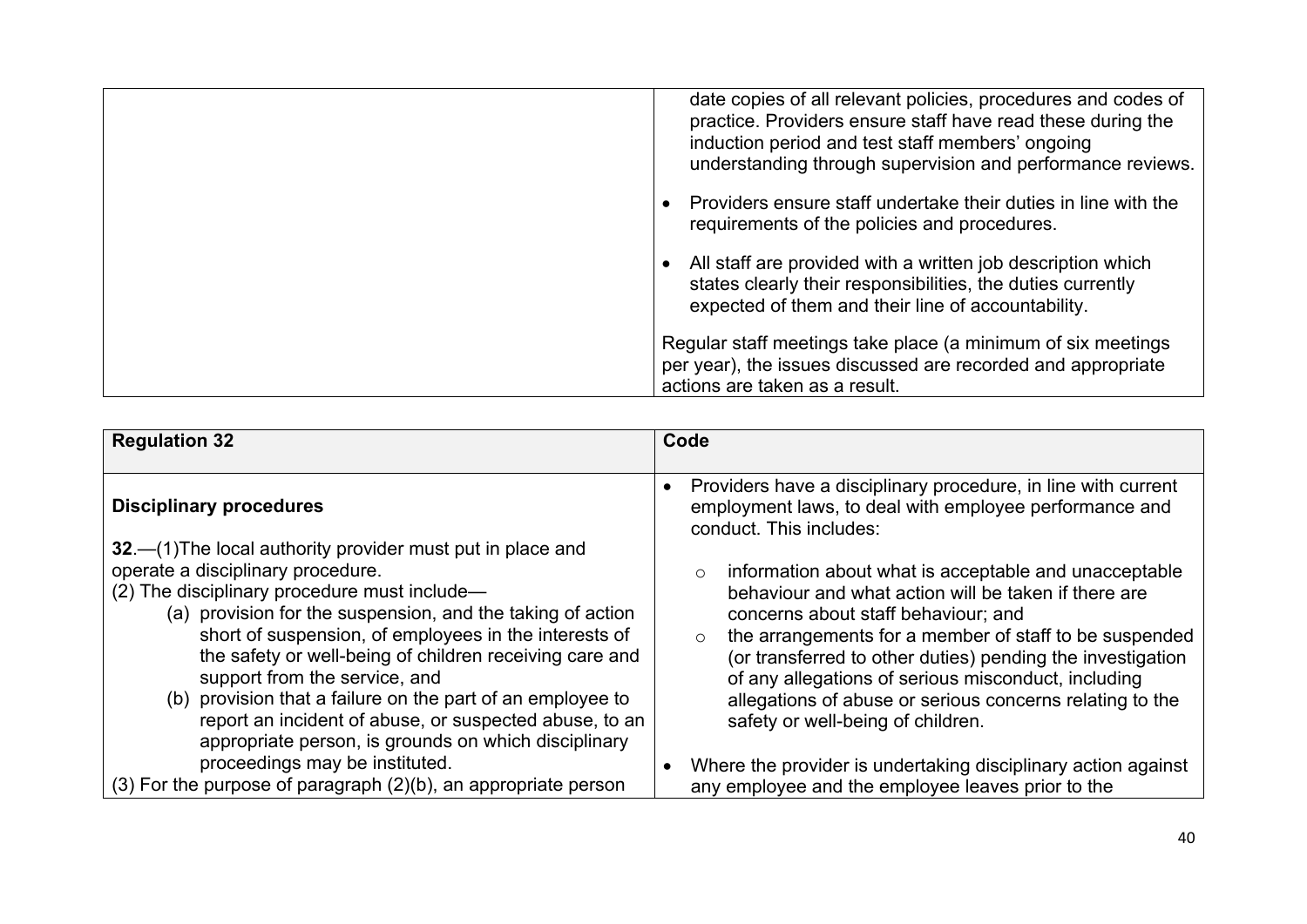| $is-$<br>(a) an officer of the Welsh Ministers,<br>(b) the local authority provider,<br>(c) an officer of the local authority,<br>(d) in the case of an incident of abuse or suspected<br>abuse of a child, an officer of the National Society for<br>the Prevention of Cruelty to Children, or<br>(e) a police officer,<br>as the case may be. | completion of the disciplinary process, consideration is given<br>to whether a referral to the police, Disclosure and Barring<br>Service, Social Care Wales or any other professional body is<br>appropriate.<br>Where a volunteer's fitness to practice is in question, due to<br>any alleged misconduct/lack of capability of a concerning<br>nature, the provider takes appropriate and timely action. For<br>example this may include: |
|-------------------------------------------------------------------------------------------------------------------------------------------------------------------------------------------------------------------------------------------------------------------------------------------------------------------------------------------------|--------------------------------------------------------------------------------------------------------------------------------------------------------------------------------------------------------------------------------------------------------------------------------------------------------------------------------------------------------------------------------------------------------------------------------------------|
|                                                                                                                                                                                                                                                                                                                                                 | providing additional training and supervision;<br>$\circ$<br>termination of the volunteer arrangements; and<br>$\circ$<br>referral to the Disclosure and Barring Service or police,<br>$\circ$<br>where appropriate.                                                                                                                                                                                                                       |
|                                                                                                                                                                                                                                                                                                                                                 | Providers ensure staff are aware of and understand the<br>disciplinary procedures and grievance procedures.                                                                                                                                                                                                                                                                                                                                |
|                                                                                                                                                                                                                                                                                                                                                 | A written report of any disciplinary investigations and action<br>taken is kept on the employee's file in line with employment<br>and data protection legislation.                                                                                                                                                                                                                                                                         |

| <b>Regulation 33</b> |  |  |
|----------------------|--|--|
|----------------------|--|--|

#### **Restrictions on employment**

**33**.—(1) The local authority provider must not employ to work for the purposes of the fostering service in a position to which paragraph (2) applies, a person who is—

(a) a foster parent approved by the fostering service, or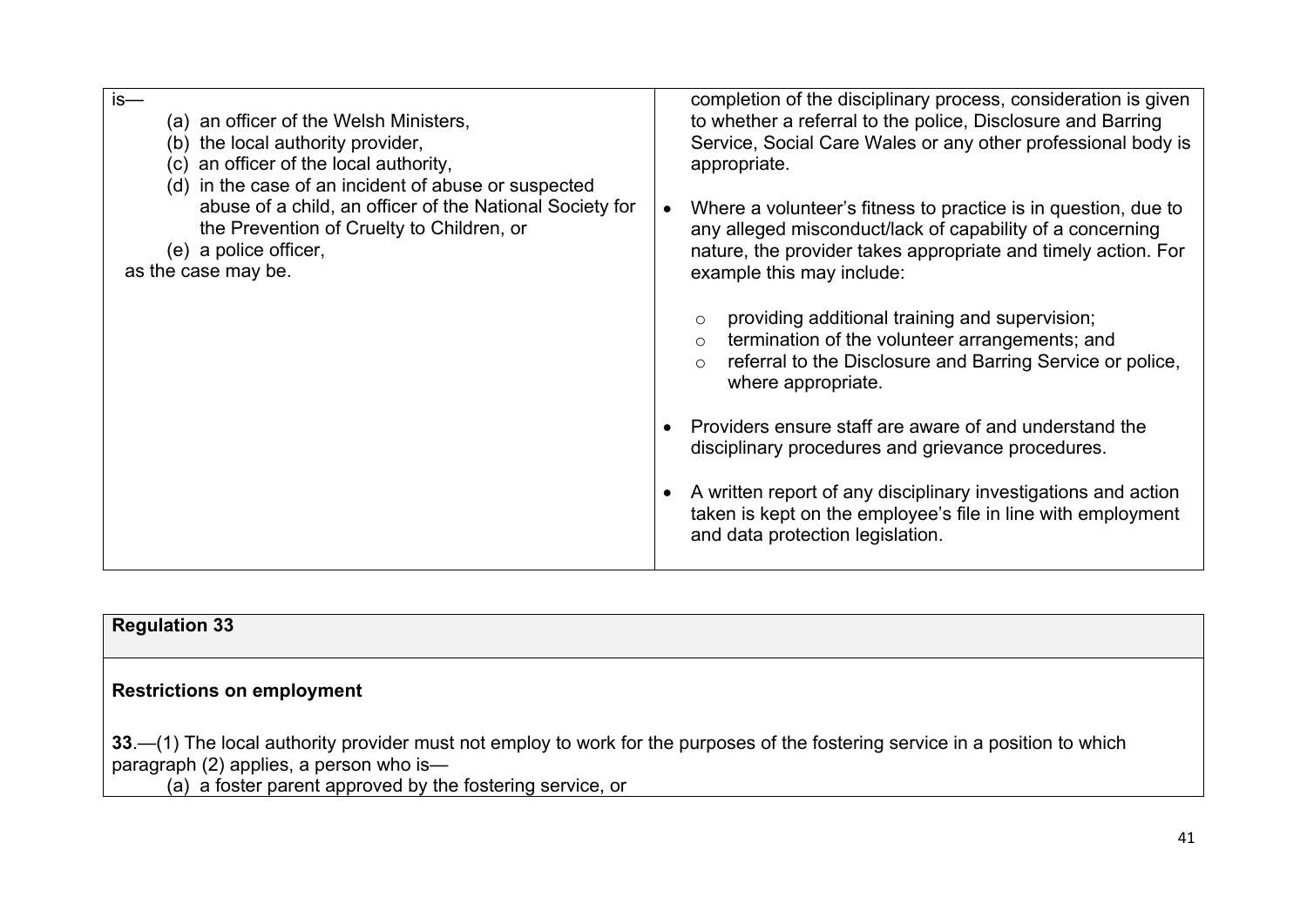(b) a member of the household of such a foster parent.

(2) This paragraph applies to any management, social work or other professional position, unless in the case of a position which is not a management or a social work position, the work is undertaken on an occasional basis, as a volunteer, or for no more than 5 hours in any week.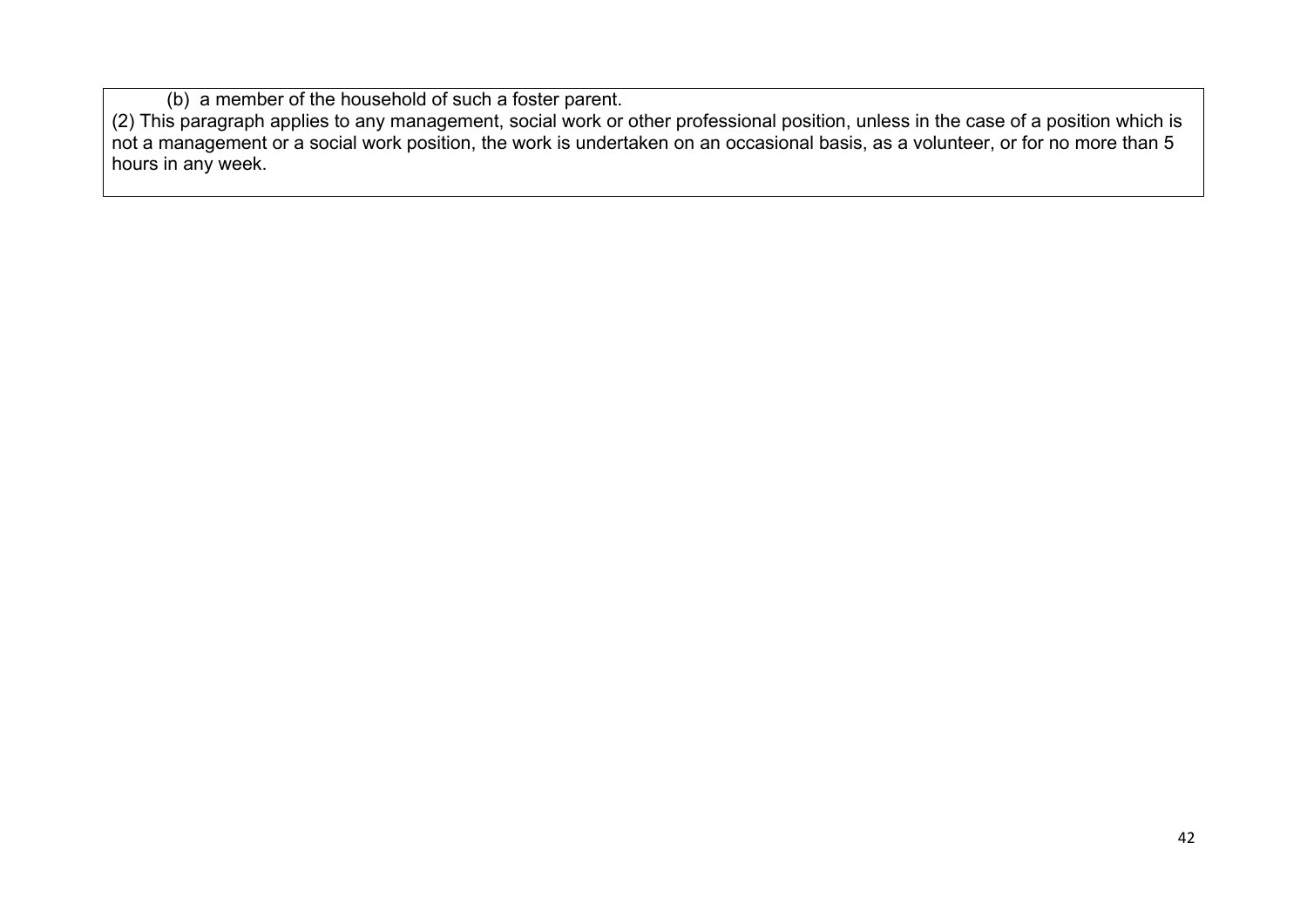#### **1.7 Premises, facilities and equipment (Part 8 of the Regulations)**

The intent of Part 8 of the Regulations is to set out the requirements for providers to ensure that a child's care and support is provided in a location and environment with facilities and, where relevant, equipment that promotes achievement of their personal outcomes.

| <b>Regulation 34</b>                                                                                                                                                                                             | Code                                                                                                                                                                 |
|------------------------------------------------------------------------------------------------------------------------------------------------------------------------------------------------------------------|----------------------------------------------------------------------------------------------------------------------------------------------------------------------|
| Premises, facilities and equipment - local authority<br>providers                                                                                                                                                | • The location, design and size of the premises, and any<br>facilities and equipment used, are suitable for the service as<br>described in the statement of purpose. |
| 34. The local authority provider must ensure that the premises,<br>facilities and equipment used for the operation of the service are<br>suitable, having regard to the statement of purpose for the<br>service. |                                                                                                                                                                      |

| <b>Regulation 35</b>                                                                                                                                                                                                                                   | Code                                                                                                                                                                                                                |
|--------------------------------------------------------------------------------------------------------------------------------------------------------------------------------------------------------------------------------------------------------|---------------------------------------------------------------------------------------------------------------------------------------------------------------------------------------------------------------------|
| <b>Adequacy of facilities</b><br>35. The local authority provider must ensure that the premises<br>used for the operation of the service have adequate facilities<br>$for-$<br>(a) the supervision of staff, and<br>(b) the secure storage of records. | Providers have a suitable space within the premises, such as<br>a shared meeting room, to provide privacy for the<br>supervision of staff.<br>Records are stored securely in line with legislative<br>requirements. |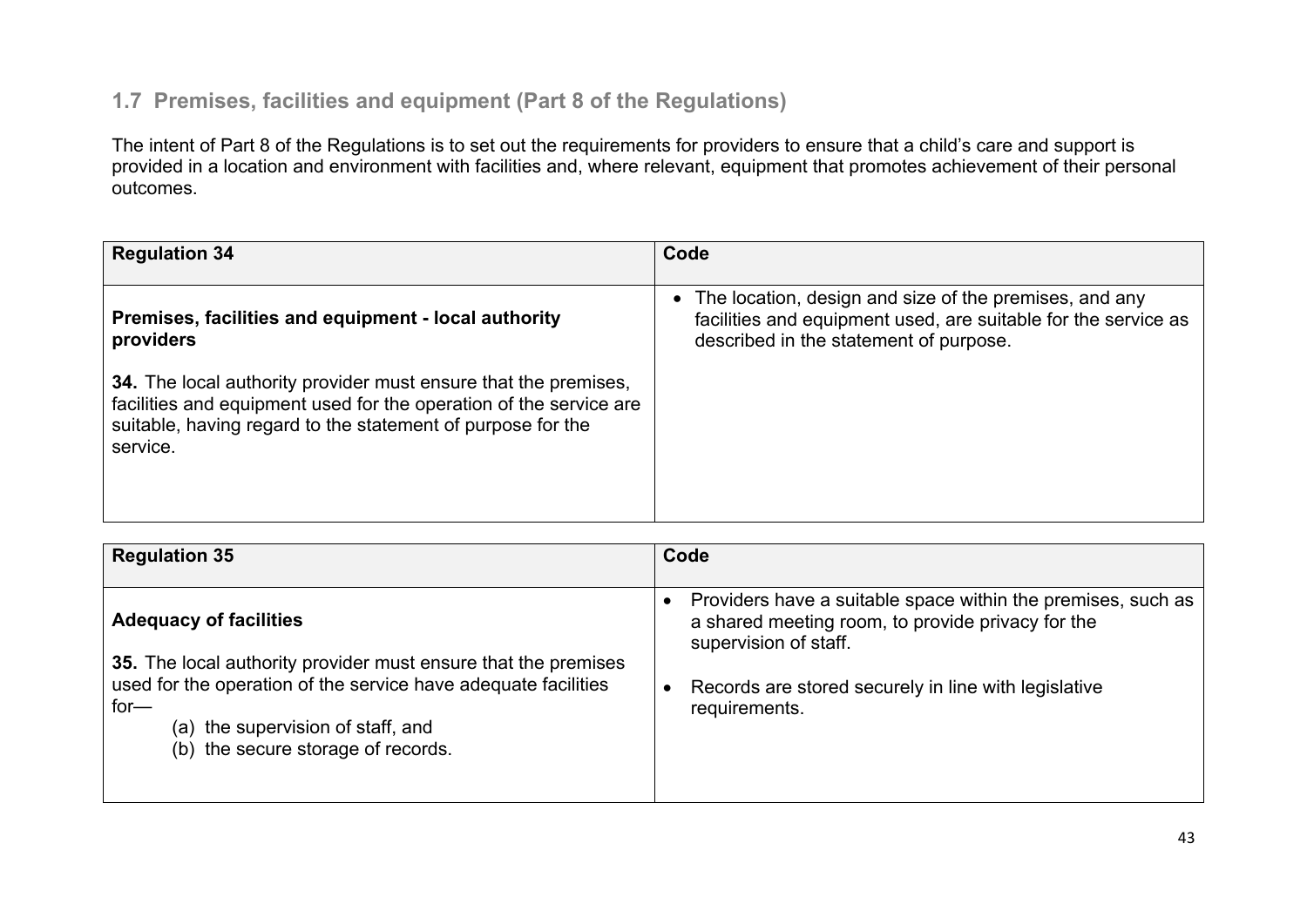| <b>Regulation 36</b>                                                                                                                                                                                                                                                                                                                                                                                                                                                                                                                                                                                                                                                    | Code                                                                                                                                                                           |
|-------------------------------------------------------------------------------------------------------------------------------------------------------------------------------------------------------------------------------------------------------------------------------------------------------------------------------------------------------------------------------------------------------------------------------------------------------------------------------------------------------------------------------------------------------------------------------------------------------------------------------------------------------------------------|--------------------------------------------------------------------------------------------------------------------------------------------------------------------------------|
| Premises, facilities and equipment - foster parents                                                                                                                                                                                                                                                                                                                                                                                                                                                                                                                                                                                                                     | Providers have arrangements in place to monitor the<br>premises, facilities and equipment used by foster parents in<br>providing care and support to a child placed with them. |
| 36 – (1) The local authority provider must have arrangements in<br>place to ensure that the premises, facilities and equipment used<br>by foster parents for the provision of care and support to children<br>$are-$<br>(a) suitable and safe for the purpose for which they are<br>intended to be used.<br>(b) used in a safe way,<br>(c) properly maintained, and<br>(d) kept clean to a standard which is appropriate for the<br>purpose for which they are being used.<br>(2) The local authority provider must ensure that foster parents<br>are properly trained on how to operate any equipment that they<br>may use when providing care and support to a child. |                                                                                                                                                                                |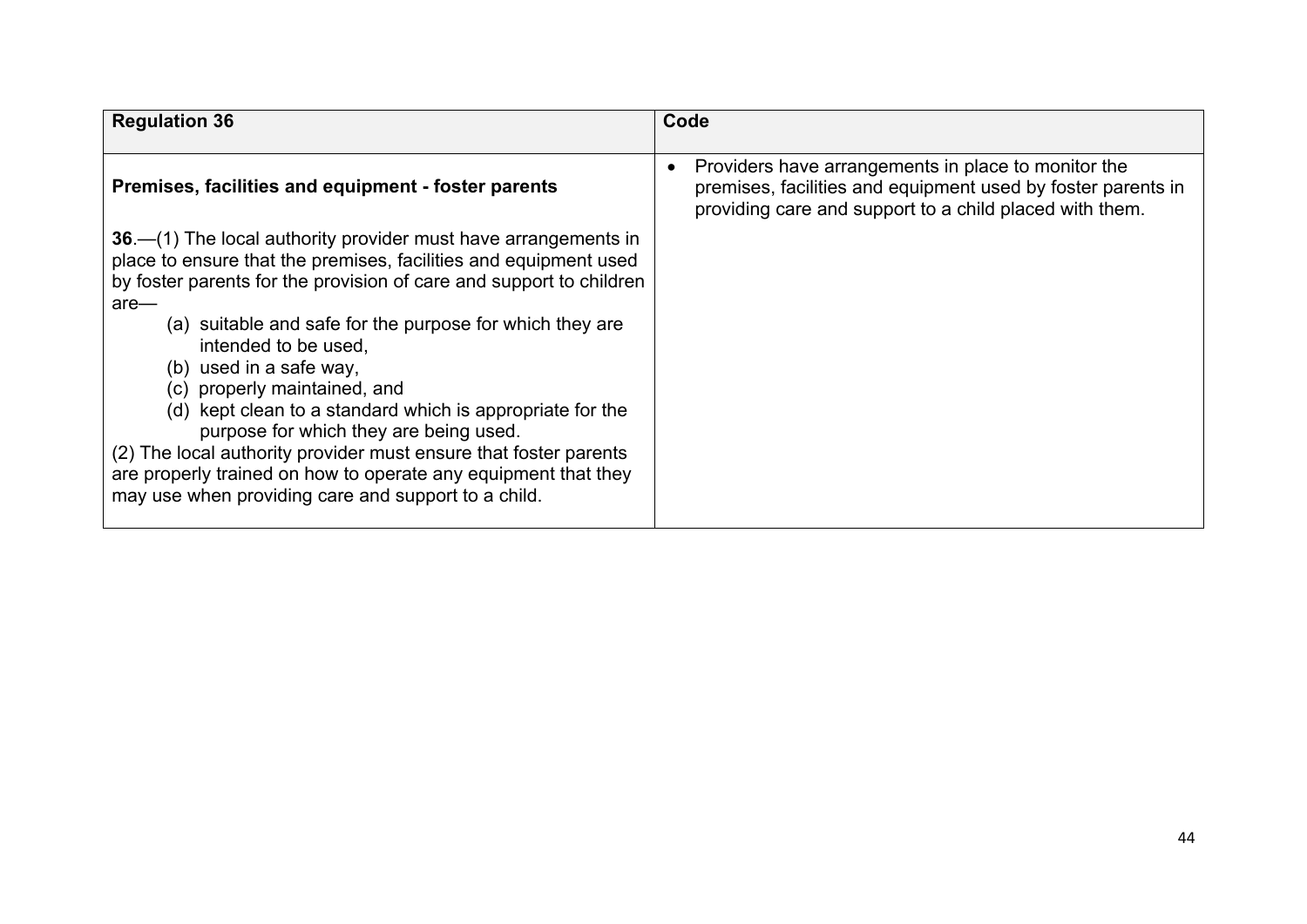### **1.8 Other requirements on local authority providers (Part 9 of the Regulations)**

The intent of Part 9 of the Regulations is to ensure that children are protected by a service that works proactively to support and safeguard their rights and well-being by:

- maintaining accurate records which are available to them and their representatives;
- promoting an open and transparent service by publishing an accessible complaints policy and procedures;
- supporting staff to raise concerns about the service through whistleblowing procedures; and
- demonstrating learning from concerns and complaints to improve the service.

| <b>Regulation 37</b>                                                                                                                                                                                                                                                                                                                                                                                                                                                                                                                                                                                                                                                       | Code                                                                                                                                                                                                                                                                                                                                                                                                                                                                                                                                                                                                                                                                                                                                                                                                                                                                                               |
|----------------------------------------------------------------------------------------------------------------------------------------------------------------------------------------------------------------------------------------------------------------------------------------------------------------------------------------------------------------------------------------------------------------------------------------------------------------------------------------------------------------------------------------------------------------------------------------------------------------------------------------------------------------------------|----------------------------------------------------------------------------------------------------------------------------------------------------------------------------------------------------------------------------------------------------------------------------------------------------------------------------------------------------------------------------------------------------------------------------------------------------------------------------------------------------------------------------------------------------------------------------------------------------------------------------------------------------------------------------------------------------------------------------------------------------------------------------------------------------------------------------------------------------------------------------------------------------|
| Records with respect to fostering services                                                                                                                                                                                                                                                                                                                                                                                                                                                                                                                                                                                                                                 | There is a policy and procedure for the recording and<br>management of records. This includes:                                                                                                                                                                                                                                                                                                                                                                                                                                                                                                                                                                                                                                                                                                                                                                                                     |
| $37 - (1)$ The local authority provider must maintain the records<br>specified in Schedule 2 for 15 years.<br>(2) The local authority provider must-<br>(a) ensure that the records specified in Schedule 2 are<br>accurate and up to date,<br>(b) keep the records securely,<br>(c) make suitable arrangements for the records to<br>continue to be kept securely in the event the service<br>closes,<br>(d) make the records available to the Welsh Ministers on<br>request,<br>(e) ensure that children who use the service—<br>(i) are made aware of their rights to access their<br>records, and<br>(ii) have such access to their records as is<br>permitted by law. | the records to be maintained by the provider on the<br>$\circ$<br>children and foster parents using the service;<br>the daily records to be maintained by the foster parents<br>$\circ$<br>for any child placed with them; and<br>the timescales that records need to be maintained by<br>$\circ$<br>the provider and foster parents.<br>Staff are aware of the policy and procedures and have a<br>clear understanding of the procedures for recording and<br>managing records. This includes training in information<br>security and action to be taken where personal information is<br>compromised.<br>Foster parents are made aware of the policy and procedures<br>for the recording and management of records and are<br>supported to record the significant life events for the child,<br>Foster parents understand what information they need to<br>pass to the provider about the child. |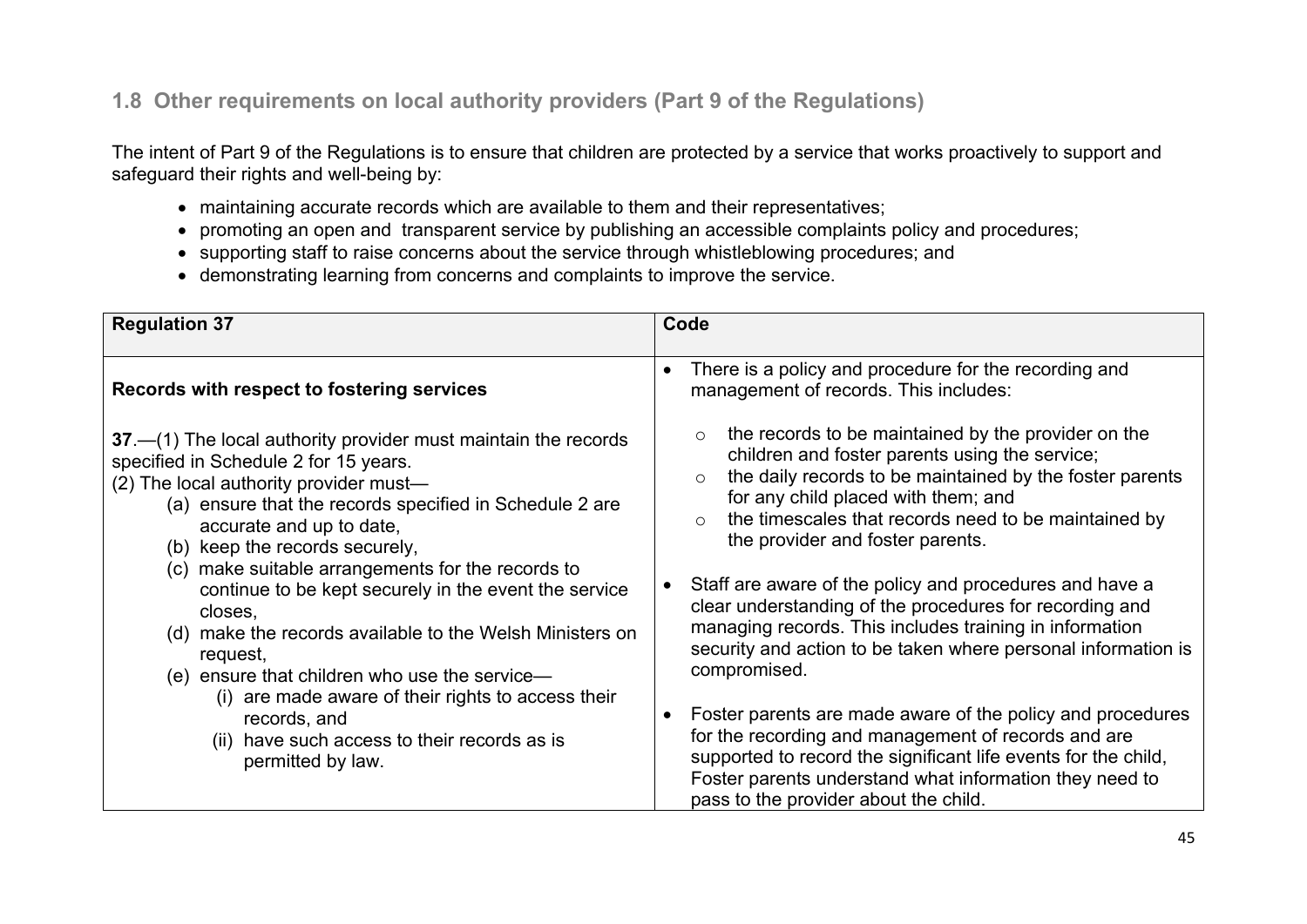| Providers maintain all the records required for the protection<br>of children and the effective running of the service as<br>specified by Schedule 2 of the Regulations.                                                                                              |
|-----------------------------------------------------------------------------------------------------------------------------------------------------------------------------------------------------------------------------------------------------------------------|
| All records are secure, up to date and in good order. They<br>are prepared, maintained and used in accordance with data<br>protection legislation and other statutory requirements and<br>are kept for the required length of time as set out in<br>regulation 37(1). |
| Records are stored securely including electronic records<br>which are password protected.                                                                                                                                                                             |
| Children, foster parents and staff are given access to any<br>records and information about them held by the provider in<br>accordance with current legal requirements.                                                                                               |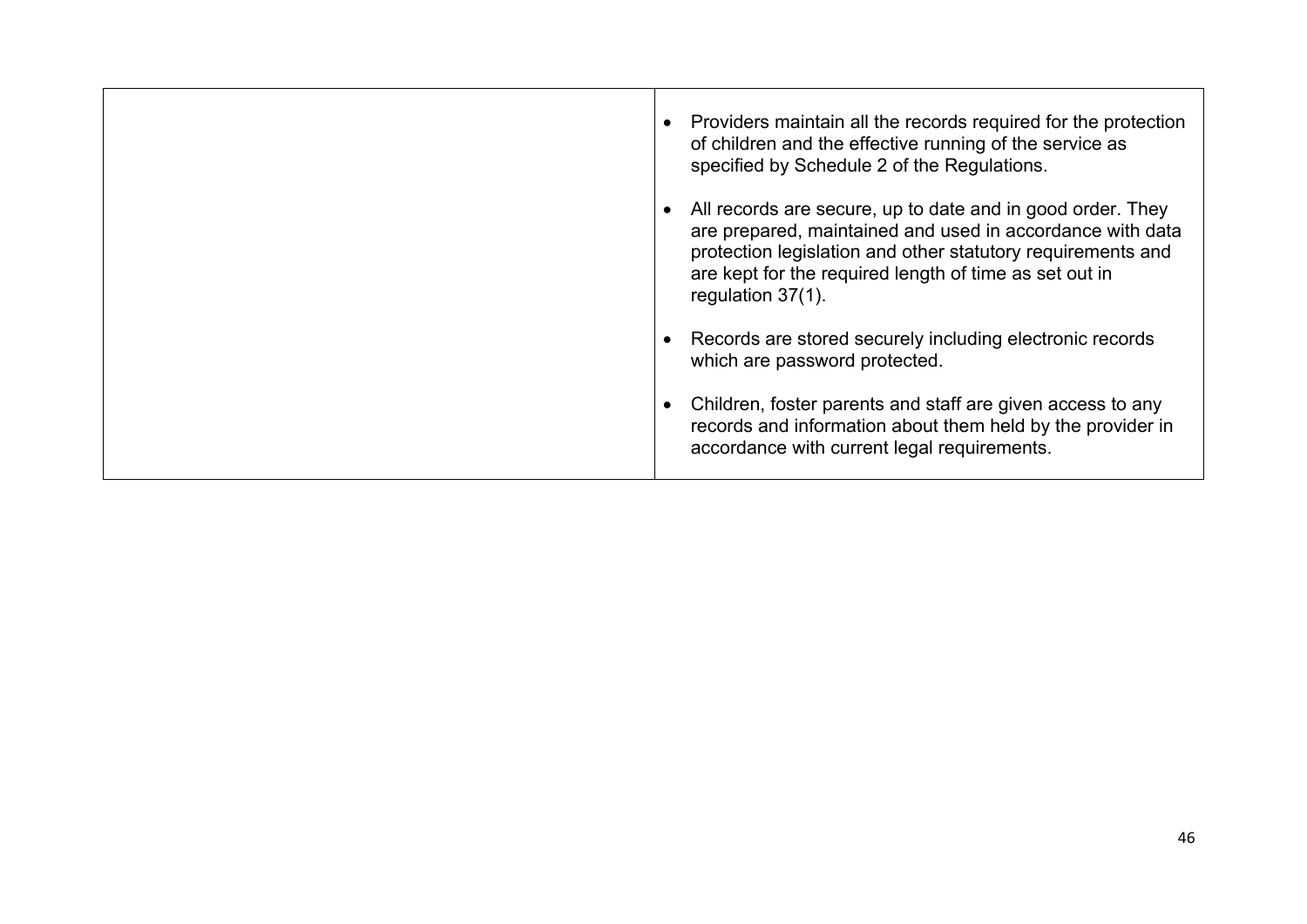| <b>Regulation 38</b>                                           | Code                                                           |
|----------------------------------------------------------------|----------------------------------------------------------------|
| <b>Conflicts of interest</b>                                   | • Providers maintain appropriate systems and take all          |
| 38. The local authority provider must have effective           | reasonable steps to make sure actual or perceived conflicts of |
| arrangements in place to identify, record and manage potential | interest are identified, addressed and recorded in an open     |
| conflicts of interest.                                         | way.                                                           |

| <b>Regulation 39</b>                                                                                                                                                                                                                                                                                                                                                                                                                                                                                                                                                                                                                             | Code                                                                                                                                                                                                                                                                                                                                                                                                                                                                                                                                                                                                                                                                                                            |
|--------------------------------------------------------------------------------------------------------------------------------------------------------------------------------------------------------------------------------------------------------------------------------------------------------------------------------------------------------------------------------------------------------------------------------------------------------------------------------------------------------------------------------------------------------------------------------------------------------------------------------------------------|-----------------------------------------------------------------------------------------------------------------------------------------------------------------------------------------------------------------------------------------------------------------------------------------------------------------------------------------------------------------------------------------------------------------------------------------------------------------------------------------------------------------------------------------------------------------------------------------------------------------------------------------------------------------------------------------------------------------|
| <b>Complaints policy and procedures</b><br>$39 - (1)$ The local authority provider must have a complaints<br>policy in place and ensure that the service is operated in<br>accordance with that policy.<br>(2) The complaints policy must include procedures for<br>considering complaints made to the local authority provider by or<br>on behalf of children placed by the provider about-<br>(a) the provider,<br>(b) foster parents, and<br>(c) any other matter considered by the provider to be<br>relevant.<br>(3) The complaints policy must include procedures for<br>considering complaints made to the local authority provider by or | Providers have an accessible complaints policy which<br>includes, where appropriate, the use of an informal resolution<br>stage, and explains $-$<br>who can make a complaint and in relation to what;<br>$\circ$<br>who to approach to discuss a concern/complaint;<br>$\circ$<br>how children, foster parents and birth parents can be<br>$\circ$<br>supported to make a complaint;<br>information about accessing independent advocacy,<br>$\circ$<br>where available;<br>how complaints will be dealt with; and<br>$\circ$<br>the stages and timescales for the process.<br>$\circ$<br>The policy is in an easy to read format, well publicised,<br>readily available and accessible to children and foster |
| on behalf of any other children who may be affected by the<br>placement made about-<br>(a) the provider, and                                                                                                                                                                                                                                                                                                                                                                                                                                                                                                                                     | parents, their families, staff and others working at the<br>service.                                                                                                                                                                                                                                                                                                                                                                                                                                                                                                                                                                                                                                            |
| (b) any other matter considered by the provider to be<br>relevant.                                                                                                                                                                                                                                                                                                                                                                                                                                                                                                                                                                               | Information about other avenues for complaint is included to<br>support complainants if they are not satisfied with the                                                                                                                                                                                                                                                                                                                                                                                                                                                                                                                                                                                         |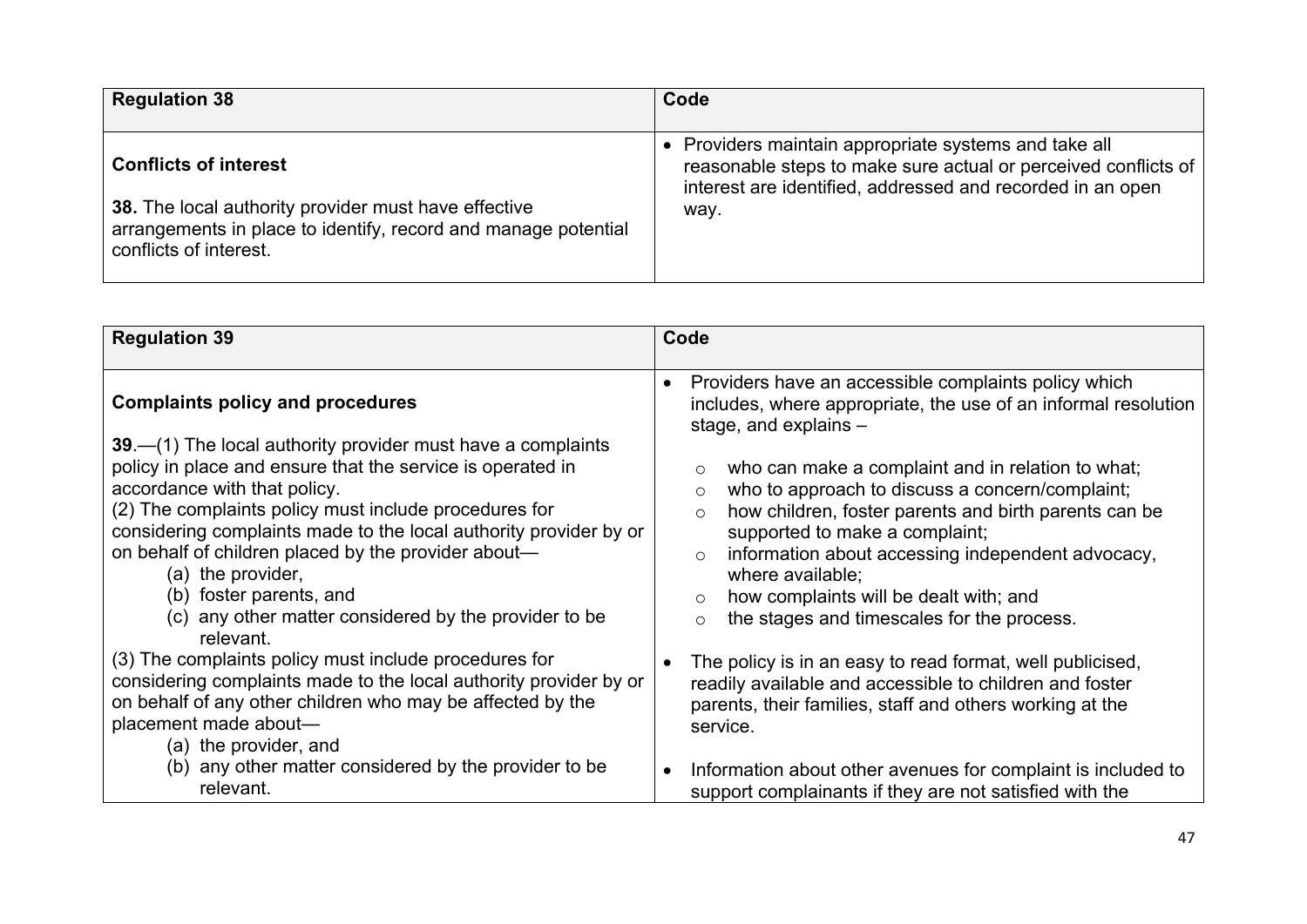(4) The complaints policy must include procedures for considering complaints made to the local authority provider by foster parents about—

- (a) the provider, and
- (b) any other matter considered by the provider to be relevant.

(5) The complaints policy must include procedures for considering complaints made to the local authority provider by the parents of any child placed by the provider about—

- (a) the provider, and
- (b) any other matter considered by the provider to be relevant.

(6) The local authority provider must put effective arrangements in place for dealing with complaints including arrangements for—

- (a) identifying and investigating complaints,
- (b) ensuring that appropriate action is taken following an investigation, and
- (c) keeping records relating to the matters in subparagraphs (a) and (b)

(7) The local authority provider must provide a summary of complaints, responses and any subsequent action taken to the Welsh Ministers within 28 days of being requested to do so. (8) The local authority provider must—

- (a) analyse information relating to complaints and concerns, and
- (b) having regard to that analysis, identify any areas for improvement.

provider's action. For example, information about the complaints procedure of the placing authority, the Public Services Ombudsman for Wales and the Children's Commissioner for Wales.

- Children or foster parents are able to make their complaint in writing or verbally to staff.
- Staff are aware of the complaints policy and understand how to respond appropriately to complaints.
- Providers ensure any complaint is acknowledged, addressed promptly and the complainant is kept informed of progress, unless the complaints are made anonymously.
- A written report is provided to the complainant setting out the outcome of the complaint and any action to be taken.
- Consent should be gained (where practicable) to the disclosure of the details of a complaint where necessary to enable an effective investigation to take place, and confidentiality maintained during the complaints process unless there are professional or statutory obligations which would not make this possible, such as those in relation to safeguarding.
- Children, the parents of any such children and foster parents do not suffer victimisation, discrimination or any other disadvantage as a result of making representations or complaints.
- Systems are in place to make sure that all complaints are investigated in accordance with the timescales set out in the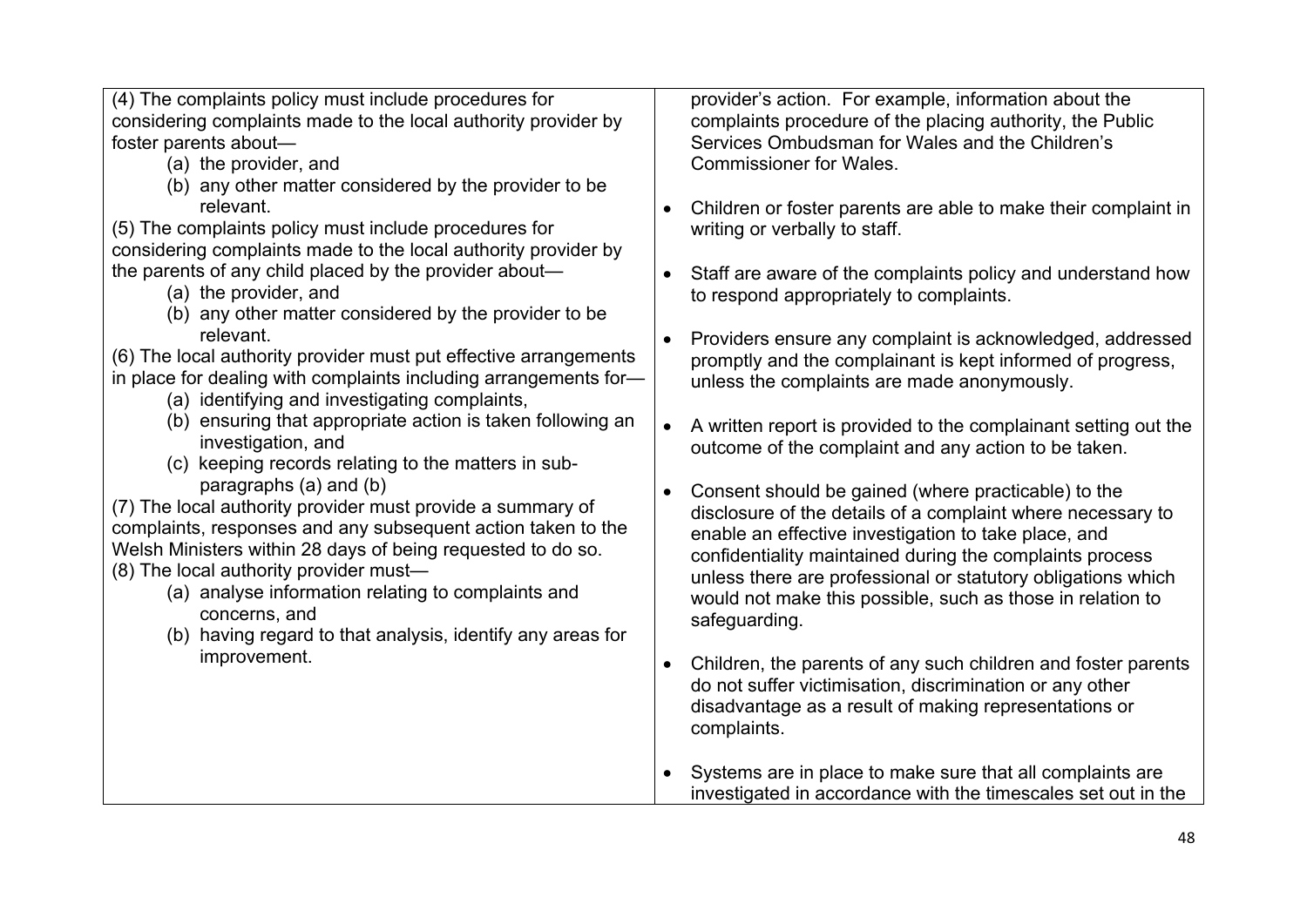| provider's complaints policy. This includes the following:                                                                                                                                                                                                                                                                                                                                                |
|-----------------------------------------------------------------------------------------------------------------------------------------------------------------------------------------------------------------------------------------------------------------------------------------------------------------------------------------------------------------------------------------------------------|
| undertaking a review to establish the level of<br>$\circ$<br>investigation and immediate action required, including<br>whether there is a requirement for a referral to<br>appropriate authorities for investigation (this may include<br>CIW or local authority safeguarding teams); and<br>where areas for improvement or service failures are<br>$\circ$<br>identified, acting upon these immediately. |
| Staff and others involved in the investigation of complaints<br>have the right level of knowledge and skill to do this. They<br>understand the provider's complaints process and are<br>knowledgeable about any current related guidance.                                                                                                                                                                 |
| Records of complaints are maintained and monitored to<br>identify trends and areas of risk which may require pre-<br>emptive action.                                                                                                                                                                                                                                                                      |
| Actions taken in response to complaints are reported on as<br>part of the governance arrangements for the service.                                                                                                                                                                                                                                                                                        |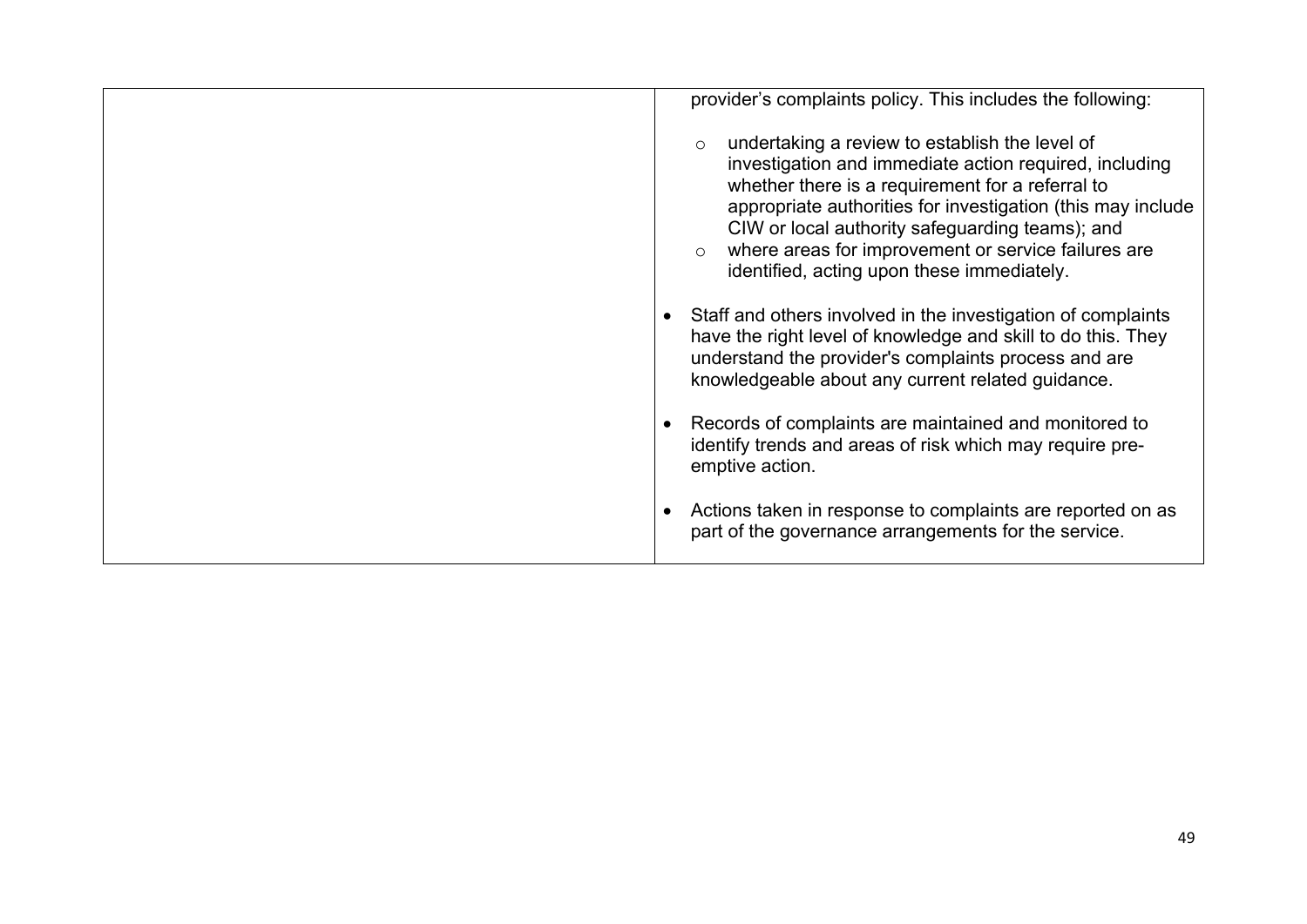| <b>Regulation 40</b>                                                                                                                                                                                                                                                                                                                                                                                                                                                                                                                                                                                                                                                                                                                                                                                                                                                                | Code                                                                                                                                                                                                                                                                                                                                                                                                                                                                                                                                                                                                                                                                                                                                                                                                                                                      |
|-------------------------------------------------------------------------------------------------------------------------------------------------------------------------------------------------------------------------------------------------------------------------------------------------------------------------------------------------------------------------------------------------------------------------------------------------------------------------------------------------------------------------------------------------------------------------------------------------------------------------------------------------------------------------------------------------------------------------------------------------------------------------------------------------------------------------------------------------------------------------------------|-----------------------------------------------------------------------------------------------------------------------------------------------------------------------------------------------------------------------------------------------------------------------------------------------------------------------------------------------------------------------------------------------------------------------------------------------------------------------------------------------------------------------------------------------------------------------------------------------------------------------------------------------------------------------------------------------------------------------------------------------------------------------------------------------------------------------------------------------------------|
| Whistleblowing                                                                                                                                                                                                                                                                                                                                                                                                                                                                                                                                                                                                                                                                                                                                                                                                                                                                      | There is an accessible whistleblowing policy in place. This<br>includes:                                                                                                                                                                                                                                                                                                                                                                                                                                                                                                                                                                                                                                                                                                                                                                                  |
| 40 – (1) The local authority provider must ensure that all<br>persons working at the service (including any person allowed to<br>work as a volunteer) are able to raise concerns about the<br>service.<br>(2) These arrangements must include-<br>(a) having a whistleblowing policy in place and acting in<br>accordance with that policy, and<br>(b) establishing arrangements to enable and support<br>people working at the service to raise such concerns.<br>(3) The local authority provider must ensure that the<br>arrangements required under this regulation are operated<br>effectively.<br>(4) When a concern is raised, the local authority provider must<br>ensure that-<br>(a) the concern is investigated,<br>(b) appropriate steps are taken following an investigation,<br>and<br>(c) a record is kept relating to the matters in sub-<br>paragraphs (a) and (b) | the procedure for raising a concern;<br>$\circ$<br>the safeguards in place for staff who raise a concern;<br>$\circ$<br>and<br>how concerns will be investigated.<br>$\circ$<br>Staff are aware of, and have had training in, how to raise<br>concerns and there are mechanisms and support available to<br>enable them to do this.<br>Consent should be gained (where practicable) to the<br>disclosure of the details of a concern where necessary to<br>enable an effective investigation to take place and<br>confidentiality maintained during the investigation process<br>unless there are professional or statutory obligations which<br>would not make this possible, such as those in relation to<br>safeguarding.<br>Individuals do not suffer victimisation, discrimination or any<br>other disadvantage as a result of making their concerns |
|                                                                                                                                                                                                                                                                                                                                                                                                                                                                                                                                                                                                                                                                                                                                                                                                                                                                                     | known.<br>All allegations and incidents of abuse are followed up<br>promptly in line with the provider's safeguarding policy and<br>procedures and local safeguarding arrangements.<br>Systems are in place to make sure that all concerns are<br>considered without delay in line with the provider's<br>safeguarding policy and procedures. This includes:                                                                                                                                                                                                                                                                                                                                                                                                                                                                                              |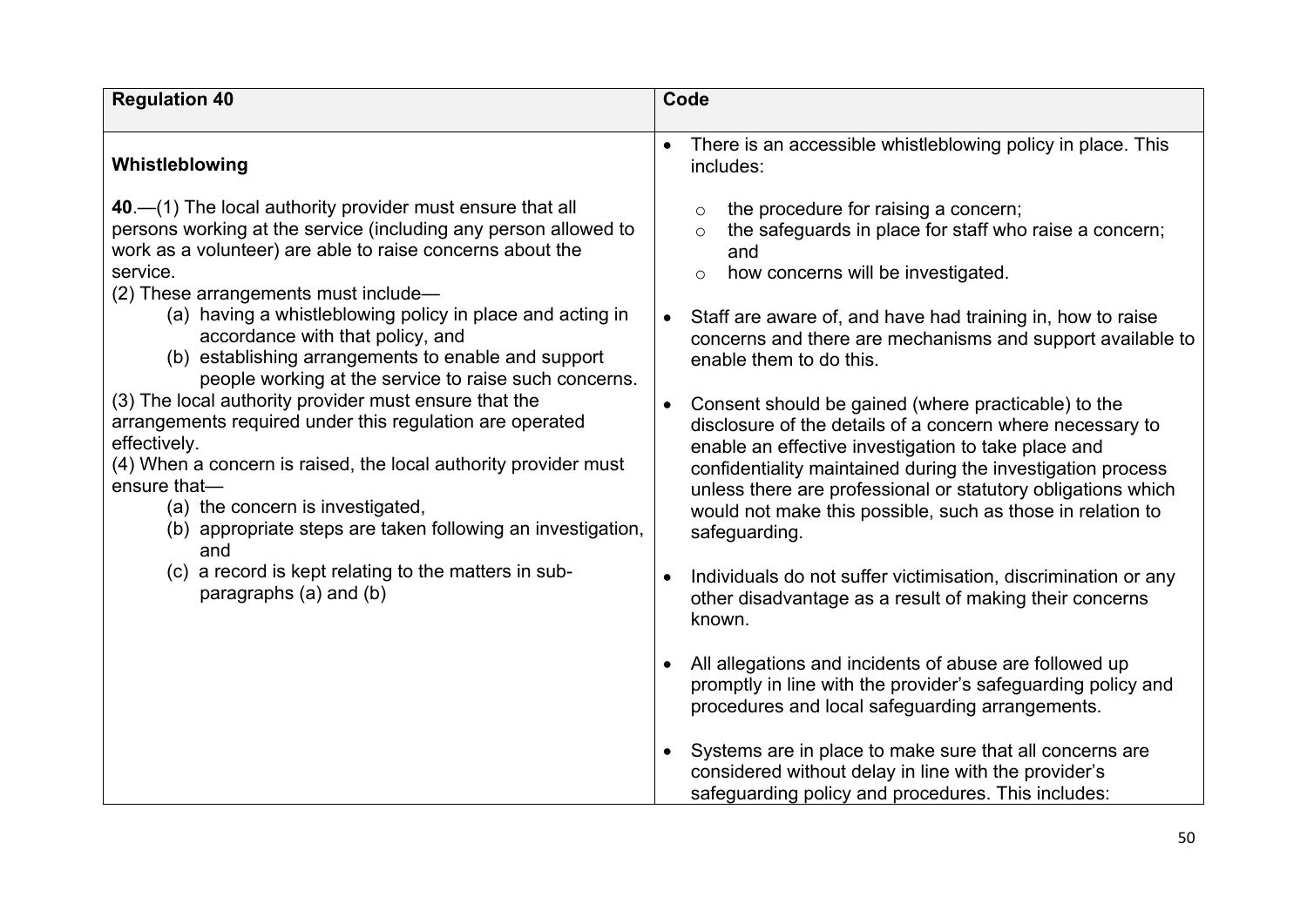| undertaking a review to establish the level of<br>$\circ$<br>investigation and immediate action required, including<br>whether there is a requirement for a referral to<br>appropriate authorities for investigation (this may include<br>seeking advice from CIW or local authority safeguarding<br>staff);<br>where areas for improvement or service failures are<br>$\circ$<br>identified, acting upon these without delay;<br>ensuring staff and others involved in the investigation of<br>$\circ$<br>concerns have the right level of knowledge and skill; and<br>ensuring staff and others involved in the investigation<br>$\circ$<br>understand the processes relating to safeguarding and<br>responding to concerns. |
|--------------------------------------------------------------------------------------------------------------------------------------------------------------------------------------------------------------------------------------------------------------------------------------------------------------------------------------------------------------------------------------------------------------------------------------------------------------------------------------------------------------------------------------------------------------------------------------------------------------------------------------------------------------------------------------------------------------------------------|
| Records of concerns are maintained and monitored to<br>identify trends and areas of risk which may require action.<br>Actions taken as a response to whistleblowing are subject to<br>reporting within governance arrangements.                                                                                                                                                                                                                                                                                                                                                                                                                                                                                                |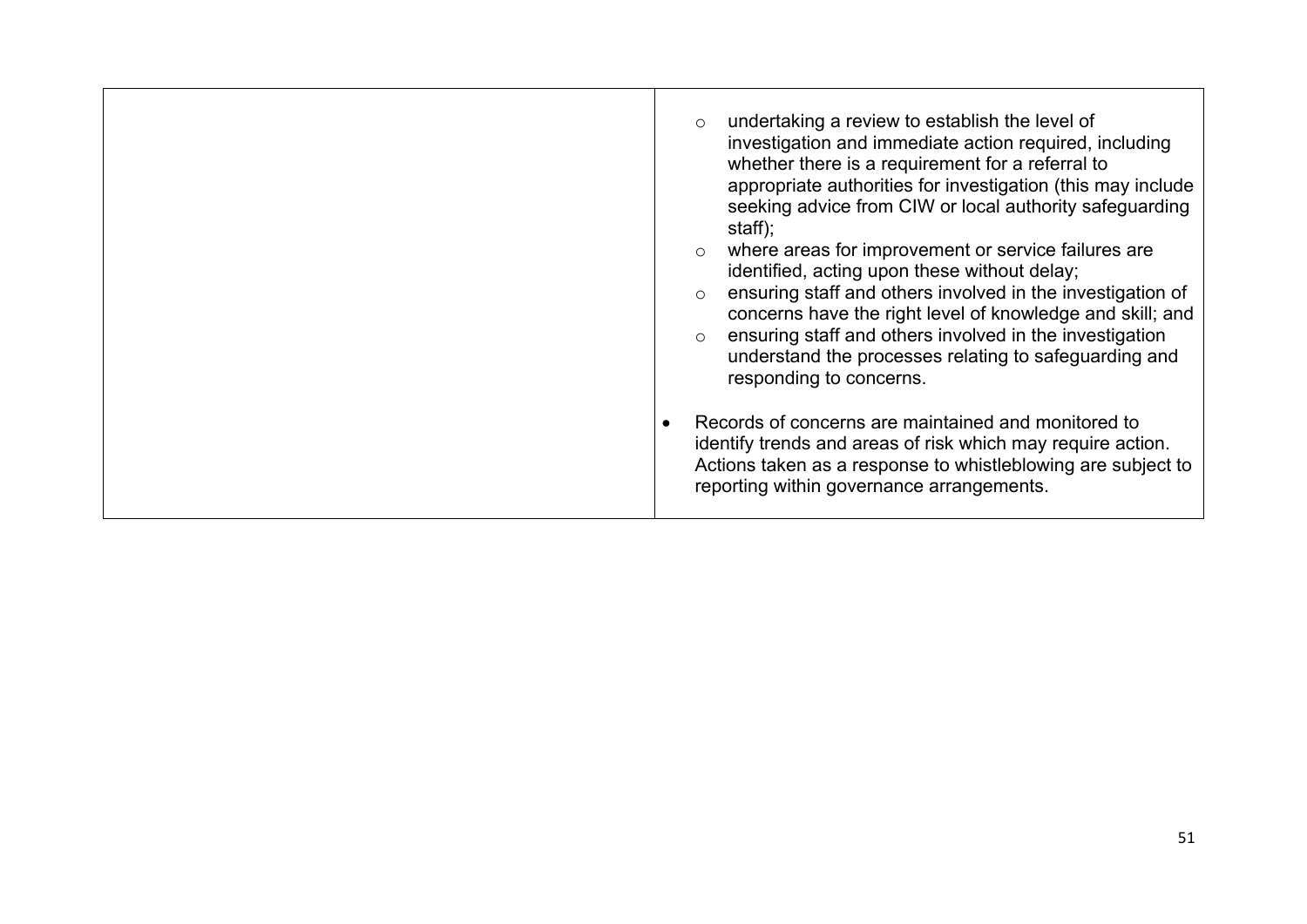# **1.9 Support and oversight of foster parents (Part 10 of the Regulations)**

The intent of Part 10 of the Regulations is to ensure that foster parents receive the information, training, advice and support, and are appropriately supervised, in order to meet the care and support needs of children placed with them.

| <b>Regulation 41</b>                                                                                                                                                                                                                                                                                                                                                                                                                                                                                                                                                                                                                                                                                                                                                                                                                                                                                                                                                                                                                             | Code                                                                                                                                                                                                                                                                                                                                                                                                                                                                                                                                                                                                                                                                                                                                                                                                                                                                                                                                                                                                                      |
|--------------------------------------------------------------------------------------------------------------------------------------------------------------------------------------------------------------------------------------------------------------------------------------------------------------------------------------------------------------------------------------------------------------------------------------------------------------------------------------------------------------------------------------------------------------------------------------------------------------------------------------------------------------------------------------------------------------------------------------------------------------------------------------------------------------------------------------------------------------------------------------------------------------------------------------------------------------------------------------------------------------------------------------------------|---------------------------------------------------------------------------------------------------------------------------------------------------------------------------------------------------------------------------------------------------------------------------------------------------------------------------------------------------------------------------------------------------------------------------------------------------------------------------------------------------------------------------------------------------------------------------------------------------------------------------------------------------------------------------------------------------------------------------------------------------------------------------------------------------------------------------------------------------------------------------------------------------------------------------------------------------------------------------------------------------------------------------|
| Support, training and information for foster parents<br>41.—(1) The local authority provider must ensure that foster<br>parents have the information they need to provide care and<br>support to a child placed with them in accordance with the child's<br>care and support plan.<br>(2) The local authority provider must ensure foster parents<br>receive such training, advice and support, including support<br>outside office hours, as appears necessary in the interests of<br>children placed with the foster parents and to enable them to<br>provide care and support to children in accordance with each<br>child's care and support plan.<br>(3) The local authority provider must ensure prospective foster<br>parents receive such training, information and advice as is<br>considered necessary.<br>(4) The local authority provider must monitor and review the<br>information, training, advice and support provided to foster<br>parents and prospective foster parents and make any<br>improvements which may be necessary. | Providers ensure foster parents receive the support, training<br>$\bullet$<br>and information necessary to enable them to provide care<br>and support to a child they foster in accordance with the<br>child's care and support plan / pathway plan.<br>Providers ensure any training provided (induction, ongoing or<br>otherwise) to foster parents is in line with national guidance.<br>Providers ensure foster parents are aware of the support<br>$\bullet$<br>available to them during any allegations / complaints made<br>against them, such as Fosterline Cymru.<br>Providers have arrangements in place to support foster<br>parents outside of standard office hours, and foster parents<br>are familiar with these arrangements.<br>Providers provide or arrange the provision of training,<br>information and advice as needed for prospective foster<br>parents.<br>Providers have arrangements in place to monitor and review<br>$\bullet$<br>the support or advice, training and information provided to |
|                                                                                                                                                                                                                                                                                                                                                                                                                                                                                                                                                                                                                                                                                                                                                                                                                                                                                                                                                                                                                                                  | foster parents and prospective foster parents. This feeds into<br>the Quality Review.                                                                                                                                                                                                                                                                                                                                                                                                                                                                                                                                                                                                                                                                                                                                                                                                                                                                                                                                     |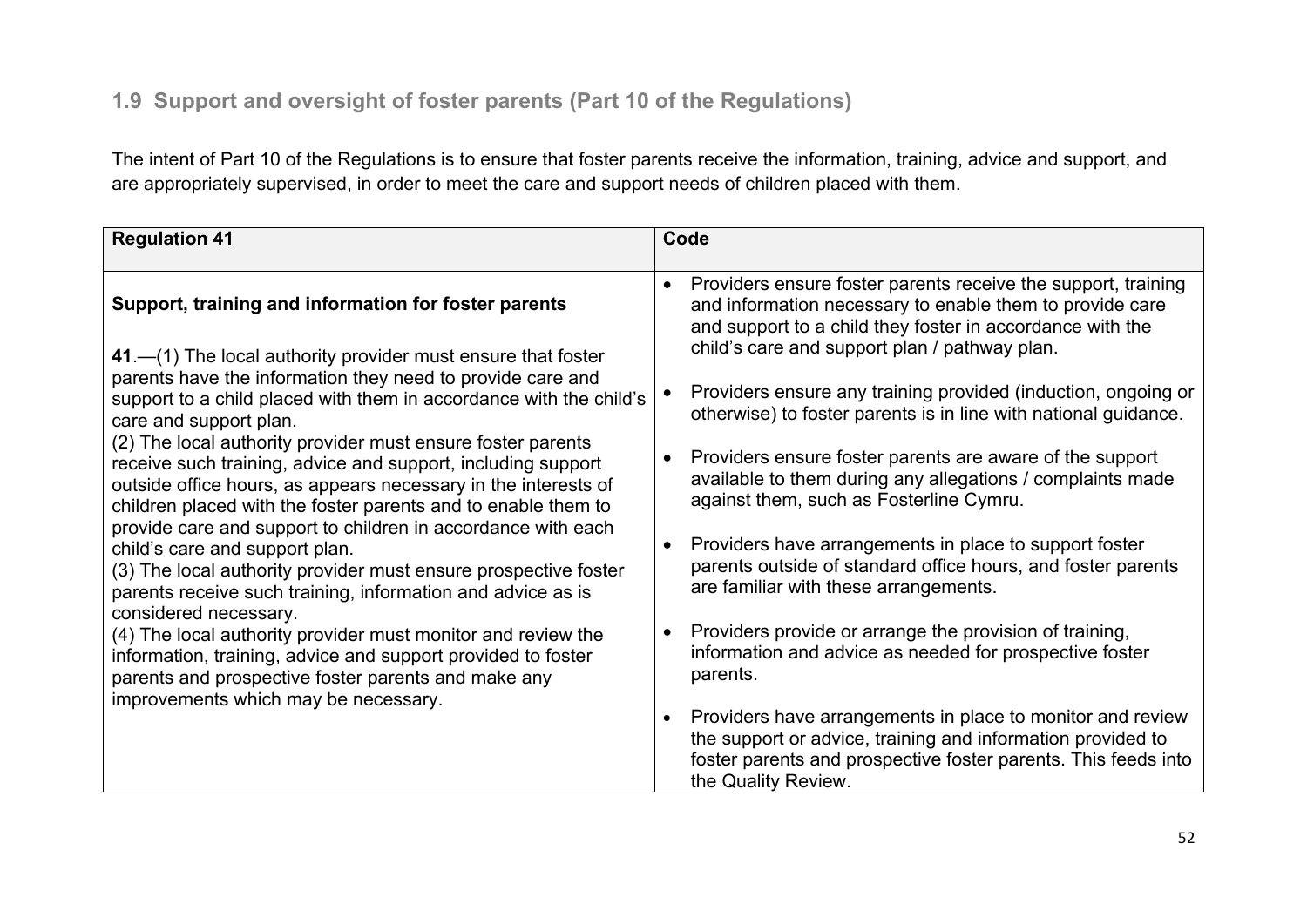| <b>Regulation 42</b>                                                                                                                                                                                            | Code                                                                                                                                                        |
|-----------------------------------------------------------------------------------------------------------------------------------------------------------------------------------------------------------------|-------------------------------------------------------------------------------------------------------------------------------------------------------------|
| Policies and procedures to foster parents                                                                                                                                                                       | Providers have arrangements in place to ensure foster<br>parents are familiar with and adhere to the policies and<br>procedures set out in the Regulations. |
| 42. The local authority provider must ensure that foster parents<br>are familiar with and act in accordance with the policies and<br>procedures established under regulations 20, 21, 24, 25, 26, 39<br>and 45. |                                                                                                                                                             |

| <b>Regulation 43</b>                                                                              | Code                                                                                                                     |
|---------------------------------------------------------------------------------------------------|--------------------------------------------------------------------------------------------------------------------------|
| <b>Supervision</b>                                                                                | Providers have arrangements in place to supervise foster<br>parents and provide advice and support where necessary.      |
| 43. The local authority provider must ensure that foster parents<br>are appropriately supervised. | Providers ensure there is a clear purpose to any supervisory<br>meetings with foster parents and records are maintained. |

| <b>Regulation 44</b>                                                                                                                                                                                                                     | Code                                                                                                                 |
|------------------------------------------------------------------------------------------------------------------------------------------------------------------------------------------------------------------------------------------|----------------------------------------------------------------------------------------------------------------------|
| <b>Effective working relationships</b>                                                                                                                                                                                                   | Providers support foster parents to develop and maintain a<br>positive relationship with the child placed with them. |
| 44. The local authority provider must—<br>(a) maintain good professional relationships with foster<br>parents, and<br>(b) encourage and assist foster parents to maintain good<br>personal relationships with children placed with them. |                                                                                                                      |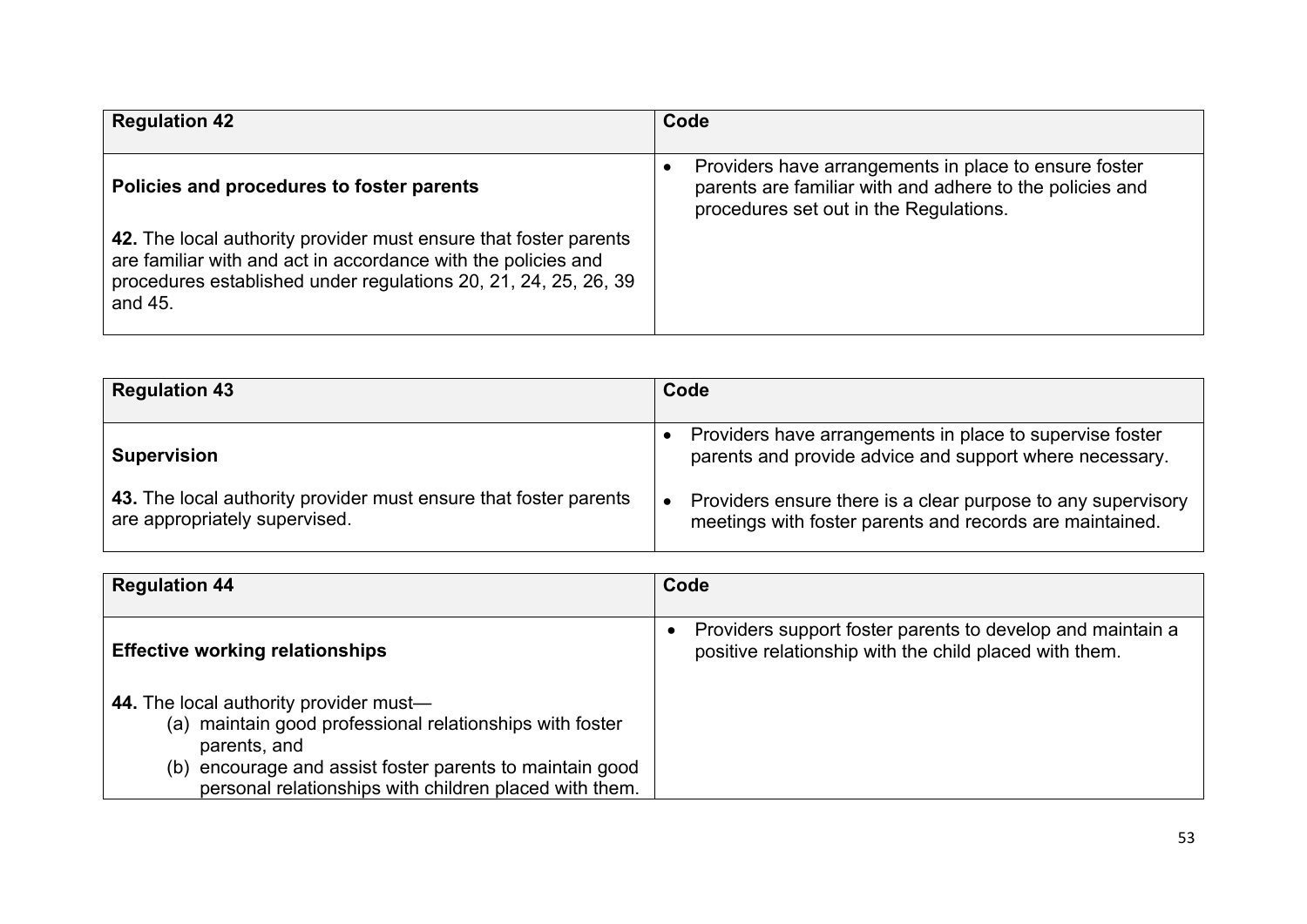| <b>Regulation 45</b>                                                                                                                                                                                                                                                                                                                                                                                                                                                                                                                                                                                                                                                                                                                                                                                                                                                                                                                                                                                                                                                                                                                                                                                                                                                              | Code                                                                                                                                                                                                                                                                                                                                                                                                                                                                                                                                                                                                                                                                                                                                                                                                                                                                                                                                                                                                                                                                                                                                 |
|-----------------------------------------------------------------------------------------------------------------------------------------------------------------------------------------------------------------------------------------------------------------------------------------------------------------------------------------------------------------------------------------------------------------------------------------------------------------------------------------------------------------------------------------------------------------------------------------------------------------------------------------------------------------------------------------------------------------------------------------------------------------------------------------------------------------------------------------------------------------------------------------------------------------------------------------------------------------------------------------------------------------------------------------------------------------------------------------------------------------------------------------------------------------------------------------------------------------------------------------------------------------------------------|--------------------------------------------------------------------------------------------------------------------------------------------------------------------------------------------------------------------------------------------------------------------------------------------------------------------------------------------------------------------------------------------------------------------------------------------------------------------------------------------------------------------------------------------------------------------------------------------------------------------------------------------------------------------------------------------------------------------------------------------------------------------------------------------------------------------------------------------------------------------------------------------------------------------------------------------------------------------------------------------------------------------------------------------------------------------------------------------------------------------------------------|
| Supporting children to manage their money<br>45 – (1) The local authority provider must have a policy and<br>procedures in place to enable foster parents to provide support<br>and assistance to children on how to manage their money.<br>(2) The policy and procedures which are required by this<br>regulation to be in place must set out the steps which are to be<br>taken by foster parents to enable and support children to<br>manage their own money and to protect children from financial<br>abuse $(1)$<br>(3) The policy and procedures must ensure that there is<br>adequate oversight and monitoring by the local authority<br>provider of savings which are made by foster parents on behalf<br>of children.<br>(4) Where a child's money is held by the foster parents for any<br>purpose, the policy and procedures required by this regulation<br>must provide that the money is held in an account in the child's<br>name or in an account which enables clear demarcation of the<br>child's money.<br>(5) The policy and procedures must ensure that foster parents<br>pass on all records of savings (including expenditure from<br>savings) to the local authority provider when the placement of a<br>child to whom the records relate comes to an end. | Policy and procedures are in place which set out<br>$\bullet$<br>arrangements for supporting foster parents to assist children<br>to manage their money. This includes:<br>how children are encouraged and supported to handle<br>their own money;<br>how children will be supported, including opening and<br>$\circ$<br>managing individual bank accounts, budgeting and<br>making spending decisions;<br>how children are supported to understand and<br>$\circ$<br>manage any associated risks;<br>how children will be supported to understand and<br>access any financial allowances they may be entitled<br>to, where applicable; and<br>how records and receipts of expenditure related to a<br>child's savings will be dealt with when a placement<br>ends.<br>Where children are not able to manage their own money, the<br>$\bullet$<br>provider has arrangements in place to ensure the foster<br>parents are maintaining records and receipts of any financial<br>transactions undertaken on their behalf.<br>Providers ensure arrangements are in place to oversee and<br>$\bullet$<br>monitor the savings of a child. |

**<sup>5</sup>** (1) See section 197(1) of the 2014 Act for the definition of "financial abuse".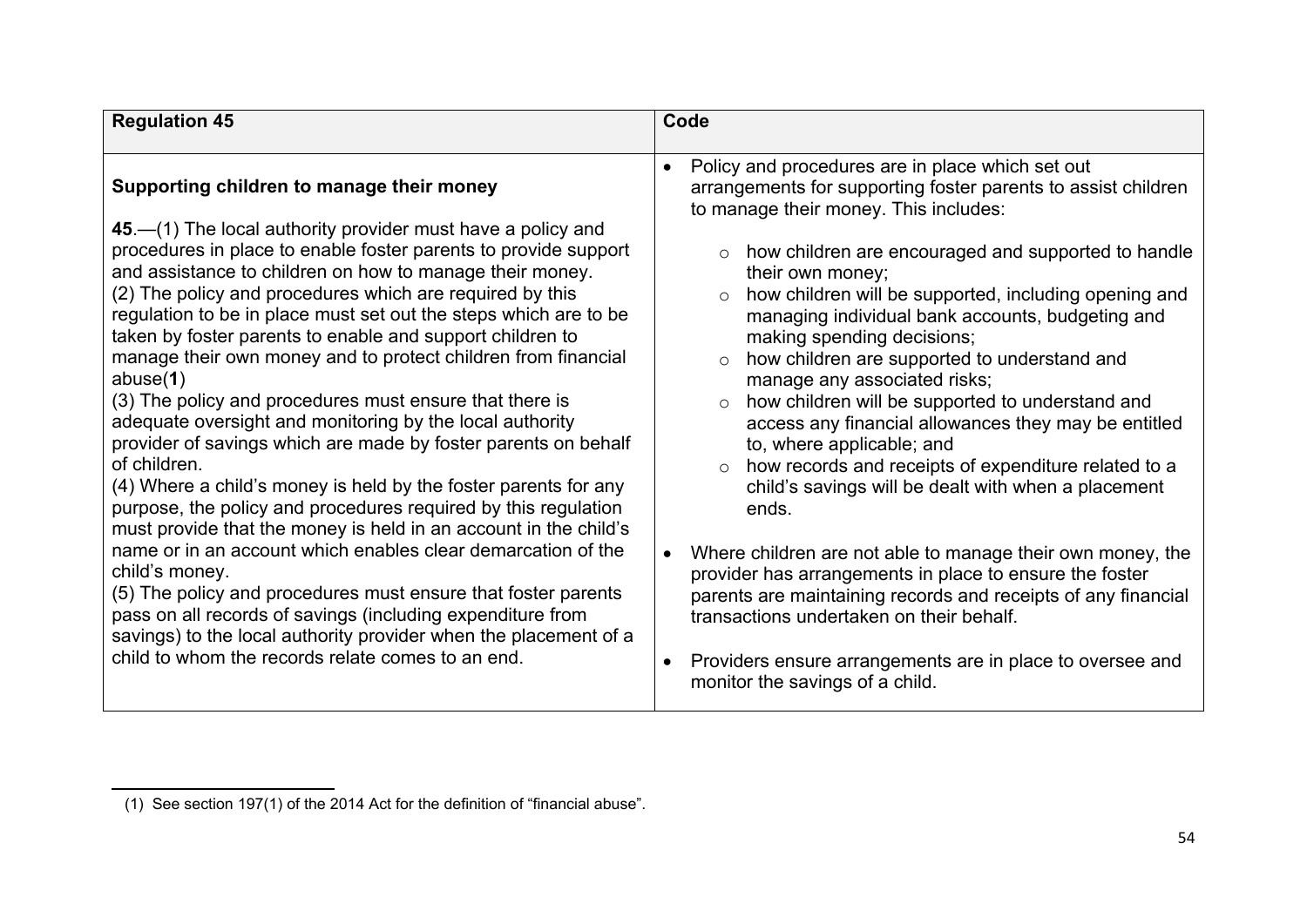#### **Chapter 2: Duties of local authority managers (Part 11 of the Regulations)**

The local authority manager is responsible for overseeing the management of the service and for providing assurance to the local authority provider and others (as required) that the service is safe, well run and complies with the Regulations. They are responsible for ensuring:

- the service has sufficient resources and support;
- that significant concerns about the service or changes to the way in which the service is run are reported;
- that there are arrangements in place for engagement with children; parents; foster parents and staff as to the quality of the service and how it is run;
- there are systems in place for the recording of complaints and storing of records;
- that a quality of care review is undertaken every six months, with a report made to the provider; and
- that the provider's whistleblowing policy is being complied with and people are supported to raise concerns.

| <b>Regulation 46</b>                                                                                                                                                    | Code                                                                                                                |
|-------------------------------------------------------------------------------------------------------------------------------------------------------------------------|---------------------------------------------------------------------------------------------------------------------|
| Oversight of adequacy of resources<br>46 – (1) The local authority manager must report to the local<br>authority provider on the adequacy of the resources available to | The manager ensures that systems and processes are in<br>place that enable them to produce these quarterly reports. |
| provide the service in accordance with the requirements of these<br>Regulations.<br>(2) Such reports must be made on a quarterly basis.                                 |                                                                                                                     |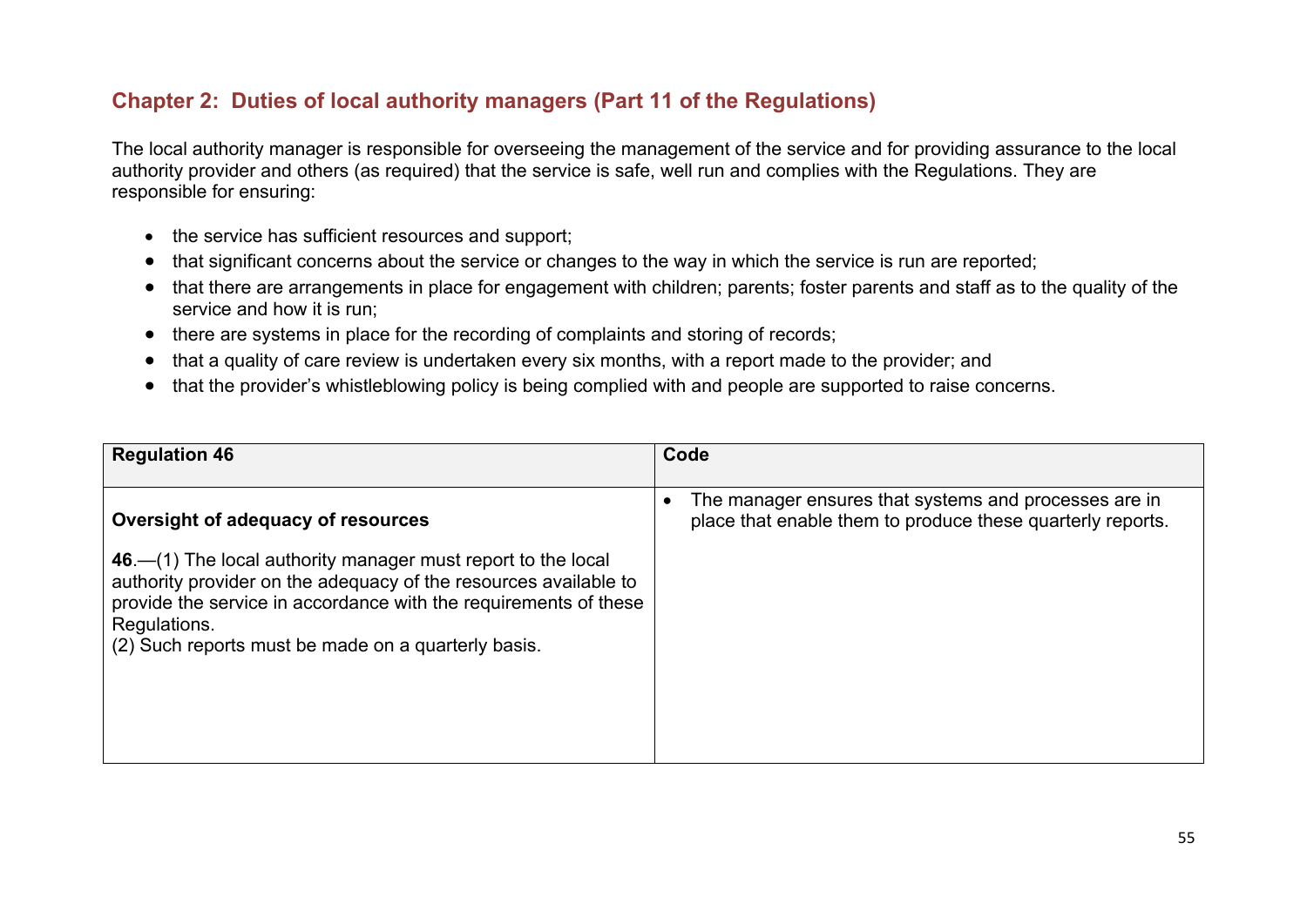| The manager ensures that systems and processes are in<br>$\bullet$<br>Other reports to the local authority provider<br>place to collate and provide information about the service<br>and any areas that may need closer<br>observation/consideration and/or improvement. This<br>47. The local authority manager must, without delay, report to<br>includes, but is not limited to:<br>the provider-<br>(a) any concerns about the provision of the service,<br>staff turnover;<br>$\circ$<br>(b) any significant changes to the way the service is<br>staff sickness levels;<br>$\circ$<br>managed or provided, and<br>complaints;<br>$\circ$<br>any concerns that the service is not being provided in<br>(C)<br>safeguarding issues;<br>$\circ$<br>accordance with the statement of purpose for the<br>inspection reports by CIW; and<br>$\circ$<br>service.<br>inspection outcomes and/or reports from Health and<br>$\circ$<br>Safety Executive (HSE) and fire service.<br>The manager ensure that suitable arrangements are in place<br>so that they can alert senior officers / elected members<br>where the service is:<br>not complying with polices and procedures;<br>$\circ$<br>failing or unable to meet or address issues raised in<br>$\circ$<br>inspection reports; and<br>$\circ$ | <b>Regulation 47</b> | Code                                                    |
|----------------------------------------------------------------------------------------------------------------------------------------------------------------------------------------------------------------------------------------------------------------------------------------------------------------------------------------------------------------------------------------------------------------------------------------------------------------------------------------------------------------------------------------------------------------------------------------------------------------------------------------------------------------------------------------------------------------------------------------------------------------------------------------------------------------------------------------------------------------------------------------------------------------------------------------------------------------------------------------------------------------------------------------------------------------------------------------------------------------------------------------------------------------------------------------------------------------------------------------------------------------------------------------------------|----------------------|---------------------------------------------------------|
| statement of purpose.                                                                                                                                                                                                                                                                                                                                                                                                                                                                                                                                                                                                                                                                                                                                                                                                                                                                                                                                                                                                                                                                                                                                                                                                                                                                              |                      | providing the service in a way which is contrary to the |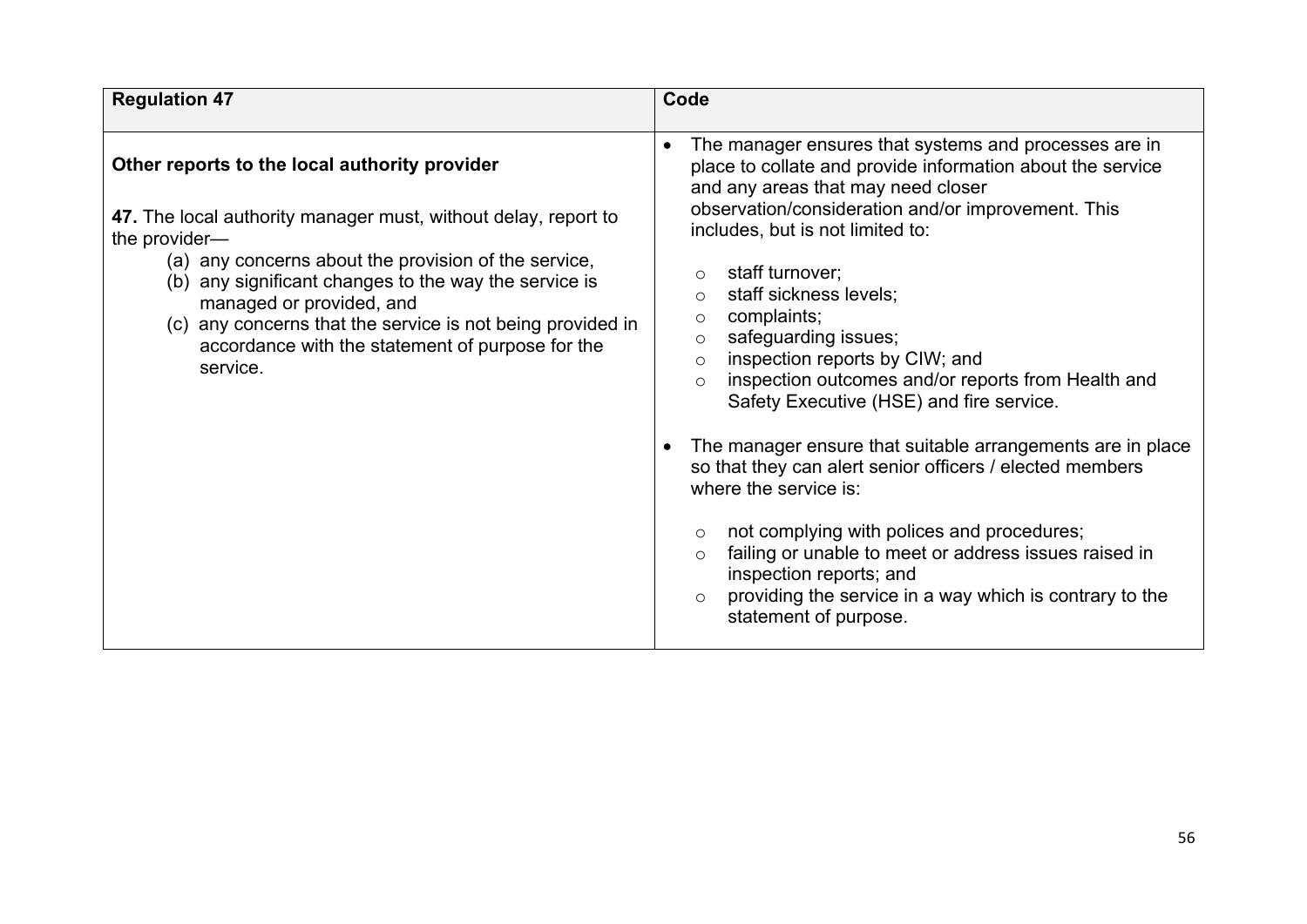| <b>Regulation 48</b>                                                                                                                                                                                                                                                                                                                                                                                                                                                                                                                                                                                                                                                                                                                                                                | Code                                                                                                                                                                                                                                                                                                                                                                                                                                                                                                                                                                                                                                                                                                                                                                                                                                                                                                |
|-------------------------------------------------------------------------------------------------------------------------------------------------------------------------------------------------------------------------------------------------------------------------------------------------------------------------------------------------------------------------------------------------------------------------------------------------------------------------------------------------------------------------------------------------------------------------------------------------------------------------------------------------------------------------------------------------------------------------------------------------------------------------------------|-----------------------------------------------------------------------------------------------------------------------------------------------------------------------------------------------------------------------------------------------------------------------------------------------------------------------------------------------------------------------------------------------------------------------------------------------------------------------------------------------------------------------------------------------------------------------------------------------------------------------------------------------------------------------------------------------------------------------------------------------------------------------------------------------------------------------------------------------------------------------------------------------------|
| <b>Engagement with children and others</b><br>48.—(1) The local authority manager must put suitable<br>arrangements in place for obtaining the views of-<br>(a) any child placed by the local authority provider,<br>(b) the parents of any such child, unless this is<br>inappropriate or inconsistent with the child's well-<br>being,<br>(c) foster parents, and<br>(d) staff employed at the service<br>on the quality of care and support provided and how this can be<br>improved.<br>(2) The local authority manager must report the views obtained<br>to the local authority provider so that these views can be taken<br>into account by the provider when making any decisions on<br>plans for improvement of the quality of care and support<br>provided by the service. | The manager ensures that suitable arrangements are in<br>place to enable them to give feedback on all aspects of<br>service provision and ensure that these arrangements are<br>accessible to, and take into account the views of, all those<br>listed under sections (a) to (d).<br>The manager ensures the methods used to engage with and<br>gain the views of children using the service are appropriate<br>to their age, level of understanding and take into account any<br>specific characteristic or communication needs.<br>The manager has positive relationships with, and is<br>$\bullet$<br>accessible to, people outside the service. This includes but is<br>not limited to:<br>$\circ$ any parent of a child placed with the provider;<br>foster parents;<br>$\circ$<br>$\circ$ area authorities (where appropriate);<br>regulators; and<br>$\circ$<br>$\circ$ professional bodies. |
| <b>Regulation 49</b>                                                                                                                                                                                                                                                                                                                                                                                                                                                                                                                                                                                                                                                                                                                                                                | Code                                                                                                                                                                                                                                                                                                                                                                                                                                                                                                                                                                                                                                                                                                                                                                                                                                                                                                |
| Duty to ensure there are systems in place to record<br>complaints<br>49. The local authority manager must ensure that there are<br>effective systems in place to record complaints.                                                                                                                                                                                                                                                                                                                                                                                                                                                                                                                                                                                                 | The manager ensures there are suitable arrangements in<br>place for the recording of the matters set out in regulations<br>37 and 50.<br>The manager has systems and processes in place to ensure                                                                                                                                                                                                                                                                                                                                                                                                                                                                                                                                                                                                                                                                                                   |
|                                                                                                                                                                                                                                                                                                                                                                                                                                                                                                                                                                                                                                                                                                                                                                                     | that any records made are legible, accurate and kept<br>securely.                                                                                                                                                                                                                                                                                                                                                                                                                                                                                                                                                                                                                                                                                                                                                                                                                                   |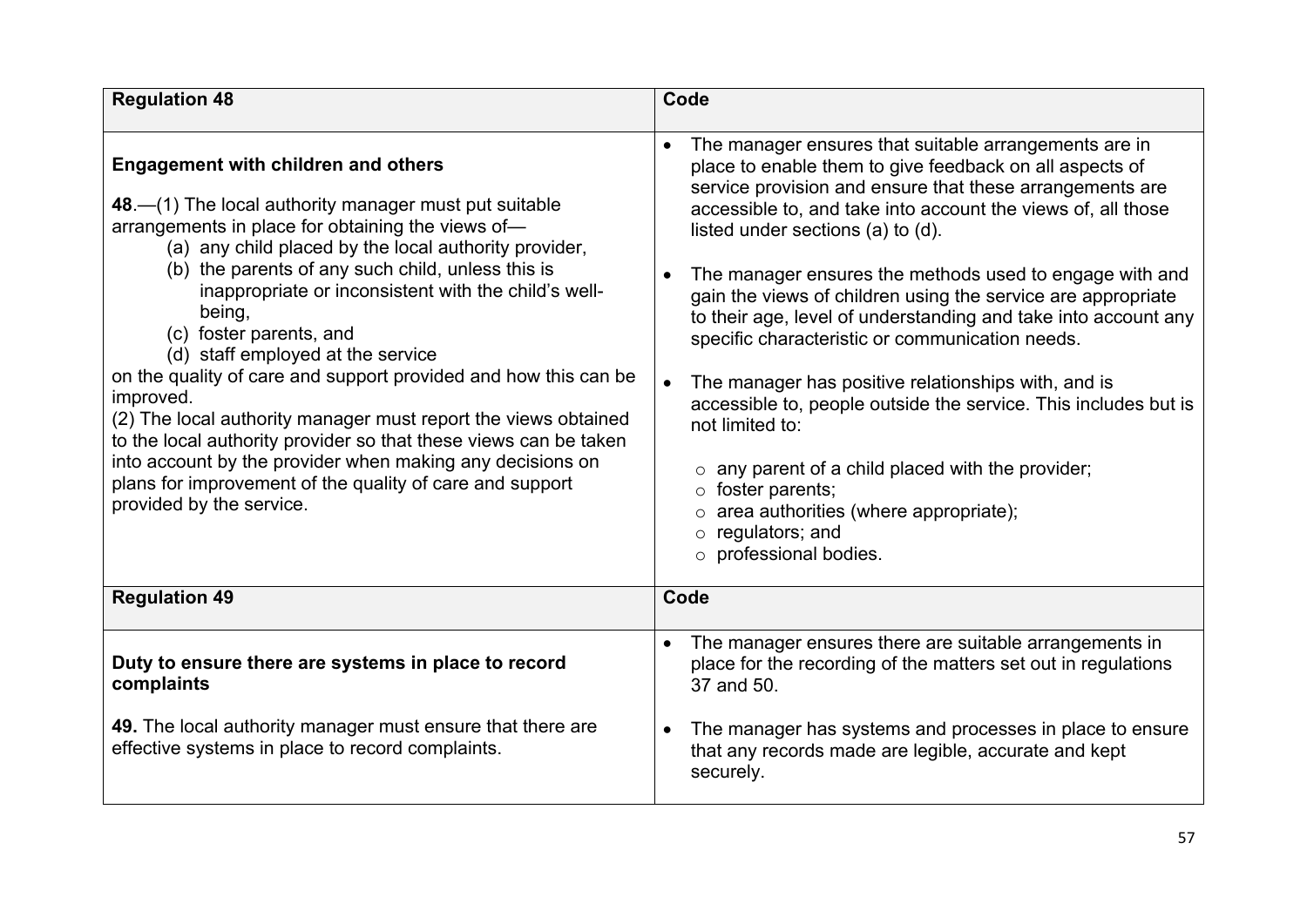| <b>Regulation 50</b>                                                                                                                                                                                                                                         | Code                                                                                                                                                                                            |
|--------------------------------------------------------------------------------------------------------------------------------------------------------------------------------------------------------------------------------------------------------------|-------------------------------------------------------------------------------------------------------------------------------------------------------------------------------------------------|
| Duty to ensure there are systems in place for keeping of<br>records                                                                                                                                                                                          | Where records are stored electronically, they are secure<br>and staff have individual access codes which provide a<br>clear audit trail which shows who has made any entries and<br>amendments. |
| 50. The local authority manager must ensure that there are<br>effective systems in place in relation to the keeping of records,<br>which include systems for ensuring the accuracy and<br>completeness of records which must be kept under regulation<br>37. |                                                                                                                                                                                                 |

| <b>Regulation 51</b>                                                                                                                                                                                                                                                            | Code                                                                                                                                                                                                                                                                                                                                           |
|---------------------------------------------------------------------------------------------------------------------------------------------------------------------------------------------------------------------------------------------------------------------------------|------------------------------------------------------------------------------------------------------------------------------------------------------------------------------------------------------------------------------------------------------------------------------------------------------------------------------------------------|
| Duty to ensure policies and procedures are up to date<br>51. The local authority manager must put suitable arrangements<br>in place to ensure that the provider's policies and procedures<br>are kept up to date, having regard to the statement of purpose<br>for the service. | The manager ensures suitable arrangements are in place to<br>review policies and procedures, set out in regulation 10, in<br>line with these Regulations.<br>The manager ensures suitable arrangements are in place to<br>$\bullet$<br>ensure staff and foster parents have access to, and<br>knowledge and understanding of, the policies and |
|                                                                                                                                                                                                                                                                                 | procedures which support them in their role in achieving the<br>best possible outcomes for children using the service.                                                                                                                                                                                                                         |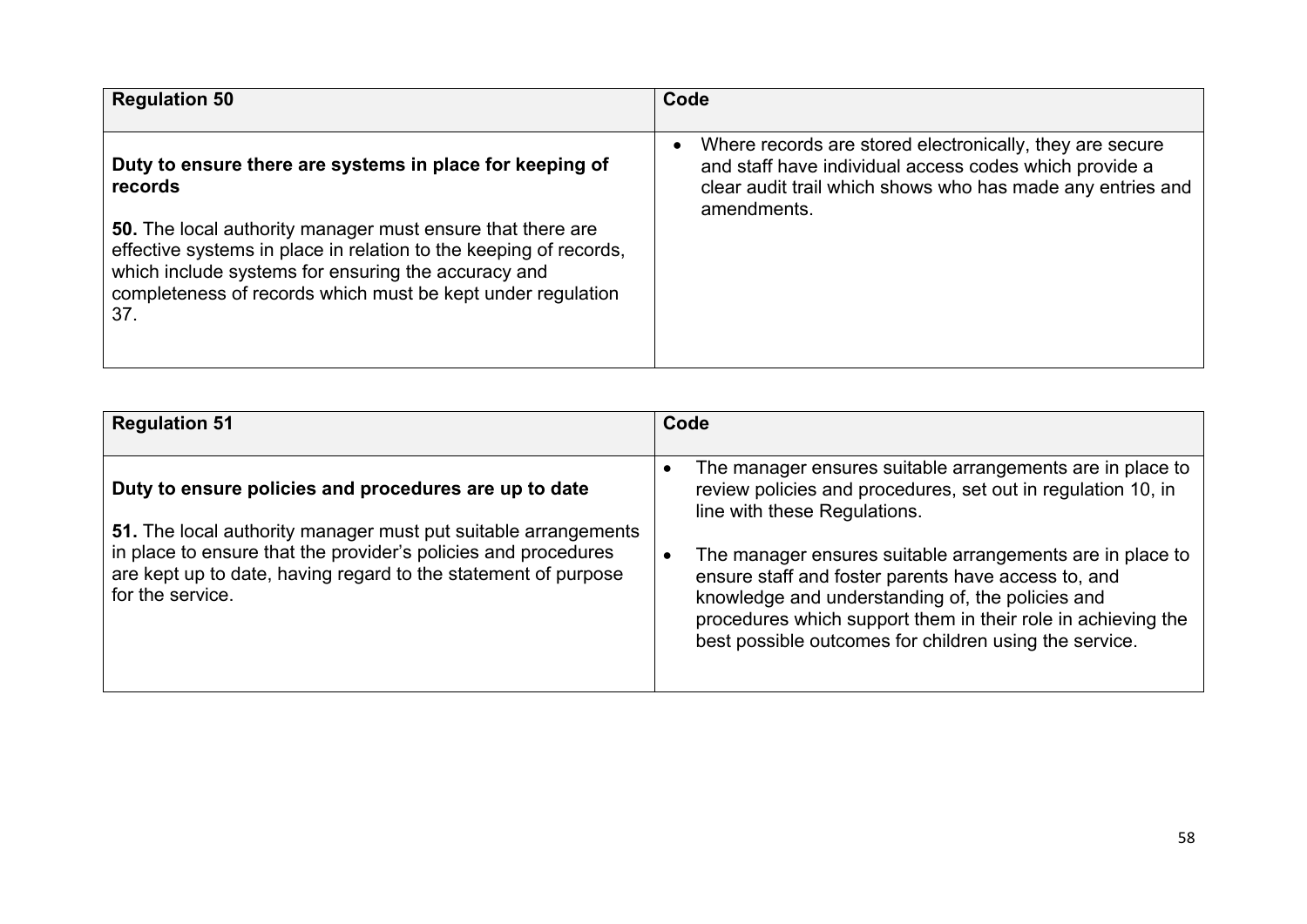| <b>Regulation 52</b>                                                                                                                                                                                                                               | Code                                                                                                                                                                                                                                                                                                                                                                                   |
|----------------------------------------------------------------------------------------------------------------------------------------------------------------------------------------------------------------------------------------------------|----------------------------------------------------------------------------------------------------------------------------------------------------------------------------------------------------------------------------------------------------------------------------------------------------------------------------------------------------------------------------------------|
| <b>Quality of care review</b><br>52. - (1) The local authority manager must put suitable<br>arrangements in place to establish and maintain a system for                                                                                           | The manager has suitable arrangements in place to assess,<br>monitor and improve the quality and safety of the service.<br>This includes, but is not limited to:<br>the collation and analysis of feedback from those listed<br>$\circ$                                                                                                                                                |
| monitoring, reviewing and improving the quality of the service.<br>(2) The system established under paragraph (1) must make<br>provision for the quality of care and support to be reviewed as<br>often as required but at least every six months. | under regulation 48(1);<br>issues and lessons learned in the analysis of complaints<br>$\circ$<br>and safeguarding matters;<br>patterns and trends identified through the analysis of<br>$\circ$<br>notifications, safeguarding matters, whistleblowing<br>concerns and complaints;<br>the outcome of any inspection reports from CIW; and<br>$\circ$<br>audits of records.<br>$\circ$ |
|                                                                                                                                                                                                                                                    | The manager ensures that the audit systems and processes<br>for monitoring the service give assurance that a high quality<br>service is provided, which achieves the best possible<br>outcomes for children.                                                                                                                                                                           |
|                                                                                                                                                                                                                                                    | The manager has suitable arrangements in place to ensure<br>systems and processes are continually reviewed to enable<br>the manager to identify where the quality and/or safety of<br>services is being, or may be, compromised, and to respond<br>appropriately without delay.                                                                                                        |
|                                                                                                                                                                                                                                                    | The manager has suitable arrangements in place to ensure<br>all feedback is acknowledged, recorded and responded to as<br>appropriate.                                                                                                                                                                                                                                                 |
|                                                                                                                                                                                                                                                    | The manager has suitable arrangements in place to ensure<br>areas of learning from complaints, safeguarding and                                                                                                                                                                                                                                                                        |